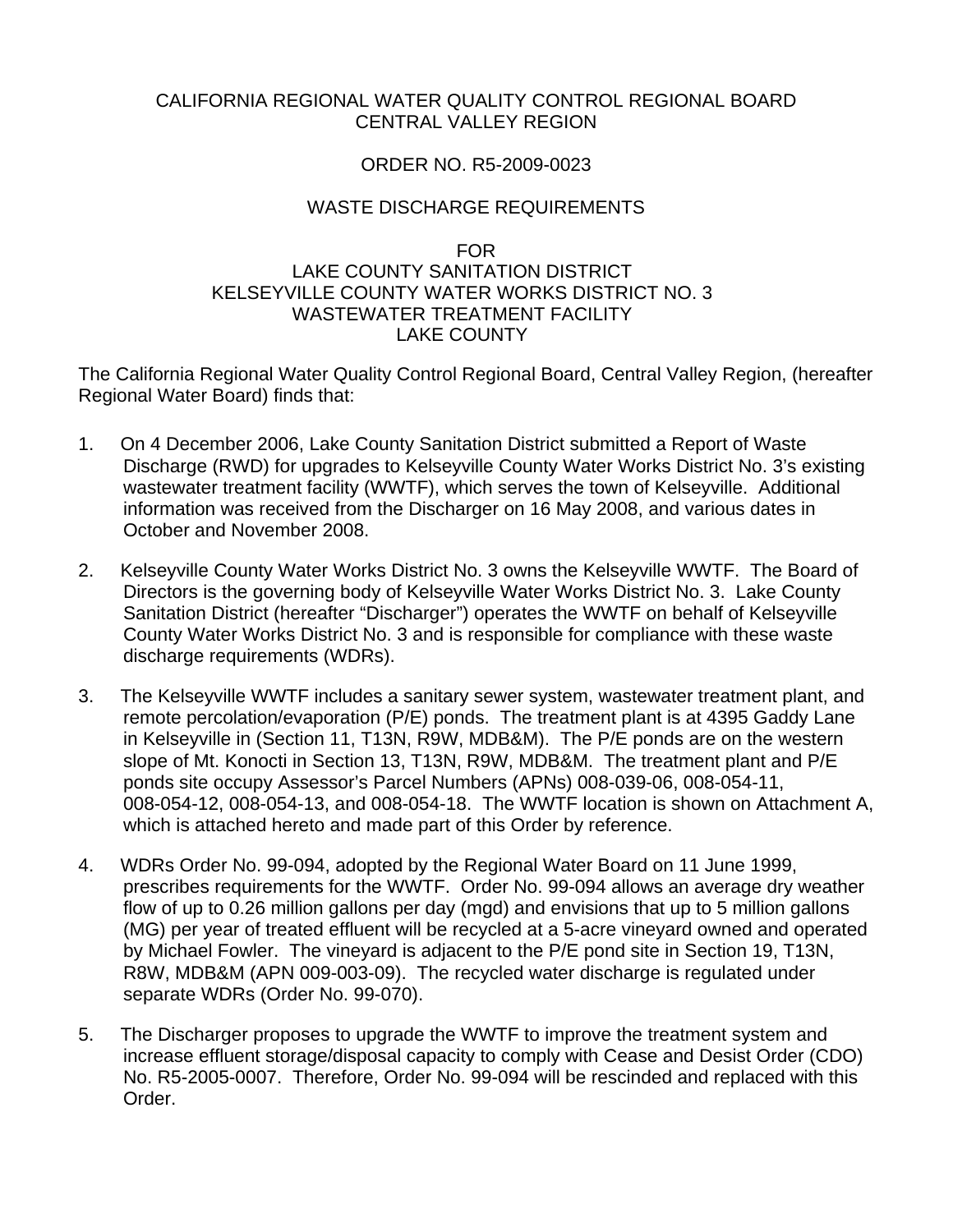### **Existing Facility and Discharge**

6. The existing WWTF serves approximately 3,800 residents (1,297 single family dwelling units) of Kelseyville County Water Works District No. 3, Corinthian Bay, and Clear Lake State Park. The following table summarizes recent influent flow rates.

| Calendar<br>Year | <b>Total Annual</b><br>Influent Flow<br>(MG) | Average<br><b>Annual Flow</b><br>(mgd) | Average Dry<br>Weather Flow<br>(mgd) | Peak Month<br>Flow $2$<br>(mgd) |
|------------------|----------------------------------------------|----------------------------------------|--------------------------------------|---------------------------------|
| 2004             | 95                                           | 0.26                                   | 0.20                                 | 0.45                            |
| 2005             | 99                                           | 0.27                                   | 0.21                                 | 0.35                            |
| 2006             | 90                                           | 0.25                                   | 0.18                                 | 0.41                            |
| 2007             | 76                                           | 0.21                                   | 0.20                                 | 0.29                            |
| 2008             | <b>NA</b>                                    | <b>NA</b>                              | <b>NA</b>                            | 0.32                            |

NA Data not yet available.

<sup>1</sup> Average daily flow for the months of August, September, and October, which consistently exhibit the lowest flows.

2 Typically occurs in February or March.

Comparison of the daily dry weather flows and the peak month daily flow indicates that inflow and infiltration (I/I) contributes significantly to influent flows during the rainy season.

- 7. The sewer system consists of approximately 15 miles of gravity pipe and 6 miles of force main. Seven pump stations (PS-1, PS-2, PS-3, PS-4, PS-6, PS-7, and the State Park pump station) convey raw sewage from the gravity sewers through three separate force mains (the Kelseyville, Corinthian, and State Park force mains) to an 840-gallon concrete collection box on the southeast side of the treatment plant. The flow from each force main is individually metered to monitor the total influent flow to the treatment plant. Each of the District's pump stations has an alarm system with an autodialer to alert operations staff of power failures and high liquid levels. Portable generators are available to provide backup power to the pumps when needed.
- 8. The collection box has sluice gates to divide the influent flow between three aerated stabilization ponds if desired. However, the three treatment ponds are usually operated in series with Pond 1 receiving the raw sewage. Attachment B, which is attached hereto and made part of this Order by reference, is a site plan for the treatment plant.
- 9. Pond 1 is operated as an aerated facultative pond, and Ponds 2 and 3 are operated as aerated stabilization ponds. A fourth pond (Pond 4) functions as a clear well for the effluent pumping station. Design data for the existing treatment plant ponds are summarized below.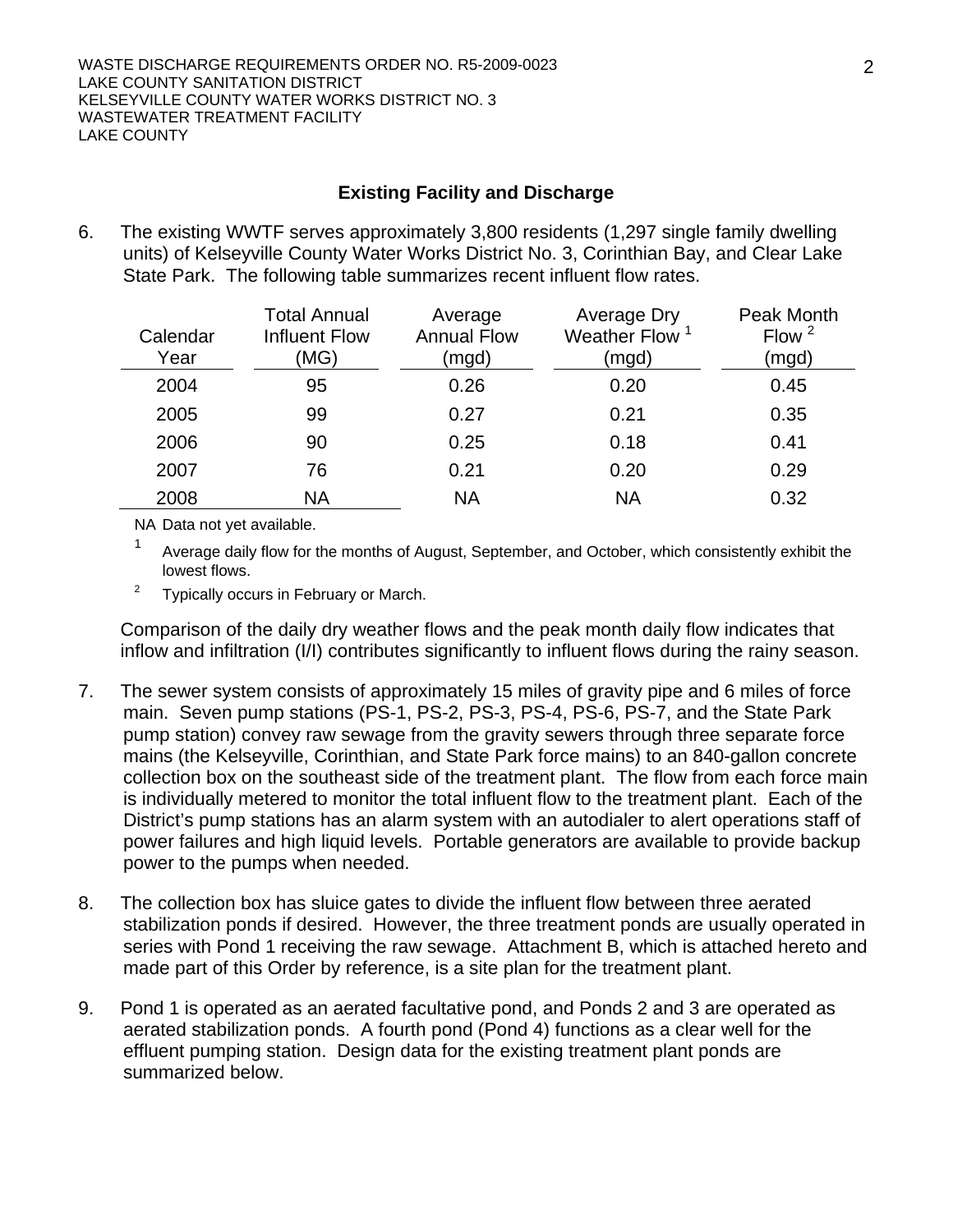| Pond Name | Surface Area<br>(acres) | Volume<br>(MG) | Depth <sup>2</sup><br>(feet) |
|-----------|-------------------------|----------------|------------------------------|
|           | 2.75                    | 4.3            | 3.5                          |
| 2         | 3.72                    | 5.9            | 3.5                          |
| 3         | 3.85                    | 5.8            | 3.5                          |
|           | 0.91                    | 11             | 3.5                          |

<sup>1</sup> Total volume at two feet freeboard.

2 Design operating depth with two feet of freeboard.

- 10. Sodium hypochlorite solution is injected into the treated effluent at the filter screen guide channel just upstream of the effluent pump vault. Contact is achieved within the 13,000-foot force main as the effluent is pumped to the P/E pond site for disposal.
- 11. Per the California Department of Public Health (CDPH), disinfection is not required to comply with the Title 22 water recycling requirements set forth in WDRs Order No. 99-070 for the crops being irrigated with reclaimed water, but the Discharger has been disinfecting the treated effluent for several years. According to the 1988 WWTF Operation and Maintenance Manual, the disinfection system is designed to reduce total coliform organisms to 23 MPN/100 mL as a 30-day median and 500 MPN/100 mL as a daily maximum if the contact time is 25 minutes or more at the design influent flow rate of 0.26 mgd. The Operation and Maintenance Manual recommends that the residual chlorine concentration be between 0.2 and 1.0 mg/L after 15 to 30 minutes of contact time, and that the chlorine dose rate should be adjusted based on monitoring data. The Discharger does not monitor the effluent for total coliform organisms, so the level of disinfection currently achieved is not known.
- 12. The seven P/E ponds, which are approximately 525 feet above treatment plant, are shown on Attachment C, which is attached hereto and made part of this Order by reference. Design data for the P/E ponds are summarized below.

| Pond Name | Surface Area <sup>1</sup><br>(acres) | Volume <sup>1</sup><br>(MG) | Depth $1$<br>(feet) |
|-----------|--------------------------------------|-----------------------------|---------------------|
| $H-1$     | 1.10                                 | 1.28                        | 3.9                 |
| $H-2$     | 1.53                                 | 1.81                        | 3.9                 |
| $H-3$     | 1.39                                 | 1.48                        | 3.5                 |
| $H - 4$   | 1.23                                 | 1.31                        | 3.5                 |
| $G-1$     | 1.07                                 | 1.13                        | 3.5                 |
| $G-2$     | 1.29                                 | 1.36                        | 3.5                 |
| $G-3$     | 1.25                                 | 1.32                        | 3.5                 |

At two feet of freeboard.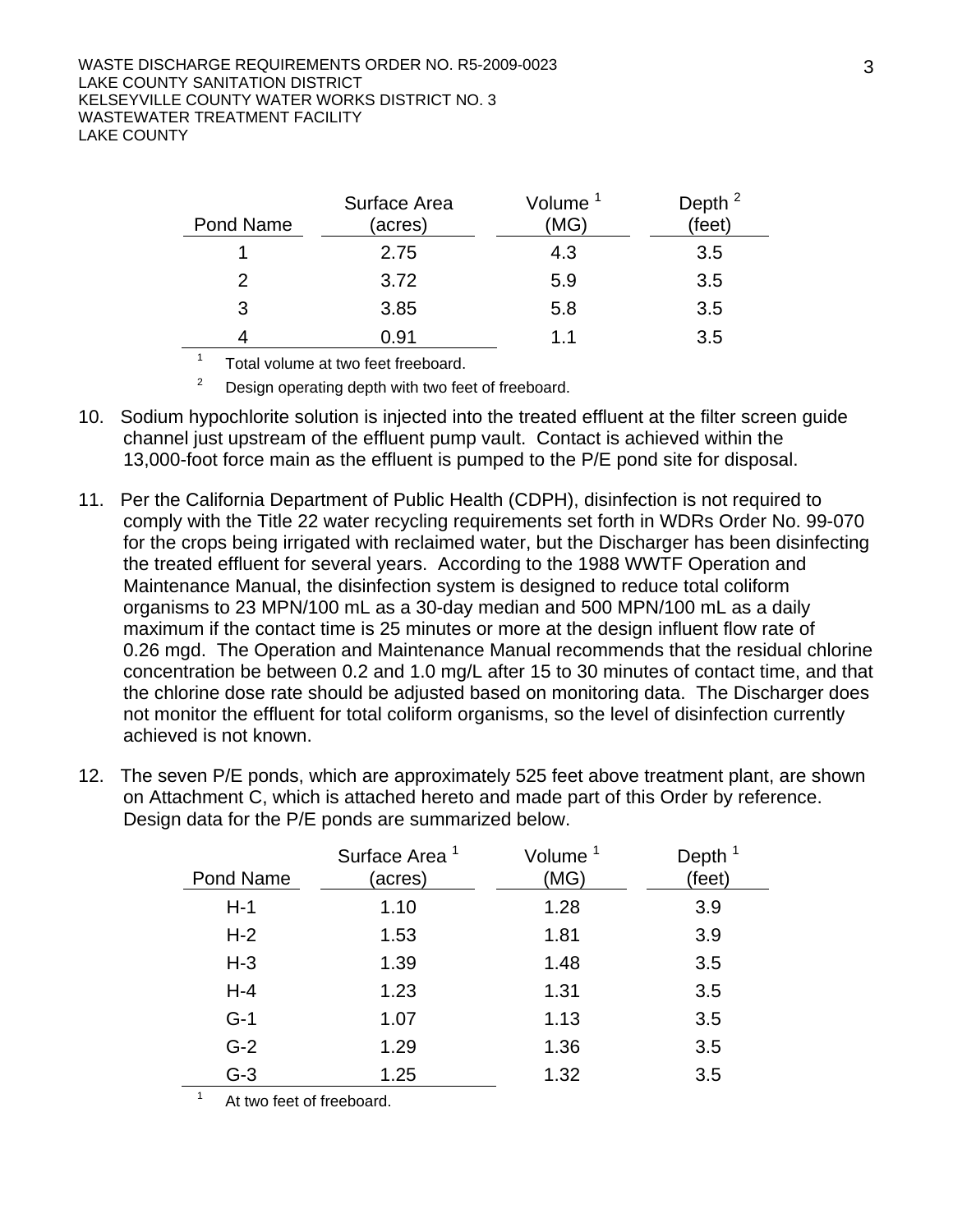- 13. The effluent pump station has two pumps with a design capacity of 290 gallons per minute (gpm) each, or 580 gpm (0.835 mgd) total. The 13,000-foot effluent pipeline from the treatment plant to the remote P/E pond site is 6-inch diameter ductile iron and asbestos cement. Due to deterioration of the effluent pumps and pipeline, the current capacity of the effluent pumping system is approximately 0.47 mgd, which is less than the current peak day flow of 0.78 mgd and only slightly greater than the current peak month flow of 0.45 mgd.
- 14. The effluent pump station has automated controls and an alarm system to warn operators of power failure. An emergency standby generator is available in case of power failure.
- 15. The treatment plant has duplex units or spare parts for critical mechanical components, and a control system to monitor equipment status and performance. The control system includes an autodialer to alert plant operators of mechanical problems.
- 16. The Discharger regularly monitors treated effluent for pH, electrical conductivity (EC), biochemical oxygen demand (BOD), and settleable solids (SS). Effluent monitoring data for these parameters for January 2006 through July 2008 are summarized below.

|                   |          | <b>Treated Effluent Results</b> |         |       |  |
|-------------------|----------|---------------------------------|---------|-------|--|
| Parameter         | Units    | Minimum                         | Maximum | Mean  |  |
| pH                | std.     | 6.0                             | 10.2    | 8.3   |  |
| <b>EC</b>         | umhos/cm | 325                             | 905     | 606   |  |
| <b>BOD</b>        | mg/L     | 10                              | 57      | 28    |  |
| Settleable solids | m/L      | < 0.1                           | 0.1     | < 0.1 |  |

17. In October and November of 2007, three samples of undisinfected effluent were submitted for additional analyses to support the Report of Waste Discharge. Analytical results for those samples are summarized below.

|                                       |              | <b>Treated Effluent Results</b> |         |                |        |
|---------------------------------------|--------------|---------------------------------|---------|----------------|--------|
| Parameter                             | <b>Units</b> | Minimum                         | Maximum |                | Mean   |
| Total coliform organisms <sup>1</sup> | MPN/100 mL   | 7,000                           | 250,000 |                | 93,000 |
| Fecal coliform organisms <sup>1</sup> | MPN/100 mL   | 1,600                           | 14,000  |                | 6,400  |
| Total nitrogen                        | mg/L         | 14                              | 20      |                | 16.3   |
| Total Kjeldahl nitrogen               | mg/L         | 13                              | 18      |                | 14.7   |
| Nitrate+nitrite nitrogen              | mg/L         | 1.5                             | 2.4     |                | 2.0    |
| <b>Boron</b>                          | mg/L         | $- -$                           | 0.5     | 2              | $-$    |
| Calcium                               | mg/L         | --                              | 29      | 2              | --     |
| Iron                                  | mg/L         | --                              | < 0.1   | 2              |        |
| Magnesium                             | mg/L         |                                 | 39      | $\overline{2}$ |        |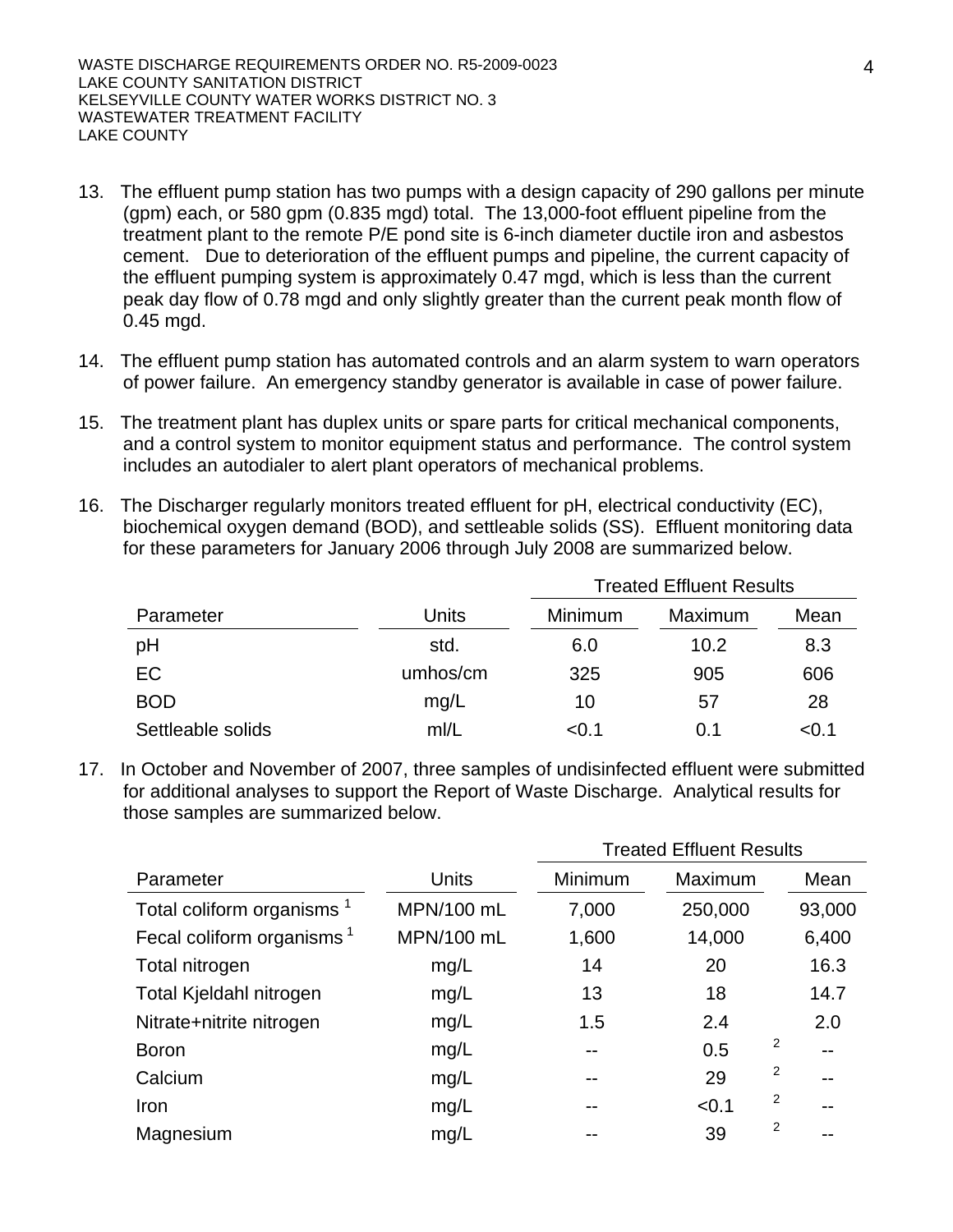#### WASTE DISCHARGE REQUIREMENTS ORDER NO. R5-2009-0023 LAKE COUNTY SANITATION DISTRICT KELSEYVILLE COUNTY WATER WORKS DISTRICT NO. 3 WASTEWATER TREATMENT FACILITY LAKE COUNTY

|                               |              | <b>Treated Effluent Results</b> |         |   |       |
|-------------------------------|--------------|---------------------------------|---------|---|-------|
| Parameter                     | <b>Units</b> | Minimum                         | Maximum |   | Mean  |
| Manganese                     | mg/L         | $ -$                            | 0.071   | 2 | $- -$ |
| Potassium                     | mg/L         | $ -$                            | 19      | 2 | $- -$ |
| Sodium                        | mg/L         | $-$                             | 73      | 2 | $- -$ |
| Chloride                      | mg/L         | $ -$                            | 64      | 2 | $- -$ |
| Total Alkalinity <sup>3</sup> | mg/L         | --                              | 240     | 2 | $- -$ |
| Hardness as $CaCO3$           | mg/L         | --                              | 234     | 2 | --    |

- -- Not analyzed.
- <sup>1</sup> Samples were obtained at effluent pumping station before sodium hypochlorite was injected.
- <sup>2</sup> Results are for a single sample obtained on 17 October 2007.
- Bicarbonate alkalinity result was 230 mg/L or 96% of total alkalinity.
- 18. Order No. 99-094 prescribes a minimum pond freeboard of one foot. Beginning in 2001, the WWTF began to have capacity problems as a result of excessive inflow and infiltration (I/I). This led to numerous freeboard violations between February 2001 and April 2004. The Discharger prevented overtopping by placing sandbags around some of the treatment plant and P/E ponds to effectively raise the berm height.
- 19. In January 2005, the Regional Water Board adopted CDO No. R5-2005-0007 to require the Discharger to address the capacity issue and other violations of the WDRs<sup>1</sup>. The CDO requires that the Discharger do the following:
	- a. Implement a spill contingency plan until long-term improvements have been completed;
	- b. Submit an I/I Assessment Report;
	- c. Submit a Wastewater Master Plan detailing proposed improvements to address the capacity problem and other violations;
	- d. Submit a Sewer System Operation, Maintenance, Overflow Prevention and Response Plan;
	- e. Submit a Revenue Plan and schedule for acquiring funding for the required improvements;
	- f. Submit a Report of Waste Discharge to apply for revised WDRs; and
	- g. Install groundwater monitoring wells.

Some of the required reports were submitted late and the original RWD was incomplete, but the Discharger has otherwise complied with the CDO.

 $\overline{1}$ The other violations include low dissolved oxygen concentrations in the ponds, high pH, a 270-gallon sanitary sewer overflow, and failure to monitor groundwater.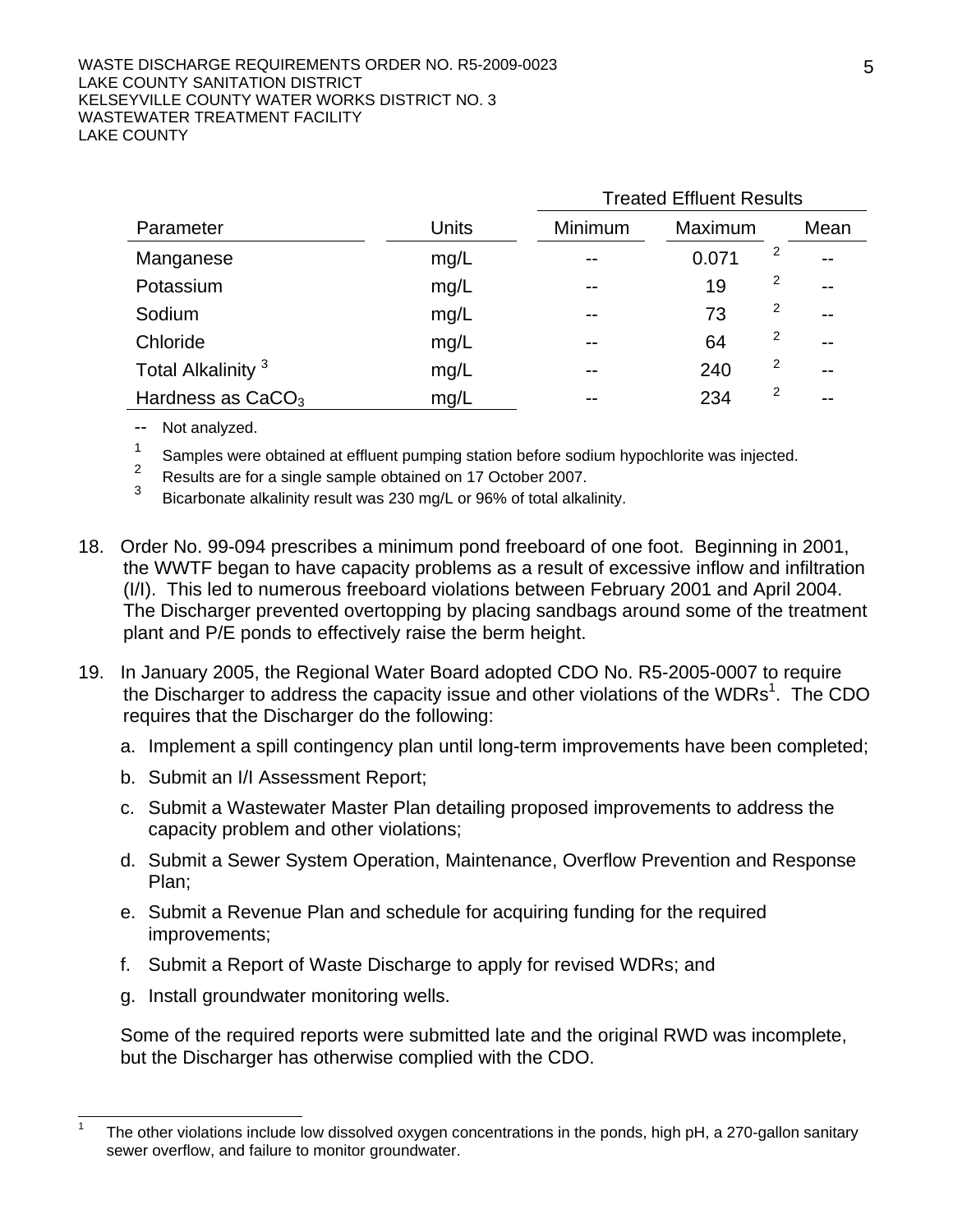WASTE DISCHARGE REQUIREMENTS ORDER NO. R5-2009-0023 LAKE COUNTY SANITATION DISTRICT KELSEYVILLE COUNTY WATER WORKS DISTRICT NO. 3 WASTEWATER TREATMENT FACILITY LAKE COUNTY

- 20. I/I is a significant problem that creates peak wet weather flows that greatly exceed both the treatment capacity and the capacity of the lift station/pipeline that conveys treated effluent to the P/E pond system. The Discharger has undertaken an I/I reduction program. The effectiveness of I/I reduction measures completed to date is not known because the last two winters have been dryer than normal. Freeboard has not been a problem at the treatment plant during the last two relatively dry winters, but both treatment and P/E pond levels were critically high (less than six inches of freeboard) during the wet winter of 2005/2006. The Discharger plans to continue its I/I reduction efforts and increase pond management activities.
- 21. As noted above, the Discharger has determined that the storage and disposal capacity deficit is partly due to deterioration of the effluent lift station pumps and the effluent pipeline. The current actual pumping capacity of the system is estimated to be 0.47mgd, as opposed to the 0.835 mgd design capacity.

### **Planned Changes in Discharge**

- 22. The Discharger plans to upgrade the WWTF to comply with the CDO, and has secured approval for \$3.5 million in loans and grants from the State Water Resources Control Board for this purpose.
- 23. The improvements project currently planned (known as Phase I) will consist of increasing the effluent lift station capacity to 0.79 mgd; replacing 3,000 feet of effluent pipeline; reconfiguring the treatment ponds; and improving the treatment system to provide full secondary treatment within the footprint of the existing plant. A conceptual site plan for the upgraded treatment plant is shown on Attachment D, which is attached hereto and made part of this Order by reference.
- 24. Part of Treatment Pond 1 will be converted to an aerated lagoon system with both partially and fully mixed cells separated by baffle curtains. The fully mixed cell will have four 7.5-hp aerators, and the three partially mixed cells will each have one 2-hp aerator. The new treatment lagoon will be lined with 60-mil high density polyethylene (HDPE). The remainder of Pond 1, and Ponds 2 and 3 will serve as effluent storage ponds. Pond 4 will continue to be used as a clear well for the effluent pump station.
- 25. According to the RWD, Phase I will provide a firm treatment, storage and disposal capacity of 0.30 mgd as an average annual flow, and should accommodate projected growth through 2015, assuming a one percent population growth rate.
- 26. To accommodate projected flows for 2016 through 2025, the Wastewater Facilities Plan envisions that a second phase (Phase II) will consist of a new headworks system designed to accommodate 0.90 mgd; increasing the effluent lift station capacity again to 0.90 mgd; replacing another 6,400 feet of effluent pipeline; improving the chlorine disinfection system to increase contact time; and increasing the P/E pond system disposal capacity. The scope of the Phase II improvements is not fully defined, so this Order will have to be revised prior to any further expansion.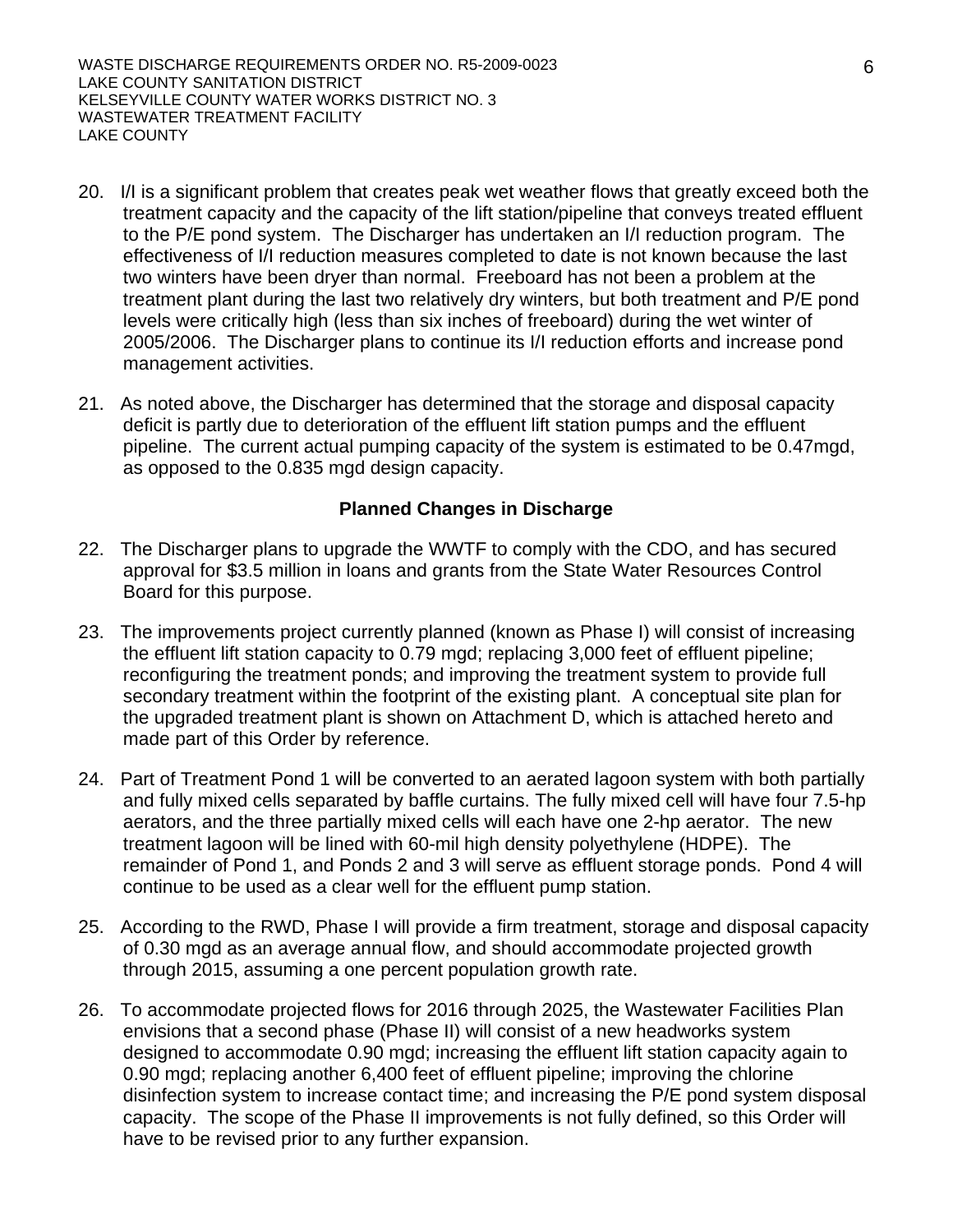27. The RWD included a water balance for the both the current and Phase I design flow scenarios to demonstrate adequate treatment, storage and disposal capacity for current demand and anticipated development through approximately 2015. The water balance was prepared based on reasonable estimates of influent flows, I/I, precipitation, and evaporation. The water balance was used to model storage and disposal capacity during the 100-year, 365-day precipitation event with at least two feet of freeboard in every pond. The model indicates that the upgraded WWTF will provide the following capacities:

| Condition                      | <b>Current Capacity</b> | <b>Phase I Capacity</b> |
|--------------------------------|-------------------------|-------------------------|
| Average daily flow             | $0.21$ mgd              | $0.31$ mgd              |
| Average daily dry weather flow | $0.12 \text{ mgd}$      | $0.22$ mgd              |
| Peak month daily flow          | $0.39$ mgd              | $0.48$ mgd              |

The model shows that the P/E pond percolation rates are critical to the WWTF's effluent disposal capacity. The Discharger has recently completed percolation testing of five of the seven P/E ponds. Based on those tests, the percolation rate was highly variable between the P/E ponds and the average percolation rate was 0.60 inches per day. The RWD states that the Discharger currently scarifies each P/E pond every three to four years on a rotational basis. This schedule may not be adequate to maintain percolation rates high enough to support the proposed Phase I flows. However, the Phase I treatment system improvements may result in reduced organic loading to the P/E ponds, which may reduce the rate of clogging. Additionally, the Discharger states that it may be possible to increase the frequency of scarification to once every two years on average. Because of the uncertainty regarding sustainable P/E percolation rates, it is appropriate to require that the discharger submit and implement a plan to increase the frequency of scarification and re-evaluate percolation rates periodically, and continue its I/I reduction efforts. Because the current WWTF storage/disposal capacity is less that the current flows cited in Finding No. 6, it is also appropriate to limit influent flows rates to the maximum values tabulated in Finding No. 6 until the Phase I project is complete.

28. A previous order, WDRs Order No. 90-149, allowed the Discharger to land apply treated effluent to a 10-acre walnut orchard adjacent to the south side of the P/E ponds (Attachment C). The Discharger stopped using that area for effluent disposal and it was not included in the WDRs Order No. 99-094. The Discharger may wish to begin discharging to the orchard again, but is not prepared to provide sufficient details of the proposed discharge at this time. This Order may be reopened to prescribe requirements for discharges to the orchard if the Discharger submits an amended Report of Waste Discharge that describes the orchard discharge operation and provides a revised water balance capacity analysis.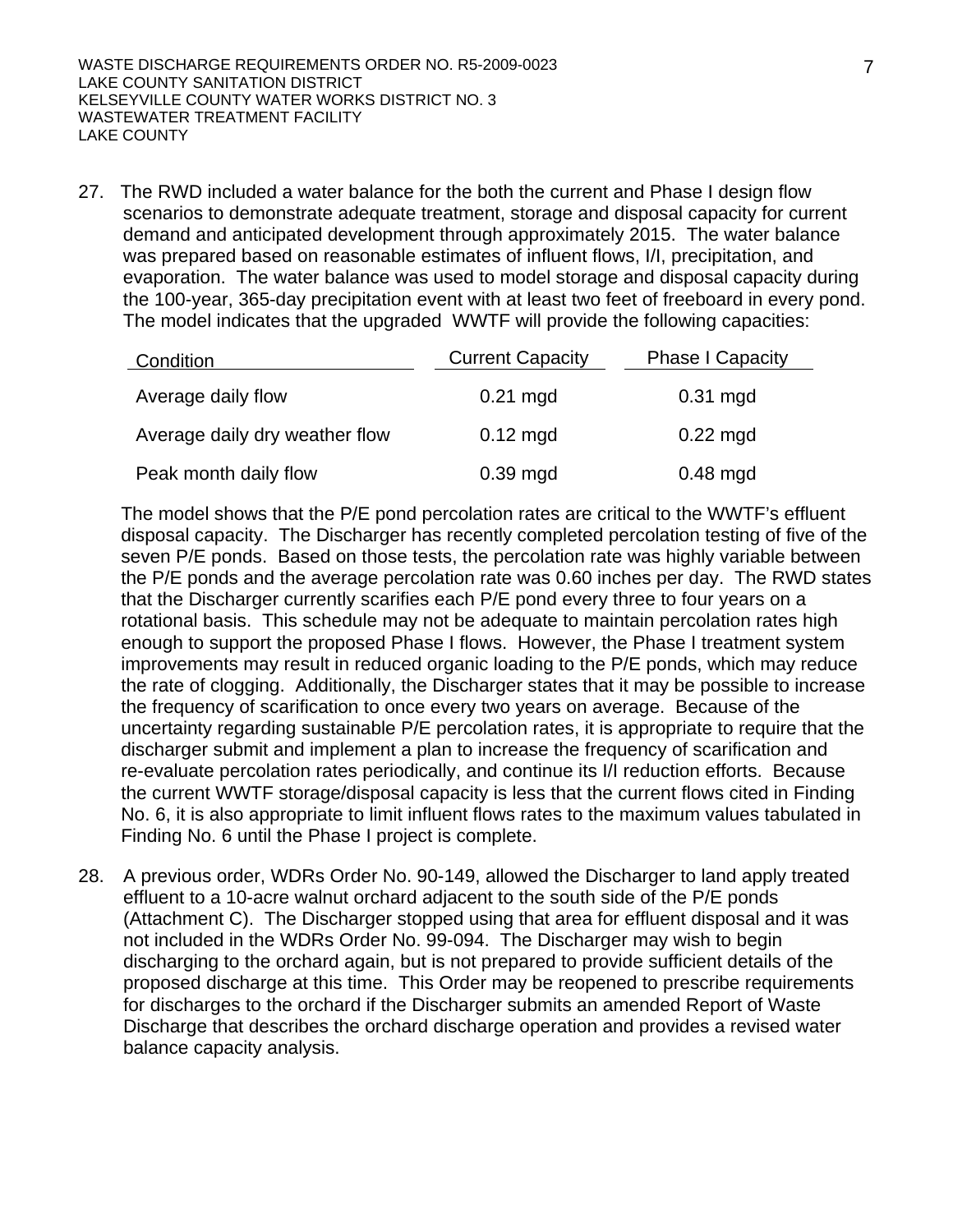#### **Wastewater Collection System**

- 29. The sanitary sewer system collects wastewater and consists of sewer pipes, manholes, and/or other conveyance system elements that direct raw sewage to the treatment facility. A "sanitary sewer overflow" is defined as a discharge to ground or surface water from the sanitary sewer system at any point upstream of the treatment facility. Temporary storage and conveyance facilities (such as wet wells, regulated impoundments, tanks, etc.) may be part of a sanitary sewer system and discharges to these facilities are not considered sanitary sewer overflows, provided that the waste is fully contained within these temporary storage/conveyance facilities. Sanitary sewer overflow is also defined in State Water Resources Control Board (State Water Board) Order No. 2006-0003-DWQ, *Statewide General Waste Discharge Requirements for Sanitary Sewer Systems*.
- 30. Sanitary sewer overflows consist of varying mixtures of domestic and commercial wastewater, depending on land uses in the sewage collection system. The chief causes of sanitary sewer overflows include grease blockages, root blockages, debris blockages, sewer line flood damage, manhole structure failures, vandalism, pump station mechanical failures, power outages, storm or groundwater inflow/infiltration, lack of capacity, and/or contractor caused blockages.
- 31. Sanitary sewer overflows often contain high levels of suspended solids, pathogenic organisms, toxic pollutants, nutrients, oxygen demanding organic compounds, oil and grease, and other pollutants. Sanitary sewer overflows can cause temporary exceedance of applicable water quality objectives, pose a threat to public health, adversely affect aquatic life, and impair the public recreational use and aesthetic enjoyment of surface waters in the area.
- 32. The Discharger is expected to take all necessary steps to adequately maintain, operate, and prevent discharges from its sanitary sewer collection system and comply with State Water Board Order No. 2006-0003-DWQ.

### **Site-Specific Conditions**

33. Based on the 2007 Consumer Confidence Report prepared pursuant to Section 116470 of the Health and Safety Code, the chemical character of the municipal water supply, which is obtained from four wells screened within the Kelsey Creek aquifer, is summarized below.

|                                |          |                     | <b>Analytical Results</b> |  |  |
|--------------------------------|----------|---------------------|---------------------------|--|--|
| Parameter                      | Units    | <b>Water Supply</b> | <b>Treated Effluent</b>   |  |  |
| <b>Total dissolved solids</b>  |          |                     |                           |  |  |
|                                | mg/L     | 170                 | $- -$                     |  |  |
| <b>Electrical conductivity</b> | umhos/cm | 300                 | 606 <sup>1</sup>          |  |  |
| <b>Total hardness</b>          | mg/L     | 156                 | $- -$                     |  |  |
| <b>Boron</b>                   | ug/L     | 101.5               | $500^2$                   |  |  |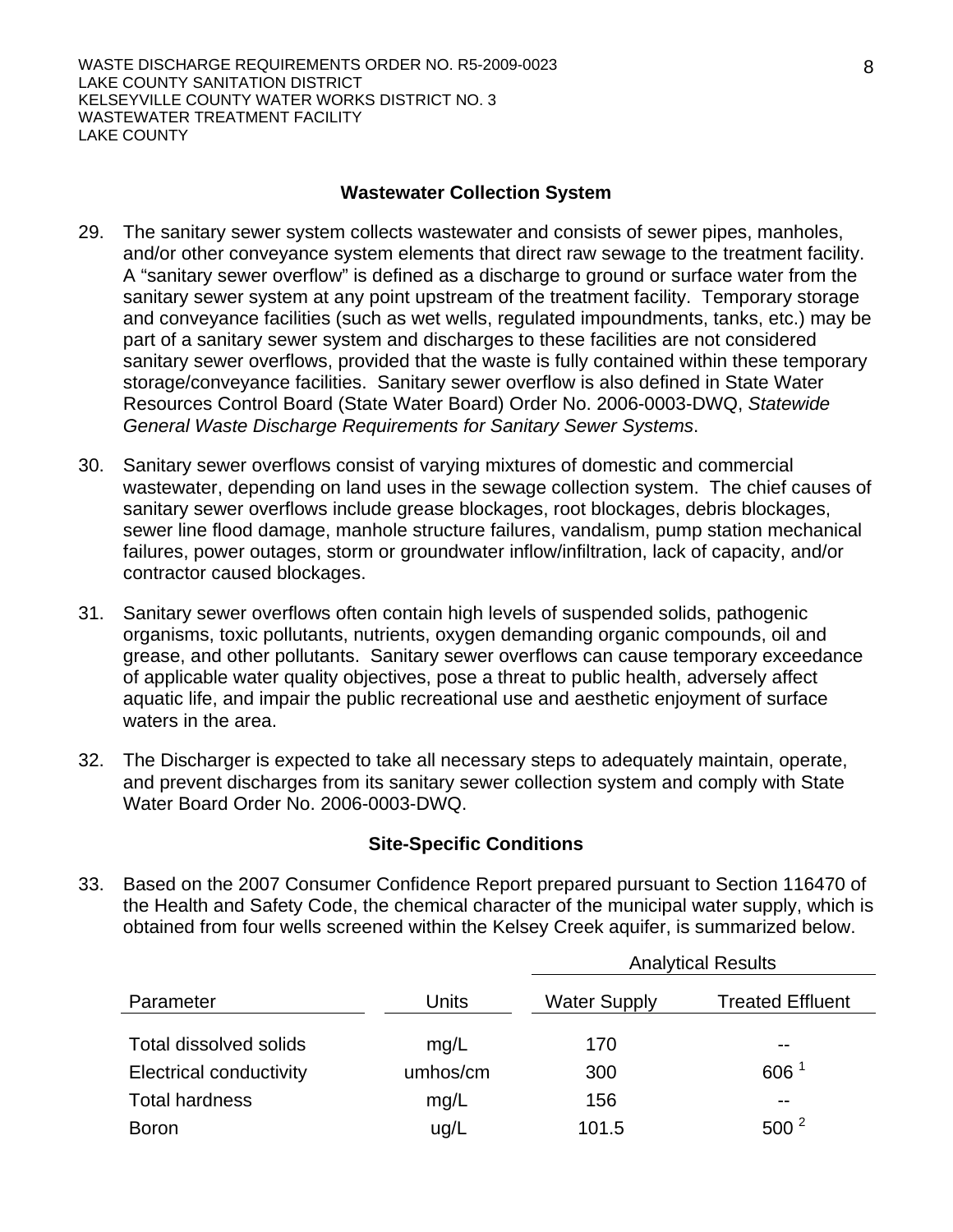#### WASTE DISCHARGE REQUIREMENTS ORDER NO. R5-2009-0023 LAKE COUNTY SANITATION DISTRICT KELSEYVILLE COUNTY WATER WORKS DISTRICT NO. 3 WASTEWATER TREATMENT FACILITY LAKE COUNTY

|                |              | <b>Analytical Results</b> |                         |  |
|----------------|--------------|---------------------------|-------------------------|--|
| Parameter      | <b>Units</b> | <b>Water Supply</b>       | <b>Treated Effluent</b> |  |
| Chloride       | mg/L         | 4.5                       | $64^{2}$                |  |
| Sodium         | mg/L         | 6.2                       | 73 <sup>2</sup>         |  |
| <b>Nitrate</b> | mg/L         | $- -$                     | $2.0^1$                 |  |
| Sulfate        | mg/L         | 3.9                       | $- -$                   |  |

-- Not analyzed.

<sup>1</sup> Mean of results from Finding Nos. 16 and 17.

2 Based on results from a single sample.

Based on these data, the community water supply is moderately hard, but exhibits low salinity. The prevalence of self-regenerating water softeners, which can contribute excess salinity to the WWTF influent, is not known. Although the increase in chloride and sodium is large, the incremental increase in overall salinity (measured as electrical conductivity) appears to be moderate compared to other municipalities in the Central Valley Region.

- 34. The wastewater treatment plant is at an elevation of approximately 1,380 feet above mean sea level (MSL), and the area around the plant is relatively flat with drainage to the north via Cole Creek. The P/E pond site is on the western slope of Mt. Konocti at an approximate elevation of 1,880 feet MSL and also drains to Cole Creek.
- 35. The wastewater treatment plant is within the 100-year floodplain of Cole Creek. The 2005 revised Firm Insurance Rate Map for the area indicates that flood depths at the plant may be up to two feet during the 100-year event. Although the wastewater treatment ponds are protected by berms, the RWD states that they may not be high enough in some areas to provide two feet of external freeboard to protect against inundation or washout during flooding. The pond berms will be evaluated and raised as need during the Phase I improvements project to provide full 100-year flood protection.
- 36. Surrounding land uses are primarily agricultural. According to the County Agricultural Commissioner's office, approximately 50 percent of the agricultural land in the Kelseyville area is planted to vineyards, 30 percent is planted to pears, and four percent is planted to walnuts.
- 37. Annual precipitation in the vicinity averages approximately 30 inches. The 100-year total annual precipitation is approximately 54 inches. The reference evapotranspiration rate is approximately 49 inches per year.

#### **Groundwater Considerations**

38. According to published reports, there are twelve groundwater basins in Lake County. They are composed primarily of shallow alluvial deposits and deposits of the Clear Lake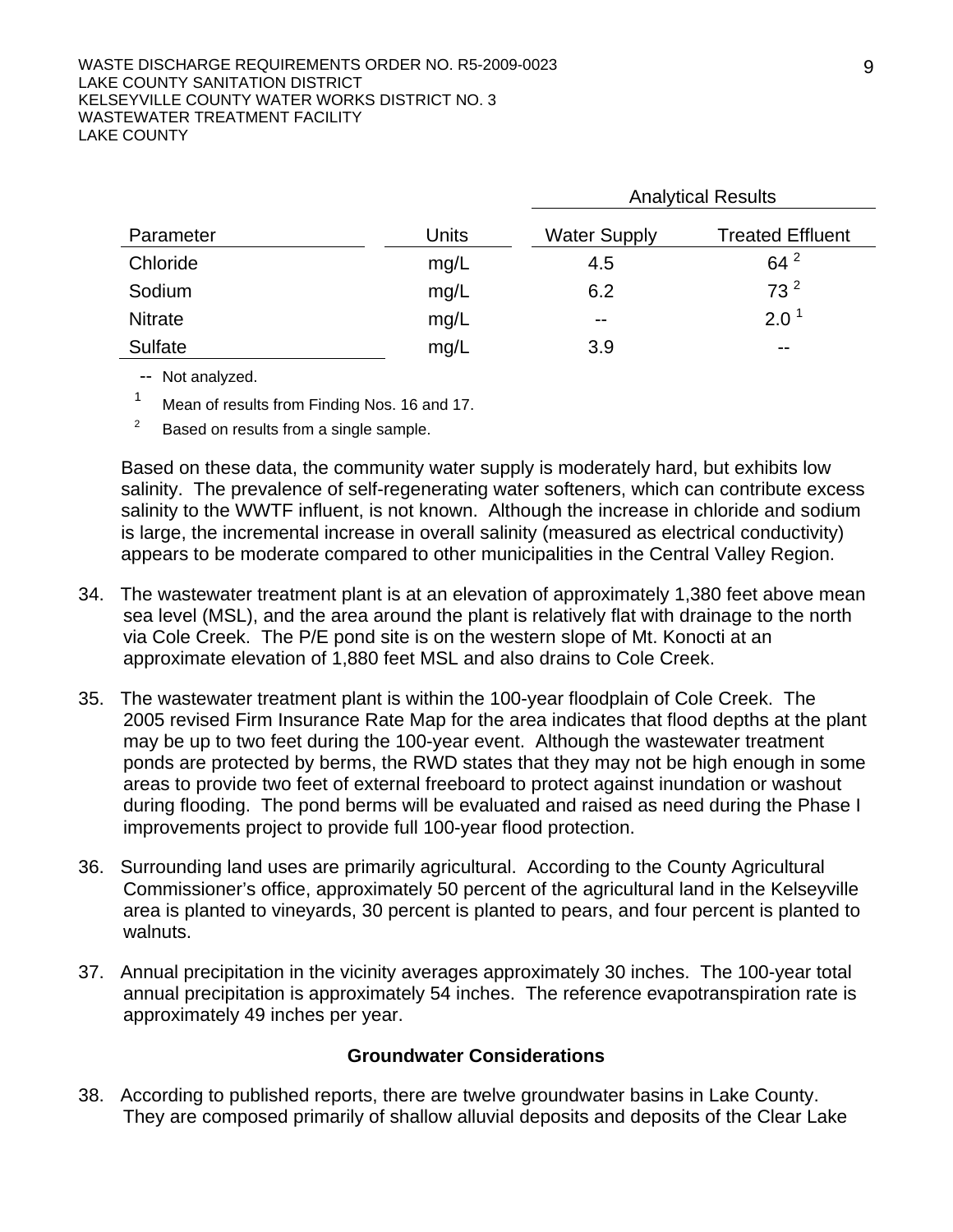Volcanics over the fractured basement rock of the Franciscan Formation<sup>2</sup>. Kelseyville is within the Big Valley Basin, which contains 960 known active and abandoned wells. Approximately 472 wells are classified as either domestic or municipal, and 297 are classified as irrigation wells. Most of the wells are 25 to 150 feet deep.

- 39. Mount Konocti, approximately 3.5 miles east-southeast of the wastewater treatment plant, is a composite volcano with alternating layers of pyroclastic and lava rock. The P/E pond site is on the western flank of Mt. Konocti. According to The Big Valley Groundwater Management Plan<sup>3</sup>, much of the precipitation that infiltrates into the surface of the mountain escapes through springs around Soda Bay on the east side of the mountain. The spring water is characterized by high boron levels associated with geothermal water within the volcano. Underflow of groundwater from Mt. Konocti to the aquifers of the Big Valley Basin probably also occurs.
- 40. The primary sources of groundwater recharge in the Big Valley Basin are infiltration from Kelsey Creek and underflow from the Adobe Creek-Manning Creek Subbasin southwest of Kelseyville. Recharge from Mt. Konocti and the Central Upland System west of Kelseyville are believed to be smaller recharge sources.<sup>4</sup>
- 41. According to the Lake County General Plan Update Final Environmental Impact Report, Groundwater in the Big Valley Basin has lower concentrations of sodium, chloride, and sulfate than the other Lake County Basins. Geothermal influences can cause relatively high levels of iron and boron when groundwater levels are low, typically in the late fall. Boron is reportedly present at moderate levels, and iron, manganese, and/or hardness are problematic in some parts of the basin.
- 42. There is one dry monitoring well at the P/E pond site. Three groundwater monitoring wells were installed at the wastewater treatment plant in July 2008. Their locations are shown on Attachment B. Soils encountered during drilling were typically four feet of sandy silt underlain by ten feet of silty sand and silty gravelly sand to a depth of thirty feet below ground surface (bgs). The wells were installed to a total depth of 30 feet bgs with 15 feet of screen from 15 to 30 feet bgs. The depth to groundwater was not measured at the time of well construction, but was reportedly shallow. Water from monitoring well MW-3 exhibited significantly higher temperature than the other wells, possibly indicating direct influence from percolating wastewater and/or geothermal influence at that location.
- 43. Following well development, the three monitoring wells were sampled on 21 October 2008. Static groundwater levels prior to sampling ranged from 4.7 to 11.1 feet bgs, with an eastnortheast gradient of approximately 0.014 feet per foot. Based on the October 2008 data, MW-1 is upgradient of the plant and MW-3 is downgradient. MW-2 appears to be cross

 $\frac{1}{2}$  Lake County Water Inventory and Analysis, CDM (in cooperation with the California Department of Water Resources, Northern District), March 2006. 3

Big Valley Groundwater Management Plan, Lake County Flood Control and Water Conservation District, May 1999.

Bulletin 118, Big Valley Groundwater Basin Description, Department of Water Resources, February 2004.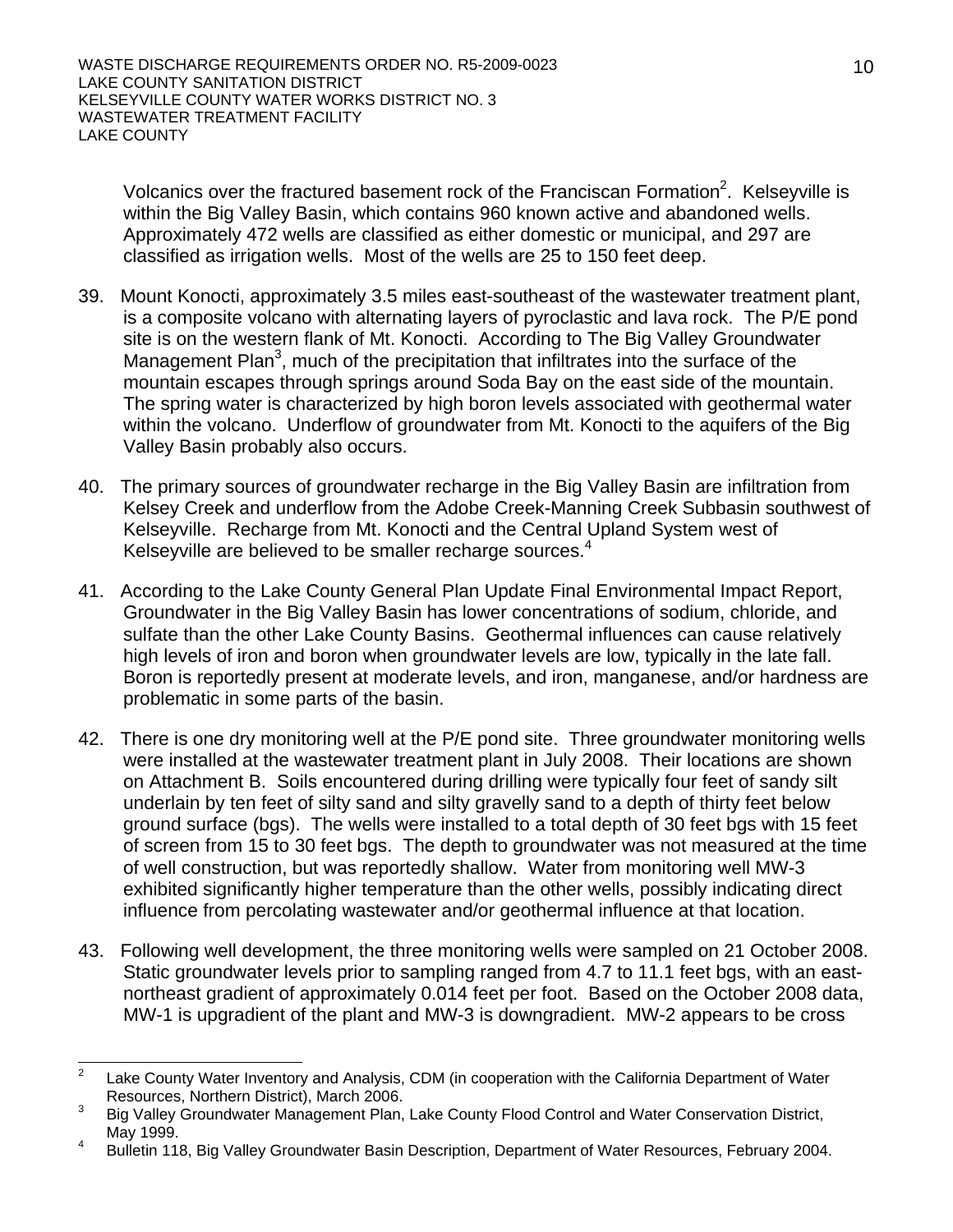| Well ID | Reference<br>Elevation $1, 2$<br>'feet) | Measured<br><b>Water Level</b><br>(feet) | Groundwater<br>Elevation $2$<br>(feet) | Groundwater<br>Depth<br>(feet bgs) |
|---------|-----------------------------------------|------------------------------------------|----------------------------------------|------------------------------------|
| $MW-1$  | 1366.35                                 | 9.3                                      | 1357.1                                 | 6.1                                |
| $MW-2$  | 1358.72                                 | 7.7                                      | 1351.0                                 | 4.7                                |
| $MW-3$  | 1356.70                                 | 14.1                                     | 1342.6                                 | 11 1                               |

gradient of the plant. Well survey and groundwater elevation data for October 2008 are summarized below.

 $1$  Top of well casing elevation.

<sup>2</sup> 1988 North American Vertical Datum.

 $3$  Below top of well casing.

44. Analytical data for the October 2008 groundwater sampling event are summarized below.

|                                      |            | <b>Analytical Results</b> |        |        |  |
|--------------------------------------|------------|---------------------------|--------|--------|--|
| Constituent/Parameter                | Units      | $MW-1$                    | $MW-2$ | $MW-3$ |  |
| Total coliform organisms             | MPN/100 mL | <1                        | $<$ 1  | $<$ 1  |  |
| E. coli                              | MPN/100 mL | $<$ 1                     | ${<}1$ | $<$ 1  |  |
| Electrical conductivity <sup>1</sup> | umhos/cm   | 1170                      | 1167   | 380    |  |
| Total dissolved solids               | mg/L       | 580                       | 590    | 240    |  |
| Total Kjeldahl nitrogen              | mg/L       | $<$ 1                     | $<$ 1  | $<$ 1  |  |
| Nitrate nitrogen                     | mg/L       | < 0.20                    | 2.6    | 0.91   |  |
| pH                                   | Std.       | 6.6                       | 7.5    | 6.8    |  |

 $<sup>1</sup>$  Field measured during well purging.</sup>

Based on these data, it appears that downgradient groundwater quality may be significantly better than upgradient quality. However, because of the prevalence of domestic and irrigation wells in the area, the October 2008 gradient may not be representative of the overall site trend. In addition, one sampling event is not sufficient to determine spatial and temporal trends in groundwater quality, and there are no usable monitoring wells at the P/E pond site. Therefore, there is not sufficient data to determine whether the wastewater treatment plant and/or the P/E ponds have unreasonably degraded the underlying groundwater. It is appropriate to require that the Discharger install monitoring wells designed to monitor groundwater up- and downgradient of the P/E ponds. It is also appropriate, after sufficient data have been collected, to require a formal determination of background groundwater quality and the degree to which degradation has occurred.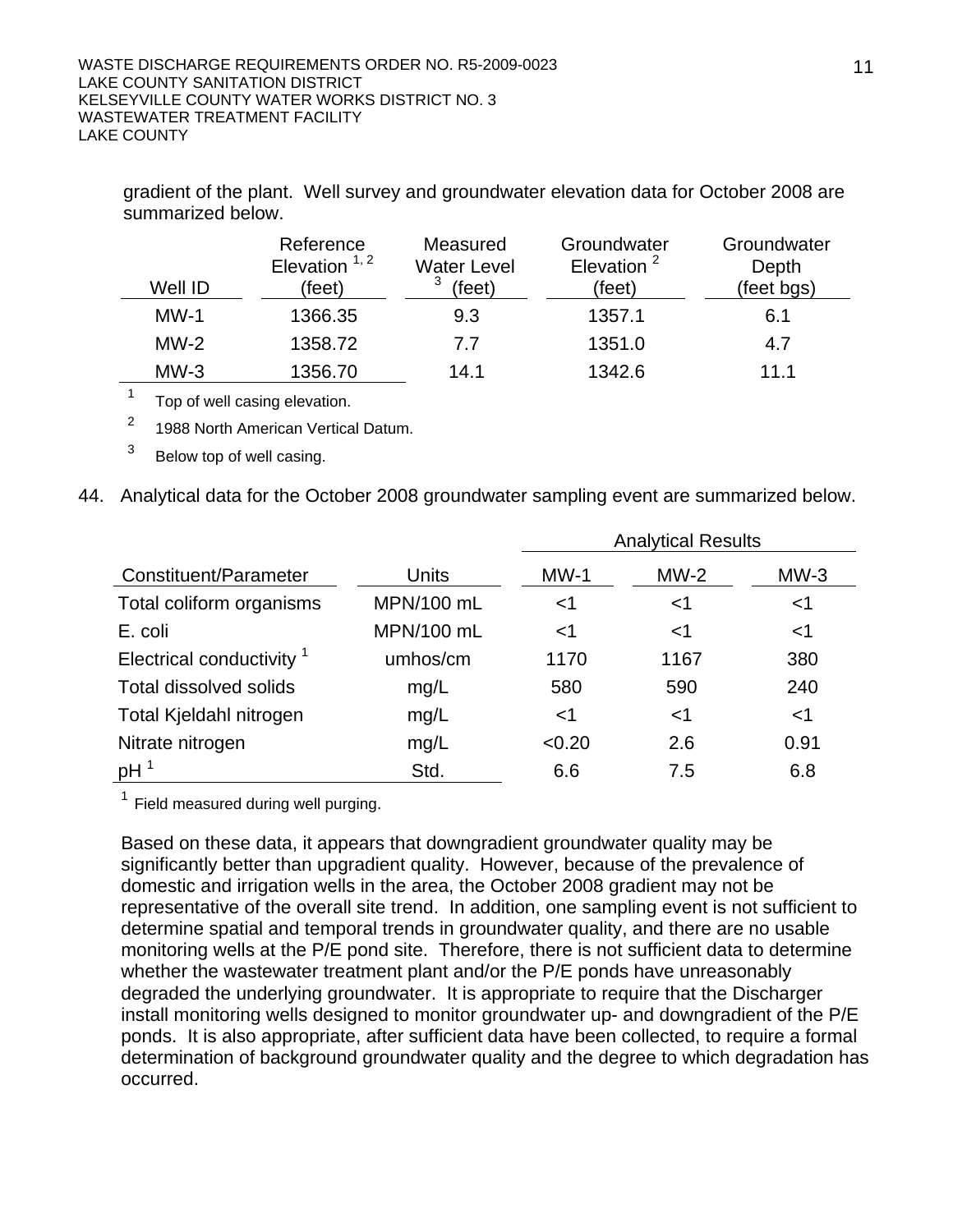## **Basin Plan, Beneficial Uses, and Water Quality Objectives**

- 45. The *Water Quality Control Plan for the Sacramento River and San Joaquin River Basins, Fourth Edition*, (hereafter Basin Plan) designates beneficial uses, establishes water quality objectives, contains implementation plans and policies for protecting waters of the basin, and incorporates by reference plans and policies adopted by the State Water Board. Pursuant to Section 13263(a) of the California Water Code, waste discharge requirements must implement the Basin Plan.
- 46. Surface water drainage is to Clear Lake via Cole Creek. The beneficial uses of Clear Lake are municipal and domestic supply (MUN); agricultural supply (AGR); water contact recreation; noncontact water recreation; warm and cold freshwater habitat; warm water spawning, reproduction, and/or early development; and wildlife habitat.
- 47. The beneficial uses of the underlying groundwater are municipal and domestic supply, agricultural supply, and industrial supply.
- 48. The Basin Plan establishes narrative water quality objectives for chemical constituents, tastes and odors, and toxicity in groundwater. It also sets forth a numeric objectives for total coliform organisms
- 49. The Basin Plan's narrative water quality objective for chemical constituents, at a minimum, requires waters designated as domestic or municipal supply to meet the MCLs specified in Title 22. The Basin Plan recognizes that the Regional Water Board may apply limits more stringent than MCLs to ensure that waters do not contain chemical constituents in concentrations that adversely affect beneficial uses.
- 50. In summary, the narrative toxicity objective requires that groundwater be maintained free of toxic substances in concentrations that produce detrimental physiological responses in human, plant, animal, or aquatic life associated with designated beneficial uses. Quantifying a narrative water quality objective requires a site-specific evaluation of those constituents that have the potential to impact water quality and beneficial uses.
- 51. The Basin Plan's numeric water quality objective for bacteria requires that the most probable number (MPN) of coliform organisms over any seven-day period shall be less than 2.2 per 100 mL in MUN groundwater. The applicability of this objective to groundwater designated as MUN has been affirmed by State Water Board Order No. WQO-2003-0014 and by subsequent decisions of the Sacramento County Superior Court and California Court of Appeal, 3rd Appellate District.
- 52. The Water Quality Control Plan for the Tulare Lake Basin, Second Edition, contains salt management requirements that have been successfully implemented for several decades. The Tulare Basin Plan establishes several salt management requirements, including:
	- a. The incremental increase in salts from use and treatment must be controlled to the extent possible. The maximum EC shall not exceed the EC of the source water plus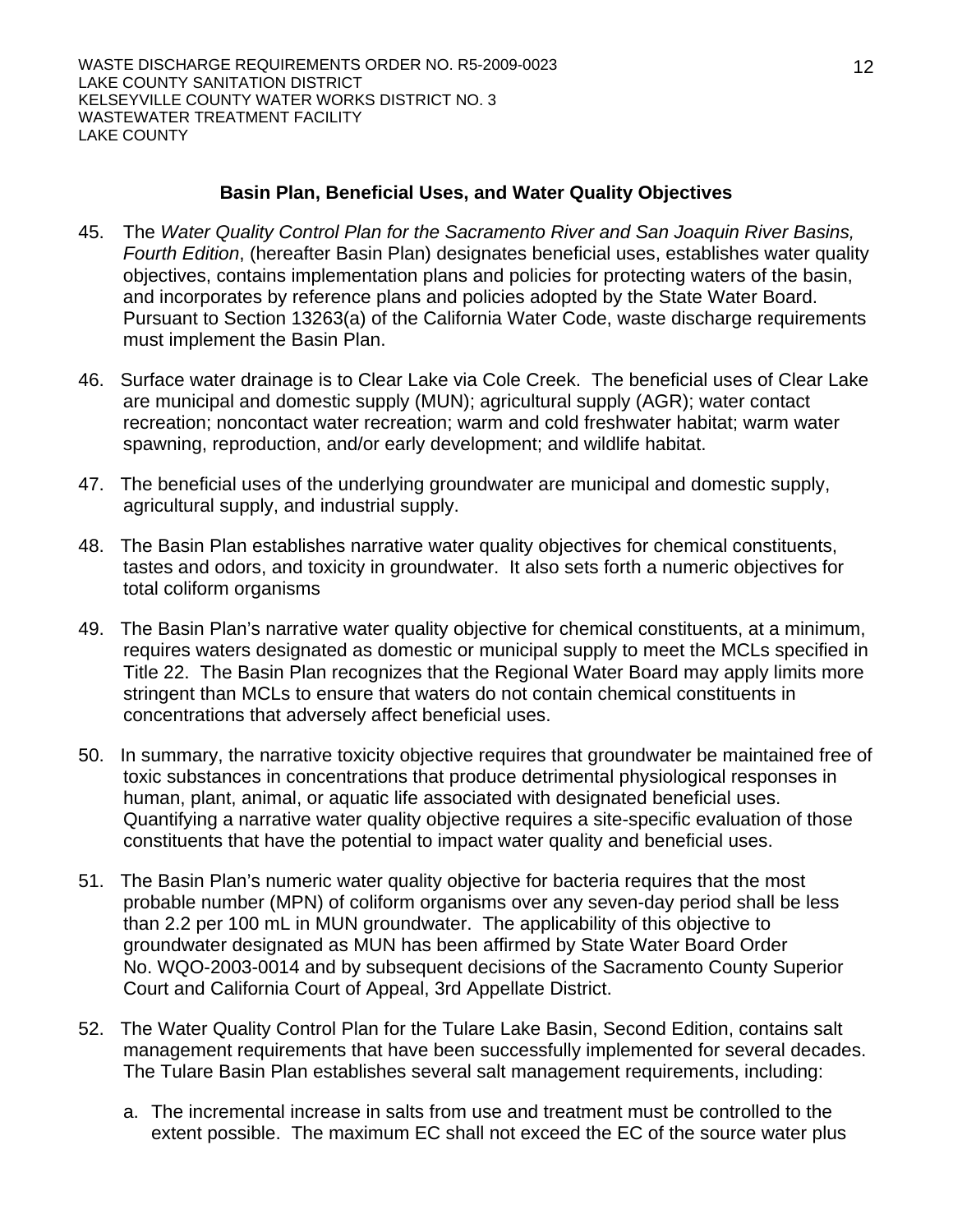500 umhos/cm. When the source water is from more than one source, the EC shall be a weighted average of all sources.

b. Discharges to areas that may recharge good quality groundwaters shall not exceed an EC of 1,000 umhos/cm, a chloride content of 175 mg/L, or a boron content of 1.0 mg/L.

These effluent limits are considered best practicable treatment or control (BPTC).

53. The Basin Plan encourages water recycling where practicable. The Discharger currently recycles less than one percent of its wastewater. However, the Discharger has developed and partially implemented a project that conveys recycled wastewater from other WWTFs in the Clear Lake area to The Geysers Geothermal Project where the water is used to recharge a deep geothermal reservoir that generates electricity. The third phase of this project, which is called the Full Circle project, will include a pipeline that will convey recycled water from the Kelseyville and Lakeport WWTFs to The Geysers. However, funding for the last phase of this public/private partnership has not yet been committed, so this remains part of the Discharger's long-range plans. Additionally, the Discharger has been investigating other recycling opportunities, particularly with local vineyard owners, and is attempting to gain federal funding for the extensive capital improvements needed through an economic stimulus package or similar mechanism.

## **Antidegradation Analysis**

- 54. State Water Resources Control Board Resolution No. 68-16 ("Policy with Respect to Maintaining High Quality Waters of the State") (hereafter Resolution 68-16) prohibits degradation of groundwater unless it has been shown that:
	- a. The degradation is consistent with the maximum benefit to the people of the State;
	- b. The degradation will not unreasonably affect present and anticipated future beneficial uses;
	- c. The degradation does not result in water quality less than that prescribed in state and regional policies, including violation of one or more water quality objectives; and
	- d. The discharger employs best practicable treatment or control (BPTC) to minimize degradation.
- 55. Degradation of groundwater by some of the typical waste constituents released with discharge from a municipal wastewater utility after effective source control, treatment, and control is consistent with maximum benefit to the people of the State. The technology, energy, water recycling, and waste management advantages of municipal utility service far exceed any benefits derived from a community otherwise reliant on numerous concentrated individual wastewater systems, and the impact on water quality will be substantially less. Economic prosperity of valley communities and associated industry is of maximum benefit to the people of the State, and therefore sufficient reason to accommodate growth and groundwater degradation provided terms of the Basin Plan are met.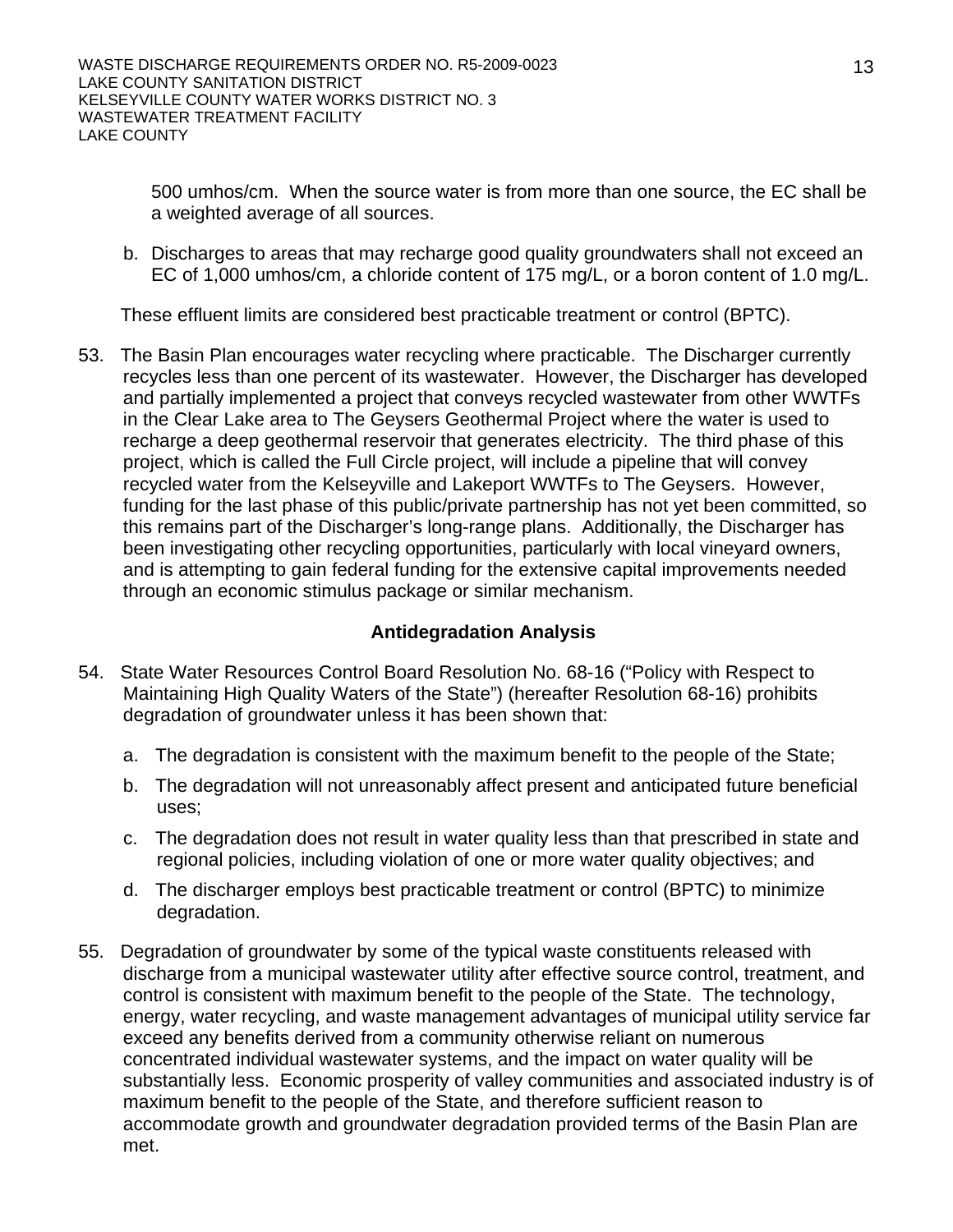- 56. Constituents of concern that have the potential to degrade groundwater include salts (primarily EC, sodium, and chloride), nutrients and coliform organisms, as discussed below:
	- a. The EC of the effluent currently averages approximately 600 umhos/cm. Based on Finding No. 51, this is consistent with the Tulare Lake Basin Plan's established effluent limit of 500 umhos/cm over the source water. This limit was established after a full evaluation of BPTC for discharges in the Tulare Lake Basin. Circumstances and conditions with respect to treatment and control of salinity in the Sacramento-San Joaquin River Basin are similar to those of the Tulare Lake Basin. Therefore, the discharge will likely not impair the beneficial uses of groundwater due to increased salinity. Based on best professional judgment, an incremental increase of 500 umhos/cm over the source is BPTC for this discharge.
	- b. For nutrients such as nitrate, the potential for unreasonable degradation depends not only on the quality of the treated effluent, but the ability of the vadose zone below the effluent storage/disposal ponds to provide an environment conducive to nitrification and denitrification to convert the effluent nitrogen to nitrate and the nitrate to nitrogen gas before it reaches the water table. Although groundwater is quite shallow at the wastewater treatment plant, there is not enough site-specific data to determine the threat.
	- c. For coliform organisms, the potential for exceedance of the Basin Plan's numeric water quality objective depends on the ability of vadose zone soils below the effluent storage/disposal ponds and saturated soils within the shallow water bearing zone to provide adequate filtration. Again, there is not enough site-specific data to determine the threat. However, with regard to the wastewater treatment plant site, it seems likely that a coliform problem would have been evident in the first groundwater sampling event. The fact that total and fecal coliform organisms were not detected after many years of percolation from the unlined treatment and storage ponds indicates that there may be adequate filtration at the wastewater treatment plant site. Although disinfection would reduce the potential threat, the use of sodium hypochlorite would also increase the salinity of the effluent and create trihalomethanes. Therefore, pending completion of the *Background Groundwater Quality Study*, there is no reason to require disinfection at this time.
- 57. There is not sufficient data at this time to determine whether unreasonable groundwater degradation has, or likely will, result from the discharge. It is the responsibility of the Discharger to provide information for the Regional Water Board to evaluate whether any degradation caused by the discharge is consistent with Resolution No. 68-16. Although this Order allows expansion of the WWTF, the growth rate used for the Phase I design is minimal and the primary purpose of the project is to correct a long-standing capacity deficit rather than to accommodate growth. Sufficient reason exists to accommodate this minimal growth as long as future expansion proposals include appropriate BPTC measures and are accompanied by a complete antidegradation analysis. It is also appropriate to allow some groundwater degradation as long as it is consistent with the Basin Plan and Resolution No. 68-16 because economic prosperity of local communities and associated industry is of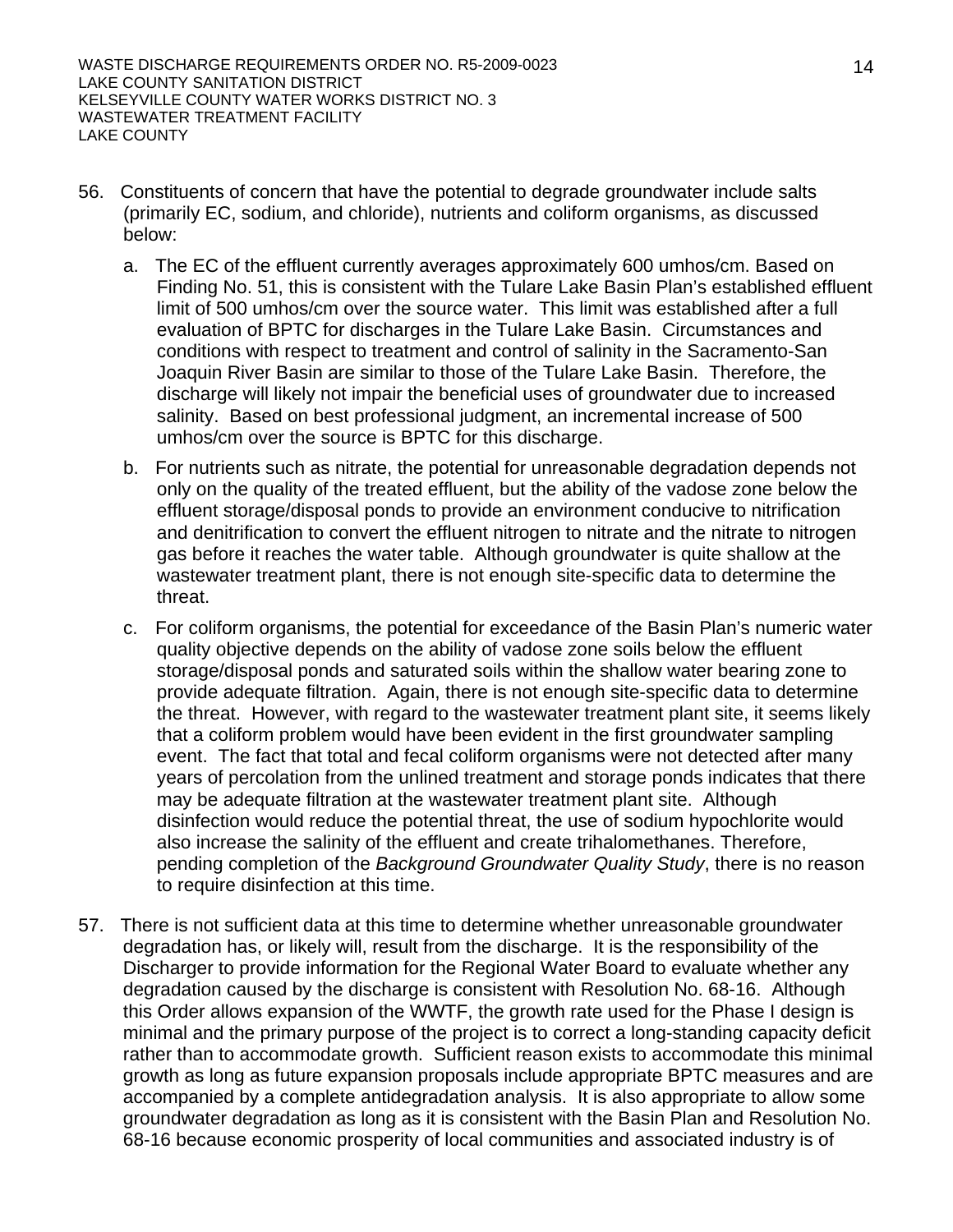benefit to the people of California. This Order establishes terms and conditions of discharge to ensure that the discharge does not unreasonably affect present and anticipated uses of groundwater and includes groundwater limitations that apply water quality objectives established in the Basin Plan to protect beneficial uses.

## **Treatment and Control Practices**

- 58. The Discharger currently provides treatment and control of the discharge that incorporates:
	- a. Alarm and backup power systems to prevent bypass or overflow;
	- b. Secondary treatment of the wastewater;
	- c. Recycled water use at agronomic rates;
	- d. A Sanitary Sewer Operation, Maintenance, Overflow Prevention and Response Plan;
	- e. An operation and maintenance (O&M) manual; and
	- f. Certified operators to ensure proper operation and maintenance.
- 59. When the Phase I improvements project is complete, the facility will provide the following additional treatment and control measures:
	- a. Improved treatment reliability; and
	- b. A geosynthetic liner for the new wastewater treatment pond system<sup>5</sup> to protect groundwater quality.

However, the effluent storage ponds and P/E ponds do not incorporate any specific measures to reduce the potential for groundwater degradation.

- 60. As noted above, it is not clear whether the wastewater treatment plant and P/E ponds pose a significant threat to groundwater quality, and the level of degradation that complies with Resolution No. 68-16 has not been fully evaluated. Therefore, it is appropriate for this Order to establish a schedule for tasks to formally evaluate groundwater quality, and to develop and begin to implement a salinity reduction program and evaluate additional BPTC measures if unreasonable groundwater degradation has, or will, occur. Completion of these tasks, and implementation of the approved strategies developed from that work, will ensure that BPTC and the highest water quality consistent with the maximum benefit to the people of the State will be achieved.
- 61. This Order establishes effluent and groundwater limitations for the WWTF that will not unreasonably threaten present and anticipated beneficial uses or result in groundwater quality that exceeds water quality objectives set forth in the Basin Plan.

 5 Excluding those ponds at the wastewater treatment plant site that will be converted to effluent storage ponds.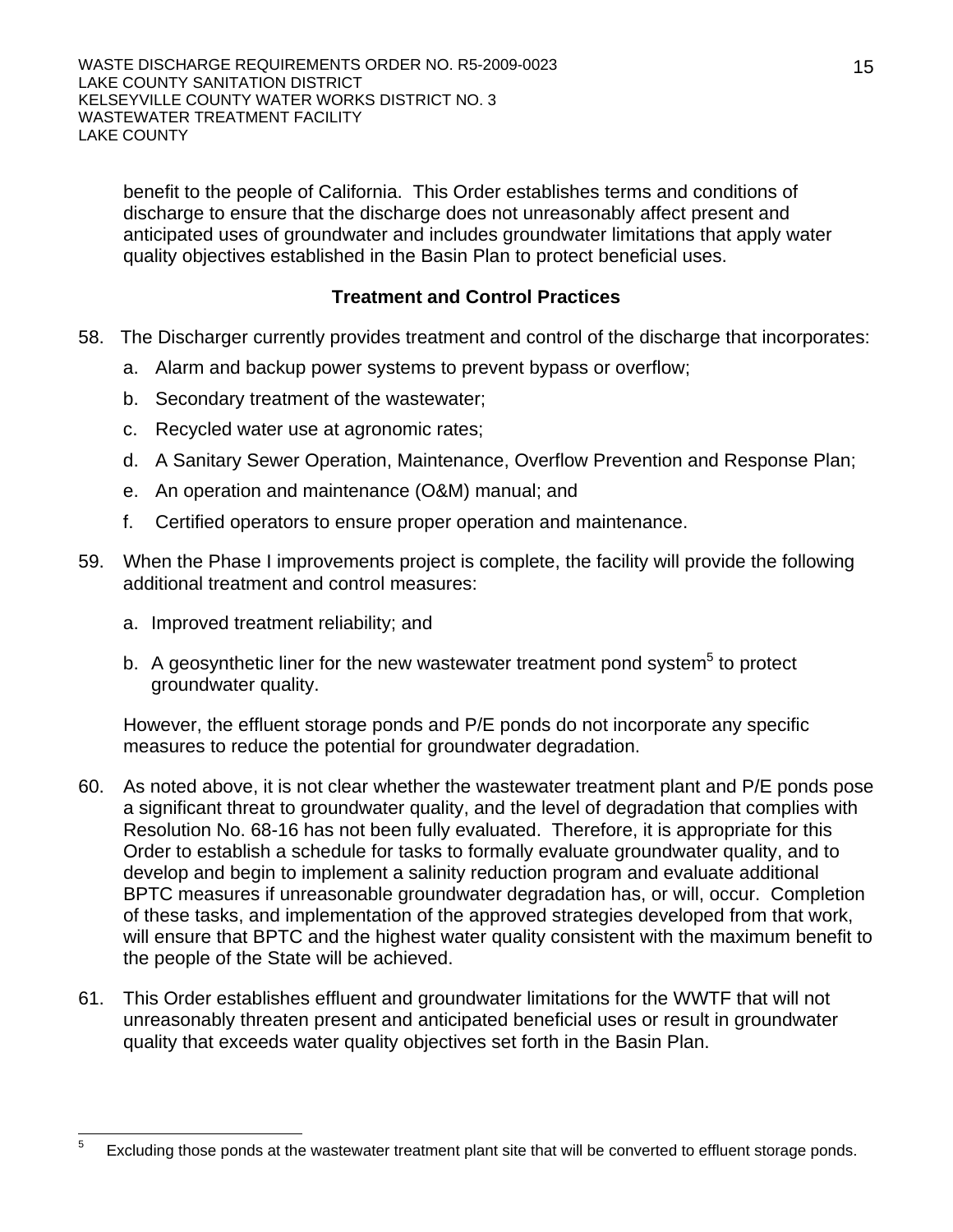#### **Other Regulatory Considerations**

- 62. The State Water Board adopted Order No. 97-03-DWQ (NPDES General Permit No. CAS000001) specifying waste discharge requirements for discharges of storm water associated with industrial activities, and requiring submittal of a Notice of Intent by all affected industrial dischargers. The wastewater treatment facility has a design capacity of less than 1.0 mgd and does not have a pretreatment program, and is therefore not required to obtain coverage under NPDES General Permit No. CAS000001.
- 63. On 2 May 2006, the State Water Board adopted Statewide General Waste Discharge Requirements for Sanitary Sewer Systems General Order No. 2006-0003-DWQ (General Order). The General Order requires all public agencies that own or operate sanitary sewer systems greater than one mile in length to comply with the Order. The Discharger's collection system exceeds one mile in length, and therefore the General Order is applicable. The Discharger has filed a Notice of Intent (NOI) for coverage under the General Order with the State Water Resources Control Board.
- 64. Section 13267(b) of the California Water Code provides that: "*In conducting an investigation specified in subdivision (a), the regional board may require that any person who has discharged, discharges, or is suspected of having discharged or discharging, or who proposes to discharge waste within its region, or any citizen or domiciliary, or political agency or entity of this state who has discharged, discharges, or is suspected of having discharged or discharging, or who proposes to discharge, waste outside of its region that could affect the quality of waters within its region shall furnish, under penalty of perjury, technical or monitoring program reports which the regional board requires. The burden, including costs, of these reports shall bear a reasonable relationship to the need for the report and the benefits to be obtained from the reports. In requiring those reports, the regional board shall provide the person with a written explanation with regard to the need*  for the reports, and shall identify the evidence that supports requiring that person to *provide the reports".*

The technical reports required by this Order and the attached "Monitoring and Reporting Program No. R5-2009-0023" are necessary to assure compliance with these waste discharge requirements. The Discharger owns and operates the facility that discharges the waste subject to this Order.

65. California Code of Regulations (CCR),Title 23, section 2232 states: *"(a) Whenever a regional board finds that a publicly owned wastewater treatment plant will reach capacity within four years, the board shall notify the discharger. Such notification shall inform the discharger that the regional board will consider adopting a time schedule order pursuant to Section 13300 of the Water Code or other enforcement order unless the discharger can demonstrate that adequate steps are being taken to address the capacity problem. The notification shall require the discharger to submit a technical report to the regional board*  within 120 days showing how flow volumes will be prevented from exceeding existing *capacity or how capacity will be increased.*"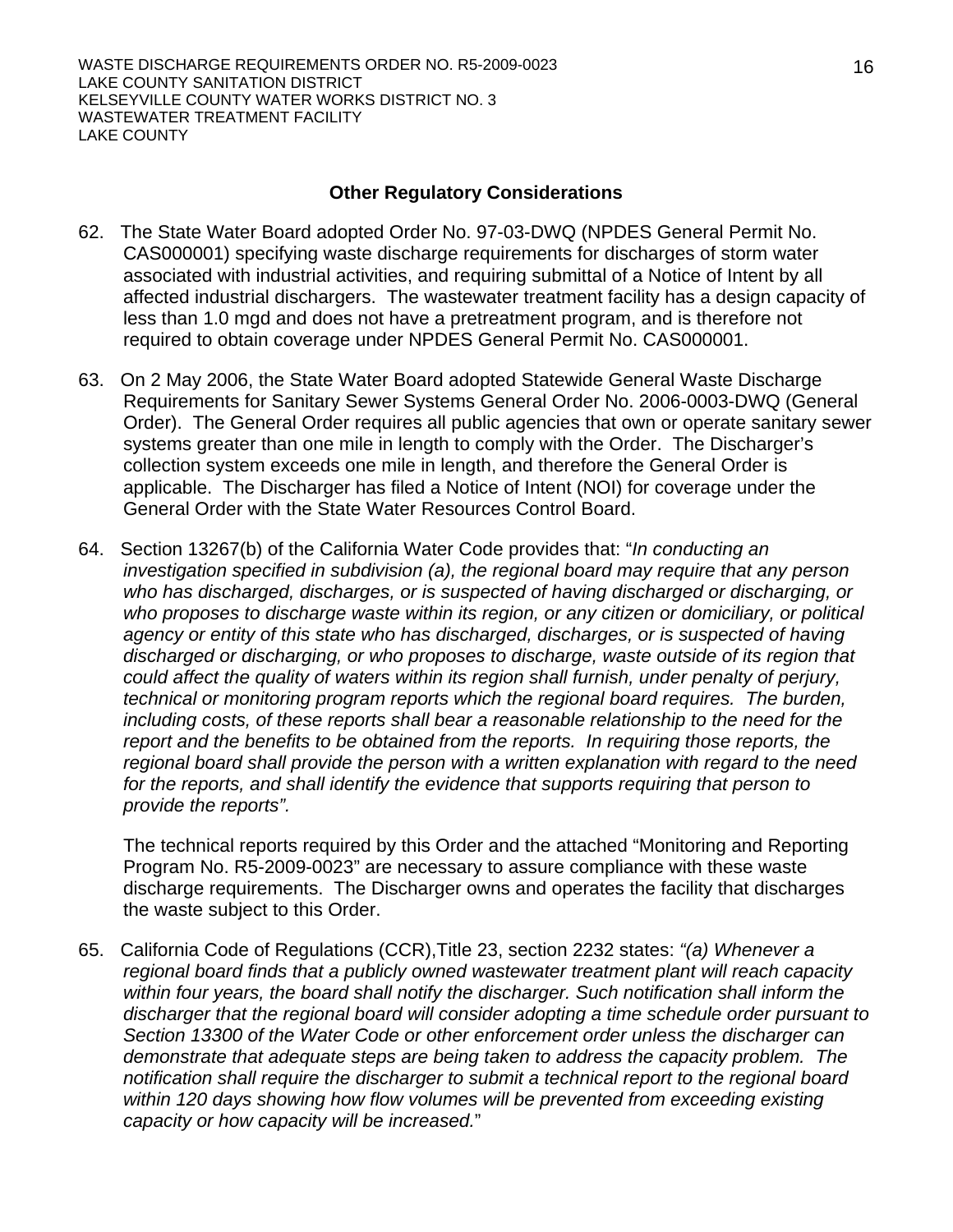Based on the above Findings, the Kelseyville WWTF may reach capacity within four years after completion of the Phase I improvements. Therefore, it is appropriate to require that the Discharger estimate when flows will reach the hydraulic and/or treatment capacities of the WWTF each year in accordance with Condition E.4 of the Standard Provisions and Reporting Requirements for Waste Discharge Requirements, which is also incorporated into the Provisions of this Order.

- 66. The California Department of Water Resources sets standards for the construction and destruction of groundwater wells (hereafter DWR Well Standards), as described in *California Well Standards Bulletin 74-90* (June 1991) and *Water Well Standards: State of California Bulletin 94-81* (December 1981). These standards, and any more stringent standards adopted by the State or county pursuant to CWC Section 13801, apply to all monitoring wells.
- 67. The action to adopt waste discharge requirements for this existing facility is exempt from the provisions of the California Environmental Quality (CEQA), in accordance with Title 14 CCR, Section 15301.
- 68. An Initial Study and Mitigated Negative Declaration were approved by the Lake County Planning Commission on 23 February 2006 and by the Lake County Board of Supervisors on 14 March 2006 in accordance with the California Environmental Quality Act (CCR, Title 14, Section 15261 et. seq.). The Initial Study describes the project under review as WWTF upgrades within the existing facility and easement footprints as follows:
	- a. Conversion of the existing facultative lagoon treatment system to dual-powered multicellular aerated lagoons system with a new electrical switchgear building.
	- b. Conversion of the remaining treatment ponds to an effluent equalization reservoir system.
	- c. Replacement of the influent collection box with a new headworks and screen.
	- d. Upgrading the existing chlorine storage, feed, and contact system.
	- e. Replacement of the existing effluent pump station
	- f. Construction of approximately 13,000 feet of new effluent pipeline within the easement of the existing pipeline.
	- g. Construction of groundwater monitoring wells at the P/E pond site.
- 69. The following mitigation measures to protect water quality were included as conditions of project approval: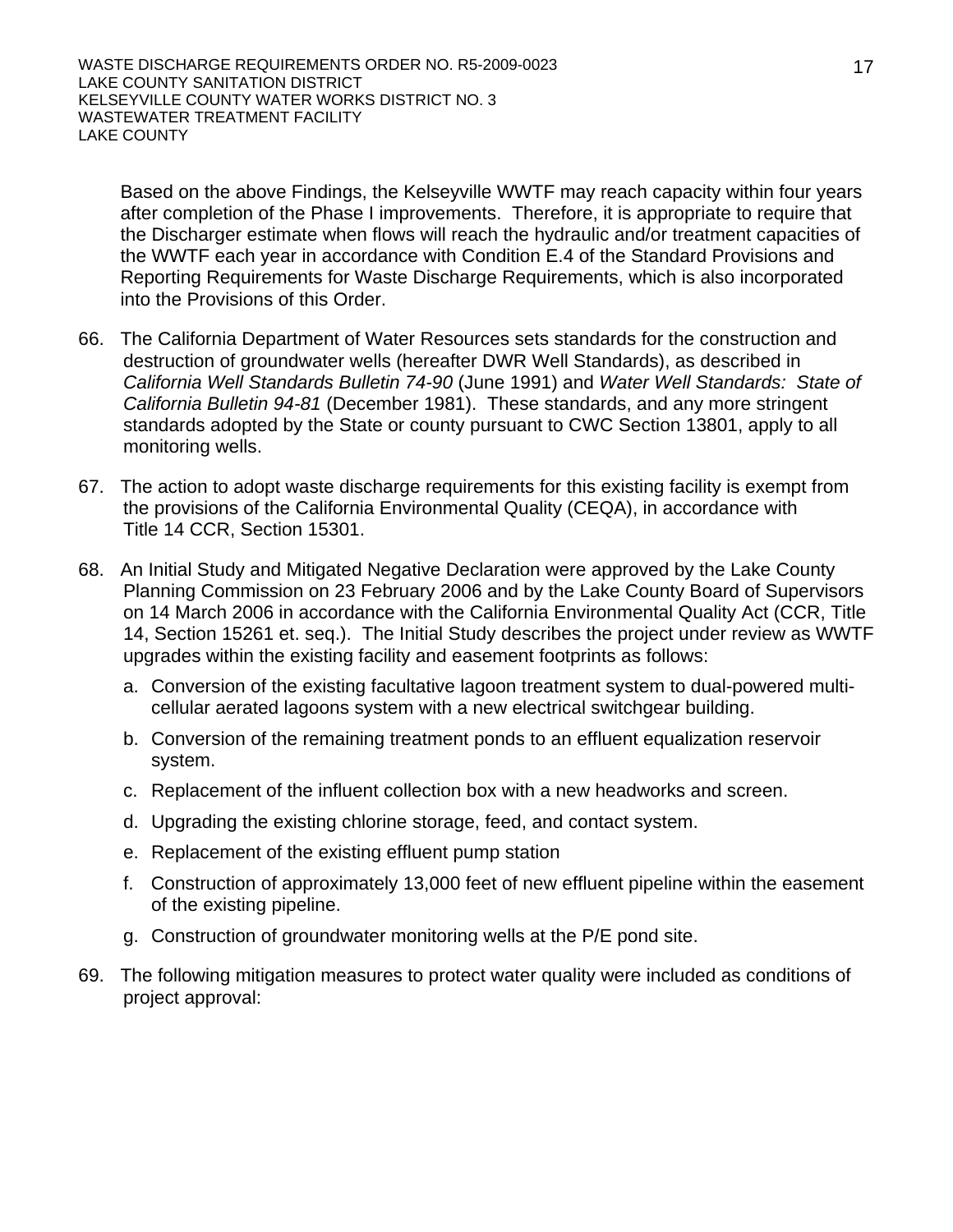| Impact Type                                                                                                                                                                       | <b>Mitigation Required</b>                                                                                                                                                                                                                                                                                                                                                           |
|-----------------------------------------------------------------------------------------------------------------------------------------------------------------------------------|--------------------------------------------------------------------------------------------------------------------------------------------------------------------------------------------------------------------------------------------------------------------------------------------------------------------------------------------------------------------------------------|
| a. To minimize and mitigate<br>impacts to wetlands and<br>riparian habitats during<br>construction of the effluent<br>pipeline:                                                   | i.<br>Complete a preliminary non-formal delineation<br>of wetlands and other waters of the U.S.<br>ii.<br>Avoid filling wetlands, riparian habitats, or<br>other waters of the U.S. by relocating the<br>pipeline.<br>iii.<br>Where avoidance is not feasible, obtain and<br>comply with all necessary permits.<br>Construct and maintain adequate erosion<br>v.<br>control devices. |
| b. To prevent impacts to vernal<br>pools during construction of<br>the effluent pipeline:                                                                                         | Complete a formal delineation of vernal pools.<br>i.<br>ii.<br>Provide at least a 100-foot buffer zone<br>between the construction zone and any vernal<br>pool.<br>iii.<br>Comply with permit requirements.                                                                                                                                                                          |
| c. To prevent impacts to<br>wetlands and riparian<br>habitats vernal pools if<br>tunneling is used as an<br>avoidance measure during<br>construction of the effluent<br>pipeline: | Complete preconstruction surveys at the<br>i.<br>tunneling entrances and exits to verify the<br>absence of those features.<br>Development of an emergency response plan<br>ii.<br>for incidents of drilling mud seepage.                                                                                                                                                             |
| d. To prevent impacts to storm<br>water runoff quality:                                                                                                                           | Obtain an NPDES permit for discharges of<br>i.<br>storm water associated with construction<br>activity.                                                                                                                                                                                                                                                                              |

- ii. Develop and implement a Storm Water Pollution Prevention Plan.
- 70. Implementation of the specific mitigation measures set forth in the Mitigated Negative Declaration and compliance with these waste discharge requirements will mitigate or avoid significant impacts to water quality.
- 71. The United States Environmental Protection Agency (EPA) has promulgated biosolids reuse regulations in 40 CFR 503, *Standard for the Use or Disposal of Sewage Sludge,*  which establishes management criteria for protection of ground and surface waters, sets application rates for heavy metals, and establishes stabilization and disinfection criteria.
- 72. The Regional Water Board is using the Standards in 40 CFR 503 as guidelines in establishing this Order, but the Regional Water Board is not the implementing agency for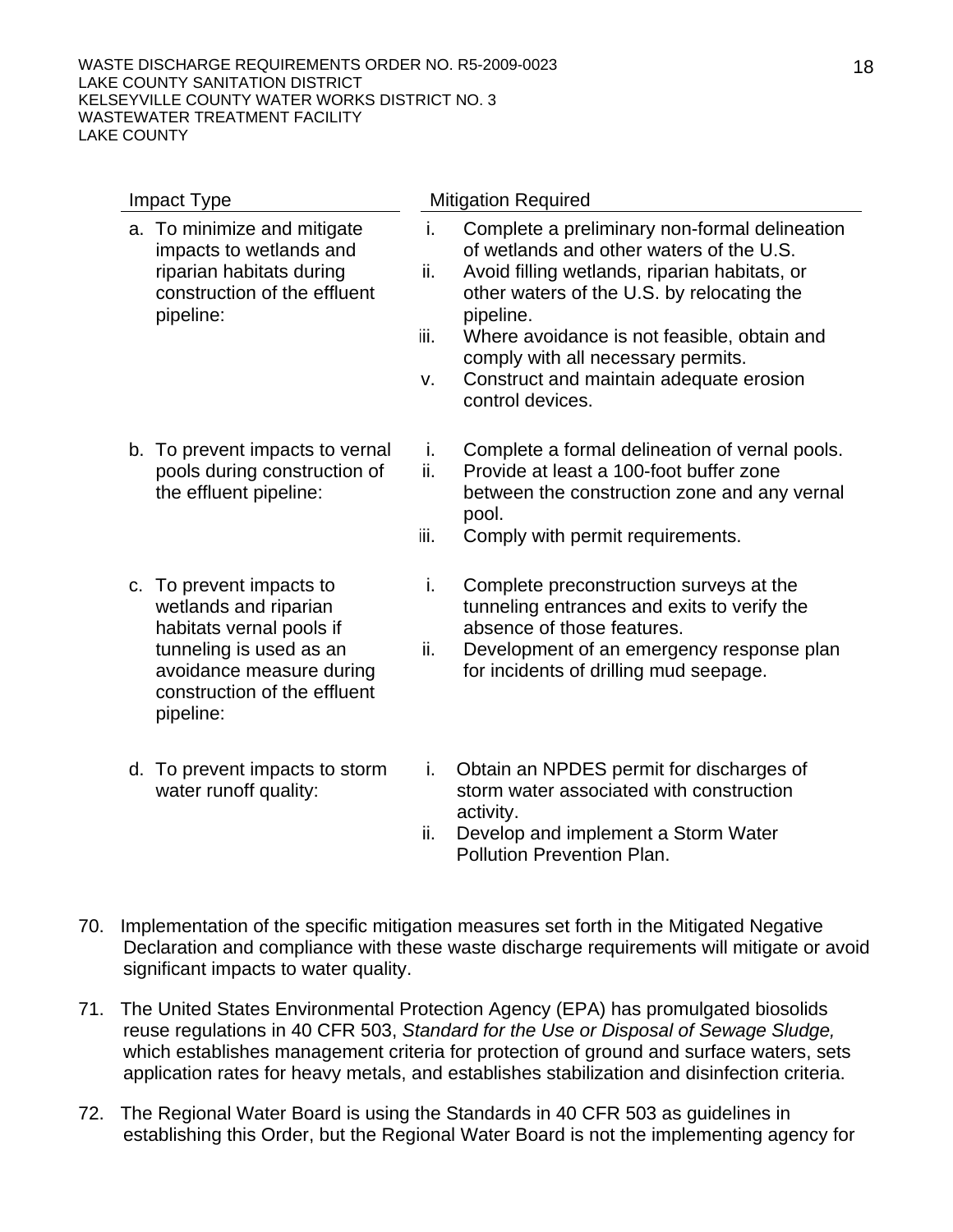40 CFR 503 regulations. The Discharger may have separate and/or additional compliance, reporting, and permitting responsibilities to the EPA.

- 73. State regulations that prescribe procedures for detecting and characterizing the impact of waste constituents from waste management units on groundwater are found in Title 27. While the wastewater treatment facility is exempt from Title 27, the data analysis methods of Title 27 are appropriate for determining whether the discharge complies with the terms for protection of groundwater specified in this Order.
- 74. The discharge authorized herein and the treatment and storage facilities associated with the discharge, except for discharges of residual sludge and solid waste, are exempt from the requirements of Title 27, California Code of Regulations (CCR), Section 20005 et seq. (hereafter Title 27). The exemption, pursuant to Section 20090(a) of Title 27, is based on the following:
	- a. The waste consists primarily of domestic sewage and treated effluent;
	- b. The waste discharge requirements are consistent with water quality objectives; and
	- c. The treatment and storage facilities described herein are associated with a municipal wastewater treatment plant.
- 75. Pursuant to California Water Code Section 13263(g), discharge is a privilege, not a right, and adoption of this Order does not create a vested right to continue the discharge.

#### **Public Notice**

- 76. All of the above and the supplemental information and details in the attached Information Sheet, which is incorporated by reference herein, were considered in establishing the following conditions of discharge.
- 77. The Discharger and interested agencies and persons have been notified of the intent to prescribe waste discharge requirements for this discharge, and they have been provided an opportunity for a public hearing and an opportunity to submit their written views and recommendations.
- 78. All comments pertaining to the discharge were heard and considered in a public meeting.

**IT IS HEREBY ORDERED** that, pursuant to Sections 13263 and 13267 of the California Water Code, Order No. 99-094 is rescinded and Lake County Sanitation District, its agents, successors, and assigns, in order to meet the provisions contained in Division 7 of the California Water Code and regulations adopted thereunder, shall comply with the following:

[Note: Other prohibitions, conditions, definitions, and some methods of determining compliance are contained in the attached "Standard Provisions and Reporting Requirements for Waste Discharge Requirements" dated 1 March 1991.]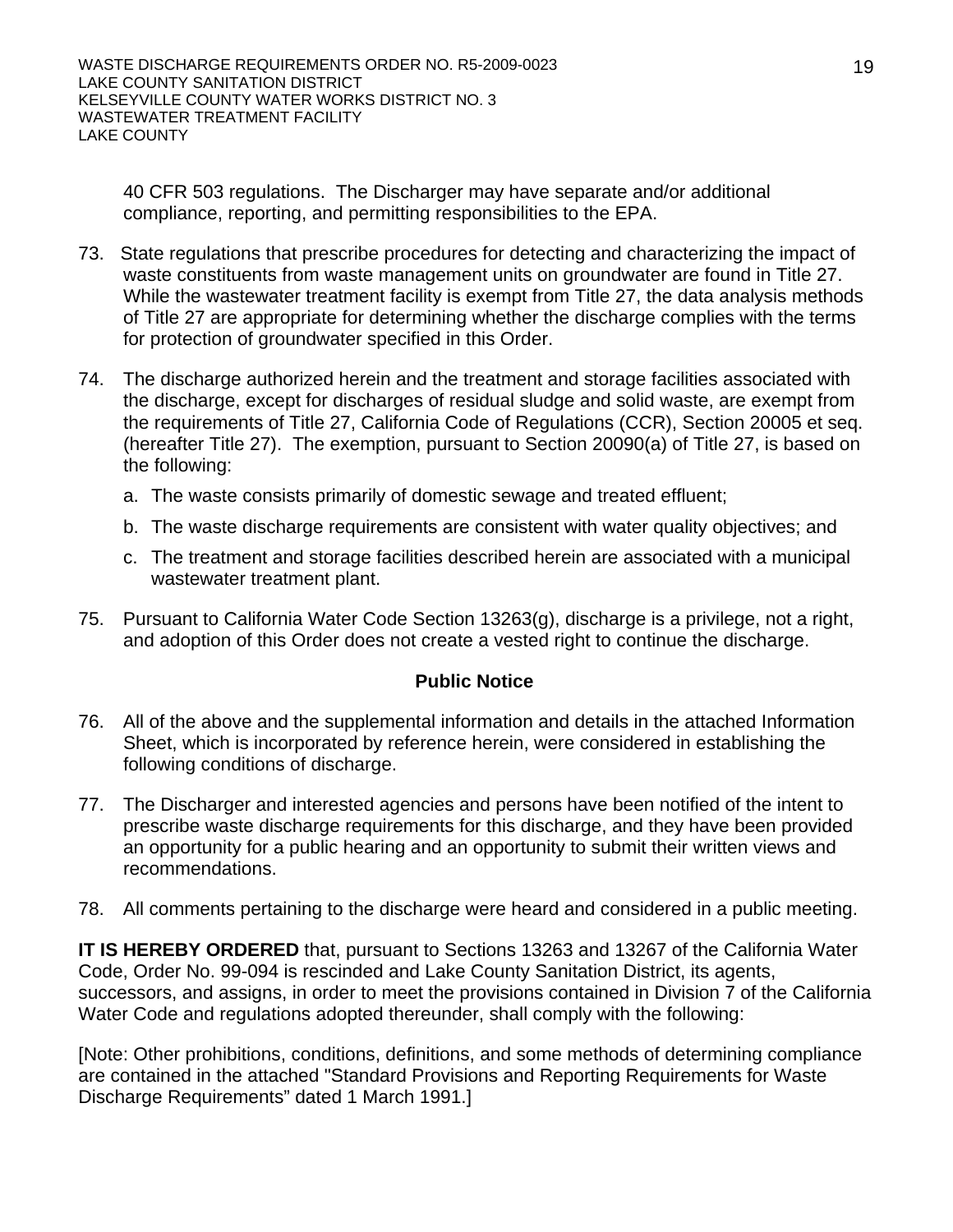#### **A. Discharge Prohibitions**

- 1. Discharge of wastes to surface waters or surface water drainage courses is prohibited.
- 2. Discharge of wastewater at a location or in a manner different from that described in the Findings is prohibited.
- 3. Discharge of waste classified as 'hazardous' under Section 2521, Chapter 15 of Title 23 or 'designated', as defined in Section 13173 of the California Water Code is prohibited.
- 4. Bypass or overflow of untreated or partially treated waste is prohibited.
- 5. Discharge of treated effluent to any site other than the P/E ponds described in the Findings is prohibited except as allowed under WDRs Order No. 99-070 or subsequent revisions thereto.
- 6. Application of recycled water in a manner or location other than that described herein and regulated under WDRs Order No. 99-070 is prohibited.
- 7. The use of recycled water for purposes other than vineyard irrigation as defined in Title 22 CCR Section 60304(a) and this Order is prohibited.

### **B. Discharge Specifications**

1. **Effective immediately**, influent flows to the WWTF shall not exceed the following limits for any calendar year:

| <b>Influent Flow Measurement</b>         | Maximum Rate |
|------------------------------------------|--------------|
| <b>Total Annual Flow</b>                 | 107 MG       |
| Average Daily Flow <sup>1</sup>          | $0.29$ mgd   |
| Average Dry Weather Flow <sup>2, 3</sup> | $0.21$ mgd   |
| Peak Month Flow <sup>4</sup>             | $0.47$ mgd   |
|                                          |              |

<sup>1</sup> As determined by the total influent for the calendar year divided by 365.

- $2^2$  Dry weather is defined as the months of August through October, inclusive.
- As determined by the total influent flow for the dry weather period divided by 92.
- 4 As determined by the total influent flow for the peak flow month divided by the number of days in that month.
- 2. **Effective upon the Executive Officer's written approval** of the report required pursuant to Provision F.1.b, influent flows to the WWTF shall not exceed the following limits for any calendar year: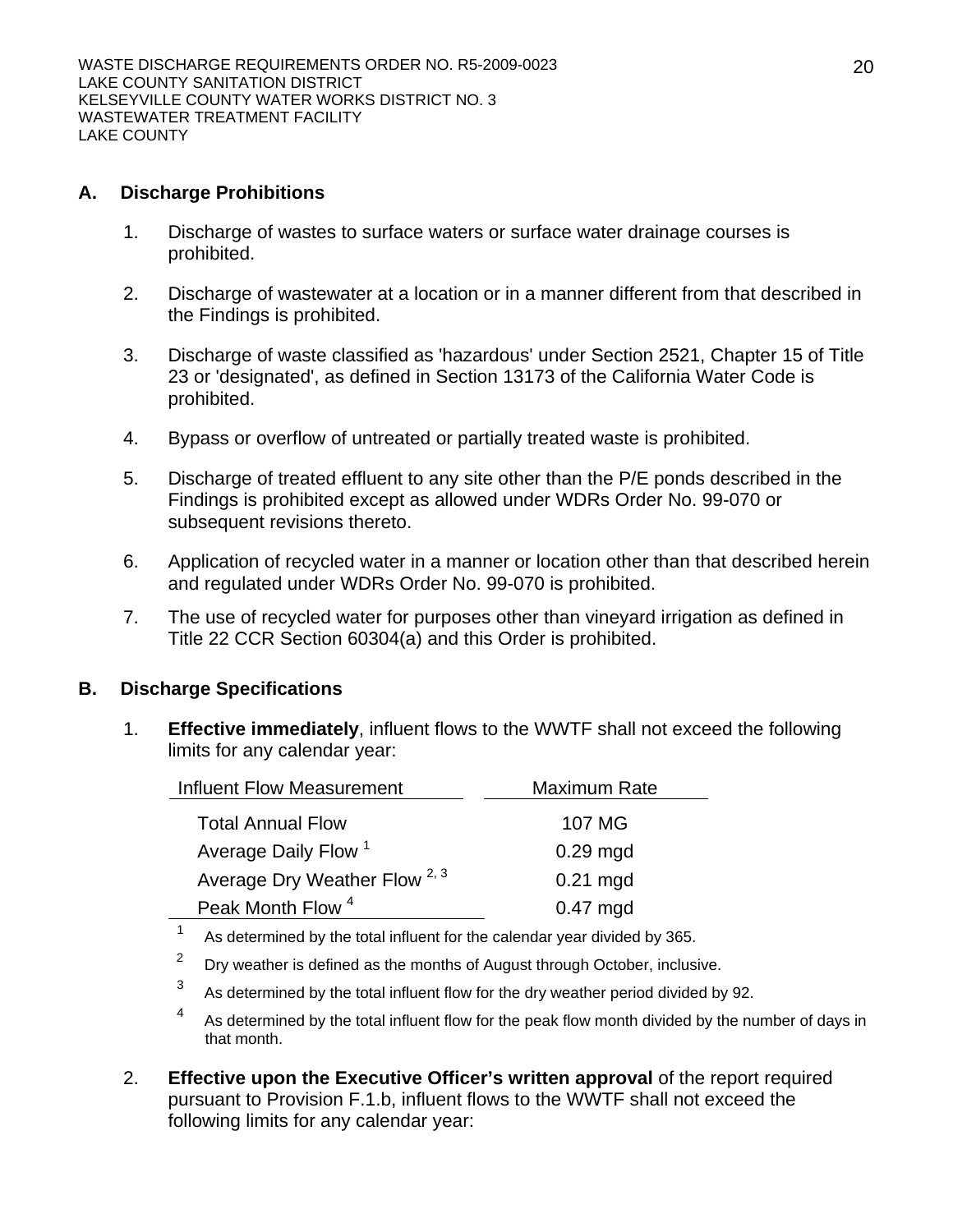| Influent Flow Measurement                | Maximum Rate |
|------------------------------------------|--------------|
| <b>Total Annual Flow</b>                 | 112 MG       |
| Average Daily Flow <sup>1</sup>          | $0.31$ mgd   |
| Average Dry Weather Flow <sup>2, 3</sup> | $0.22$ mgd   |
| Peak Month Flow <sup>4</sup>             | $0.48$ mgd   |
|                                          |              |

As determined by the total influent for the calendar year divided by 365.

- $2^{2}$  Dry weather is defined as the months of August through October, inclusive.
- $3<sup>3</sup>$  As determined by the total influent flow for the dry weather period divided by 92.
- 4 As determined by the total influent flow for the peak flow month divided by the number of days in that month.
- 3. No waste constituent shall be released or discharged, or placed where it will be released or discharged, in a concentration or in a mass that causes violation of the Groundwater Limitations.
- 4. Wastewater treatment, storage, and disposal shall not cause pollution or a nuisance as defined by Section 13050 of the California Water Code (CWC).
- 5. The Discharger shall operate all systems and equipment to optimize the quality of the treated effluent.
- 6. Public contact with wastewater shall be precluded or controlled through such means as fences and signs, or acceptable alternatives.
- 7. Objectionable odors originating at the facility shall not be perceivable beyond the limits of the wastewater treatment, storage or P/E ponds at an intensity that creates or threatens to create nuisance conditions.
- 8. As a means of discerning compliance with Discharge Specification B.7, the dissolved oxygen (DO) content in the upper one foot of any wastewater pond shall not be less than 1.0 mg/L for three consecutive weekly sampling events. If the DO in any single pond is below 1.0 mg/L for three consecutive sampling events, the Discharger shall report the findings to the Regional Water Board in writing within 10 days and shall include a specific plan to resolve the low DO results within 30 days.
- 9. Wastewater ponds shall be managed to prevent breeding of mosquitoes. In particular,
	- a. An erosion control program shall be implemented to ensure that small coves and irregularities are not created around the perimeter of the water surface.
	- b. Weeds shall be minimized through control of water depth, harvesting, or herbicides.
	- c. Dead algae, vegetation, and debris shall not accumulate on the water surface.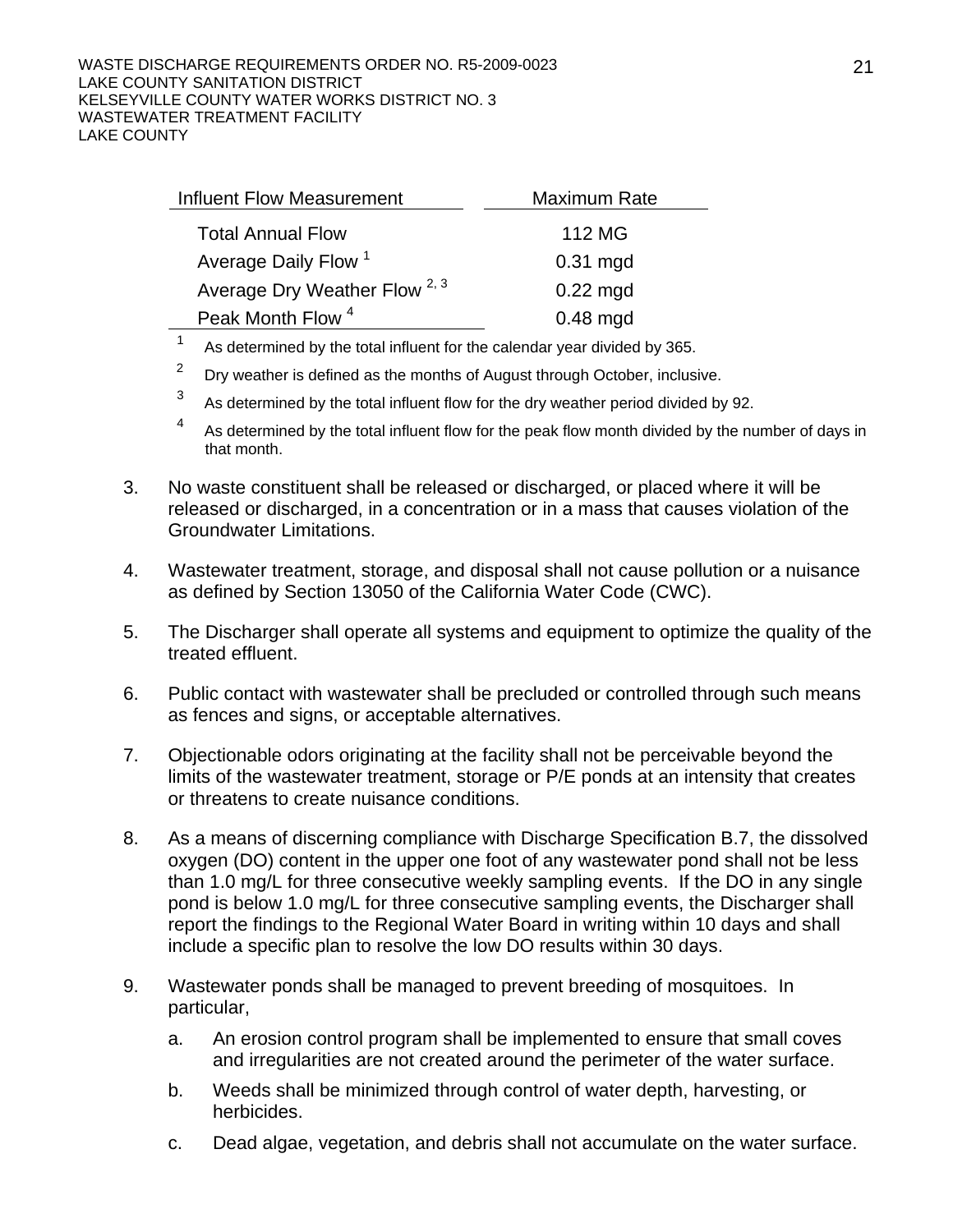- 10. All treatment, storage, and disposal facilities shall be designed, constructed, operated, and maintained to prevent inundation or washout due to floods with a 100 year return frequency.
- 11. The WWTF shall have sufficient treatment, storage, and disposal capacity to accommodate allowable wastewater flow and design seasonal precipitation and ancillary inflow and infiltration during the winter months. Design seasonal precipitation shall be based on total annual precipitation using a return period of 100 years, distributed monthly in accordance with historical rainfall patterns.
- 12. The Discharger shall operate and maintain all ponds sufficiently to protect the integrity of containment levees and prevent overtopping and/or structural failure. Unless a California-registered civil engineer certifies (based on design, construction, and conditions of operation and maintenance) that less freeboard is adequate, the operating freeboard in any pond shall never be less than two feet (measured vertically from the lowest possible point of overflow). As a means of management and to discern compliance with this requirement, the Discharger shall install and maintain in each pond permanent staff gauges with calibration marks that indicate the water level at design capacity and enable determination of available operational freeboard.
- 13. On or about **15 October** of each year, available pond storage capacity shall at least equal the volume necessary to comply with Discharge Specifications B.11 and B.12.

### **C. Effluent Limitations**

1. Effluent discharged to the P/E ponds shall not exceed the following limits:

| Constituent                    | Units    | Annual<br>Average          | Monthly<br>Average | Daily<br>Maximum |
|--------------------------------|----------|----------------------------|--------------------|------------------|
| BOD <sub>5</sub>               | mg/L     | $- -$                      | 40                 | 80               |
| <b>TSS</b>                     | mg/L     | $- -$                      | 40                 | 80               |
| <b>Electrical Conductivity</b> | umhos/cm | Water<br>$supply +$<br>500 | $- -$              | --               |
|                                |          |                            |                    |                  |

1 5-day biochemical oxygen demand.

2 Total Suspended Solids.

2. No wastewater contained in any pond shall have a pH less than 6.5 or greater than 10.0.

## **D. General Solids Disposal Specifications**

Sludge, as used in this document, means the solid, semisolid, and liquid residues removed during primary, secondary, or advanced wastewater treatment processes. Solid waste refers to grit and screenings generated during preliminary treatment. Residual sludge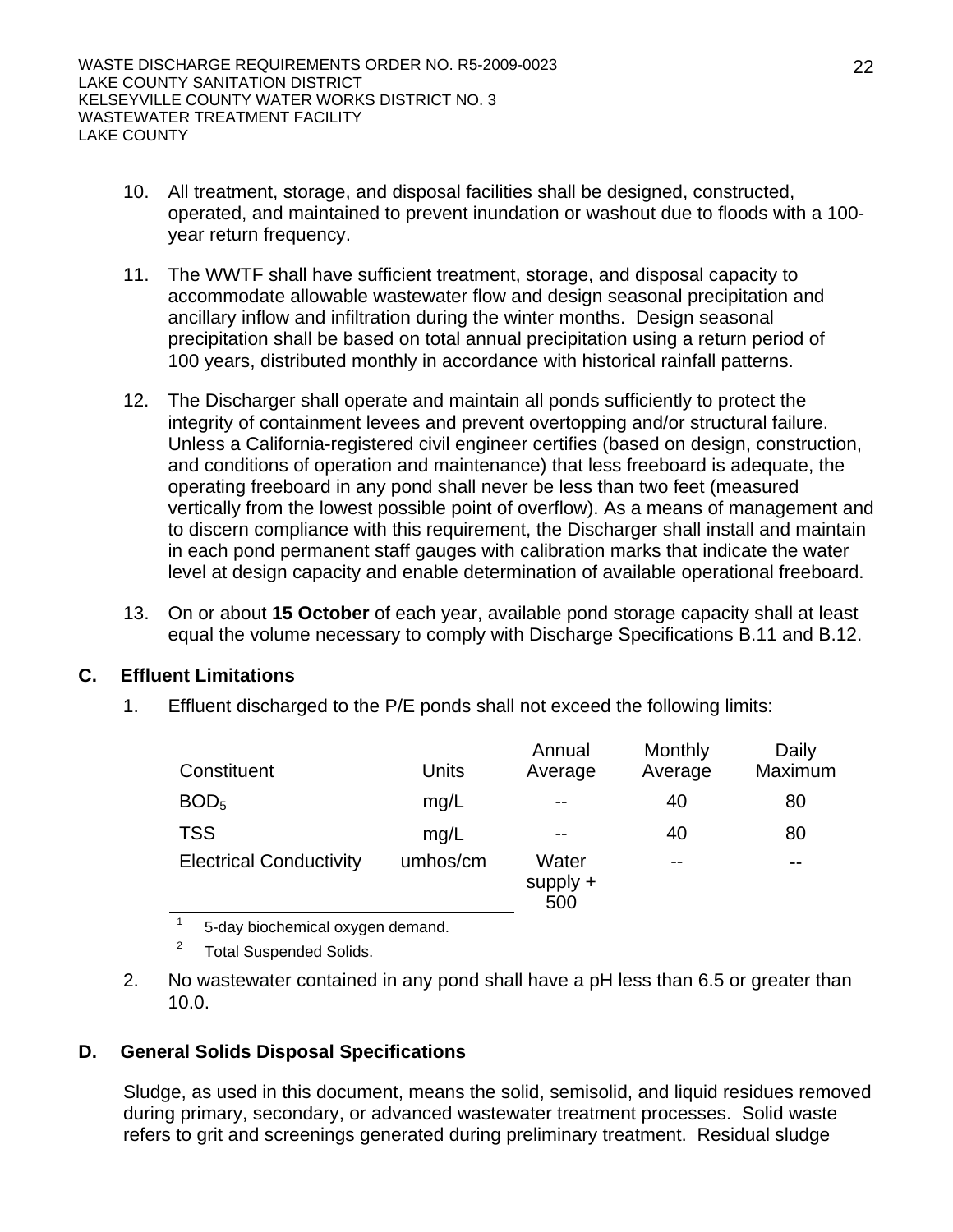means sludge that will not be subject to further treatment at the WWTF. Biosolids refers to sludge that has been treated and tested and shown to be capable of being beneficially and legally used pursuant to federal and state regulations as a soil amendment for agriculture, silviculture, horticulture, and land reclamation activities.

- 1. Sludge and solid waste shall be removed from screens, sumps, ponds, and clarifiers as needed to ensure optimal plant operation.
- 2. Treatment and storage of sludge generated by the WWTF shall be confined to the WWTF property, and shall be conducted in a manner that precludes infiltration of waste constituents into soils in a mass or at concentrations that will violate the Groundwater Limitations of this Order.
- 3. Any storage of residual sludge, solid waste, and biosolids at the WWTF shall be temporary, and the waste shall be controlled and contained in a manner that minimizes leachate formation and precludes infiltration of waste constituents into soils in a mass or at concentrations that will violate the Groundwater Limitations of this Order.
- 4. Residual sludge, biosolids, and solid waste shall be disposed of in a manner approved by the Executive Officer and consistent with Title 27. Removal for further treatment, disposal, or reuse at disposal sites (i.e., landfills, WWTFs, composting sites, soil amendment sites) operated in accordance with valid waste discharge requirements issued by a regional water quality control board will satisfy this specification.
- 5. Use of biosolids as a soil amendment shall comply with valid waste discharge requirements issued by a regional water quality control board. In most cases, this will mean the General Biosolids Order (State Water Resources Control Board Water Quality Order No. 2000-10-DWQ, *General Waste Discharge Requirements for the Discharge of Biosolids to Land for Use as a Soil Amendment in Agricultural, Silvicultural, Horticultural, and Land Reclamation Activities*). For a biosolids use project to be covered by the General Biosolids Order, the Discharger must file a complete Notice of Intent and receive a Notice of Applicability for each project.
- 6. Use and disposal of biosolids shall comply with the self-implementing federal regulations of Title 40, Code of Federal Regulations (CFR), Part 503, which are subject to enforcement by the U.S. EPA, not the Regional Water Board. If during the life of this Order, the State accepts primacy for implementation of 40 CFR 503, then the Regional Water Board may also initiate enforcement where appropriate.

## **E. Groundwater Limitations**

- 1. Release of waste constituents from any wastewater treatment or storage system component associated with the wastewater treatment facility shall not cause or contribute to groundwater:
	- a. Containing constituent concentrations in excess of the concentrations specified below or natural background quality, whichever is greater: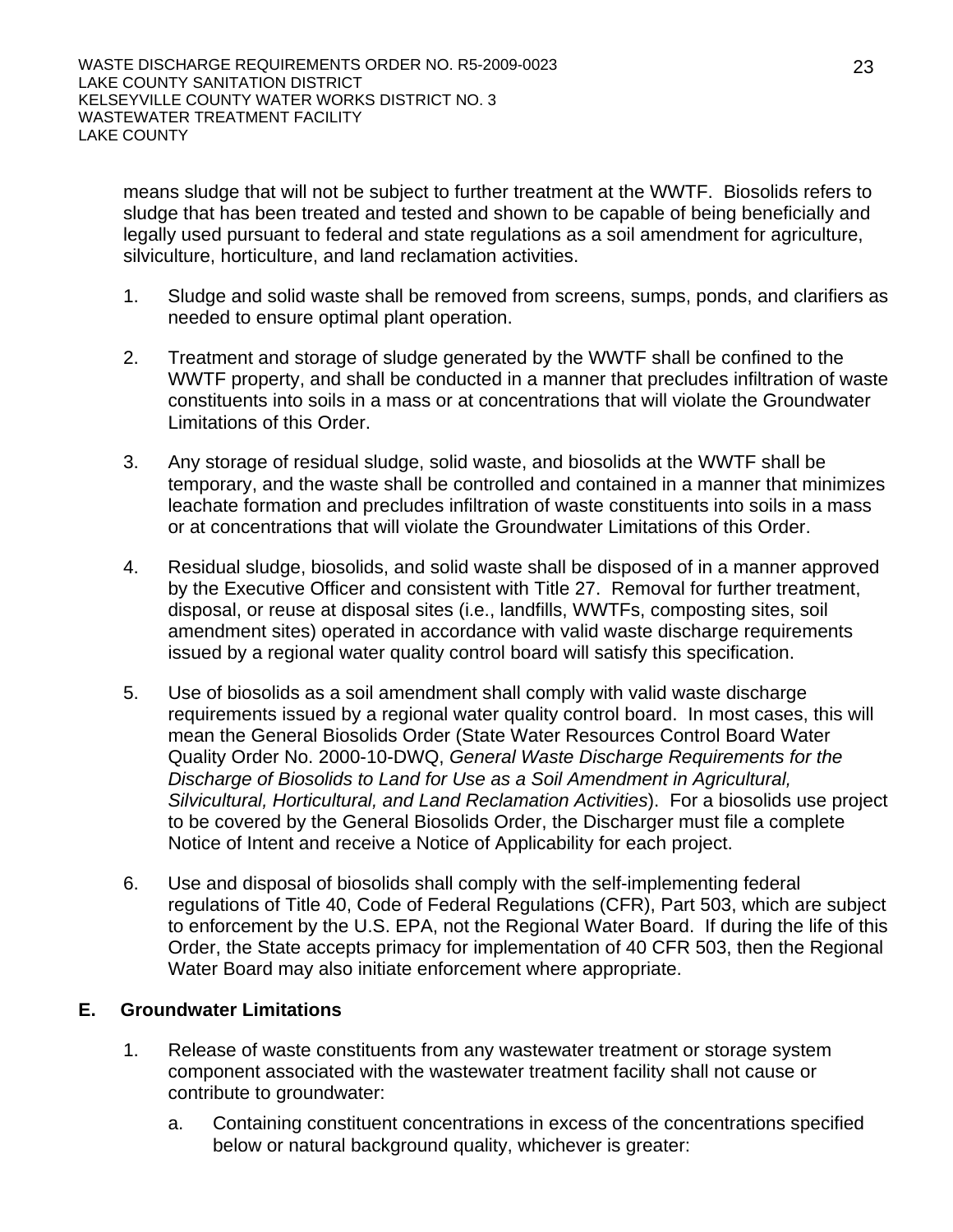#### WASTE DISCHARGE REQUIREMENTS ORDER NO. R5-2009-0023 LAKE COUNTY SANITATION DISTRICT KELSEYVILLE COUNTY WATER WORKS DISTRICT NO. 3 WASTEWATER TREATMENT FACILITY LAKE COUNTY

| Constituent              | Units        | Minimum<br>Value | Maximum<br>Value |
|--------------------------|--------------|------------------|------------------|
| Nitrate nitrogen         | mg/L         | $- -$            | 10               |
| pH                       | Std.         | 6.5              | 8.4              |
| Total coliform organisms | MPN/100 mL   | --               | 2.2              |
| Title 22 $1$             | As specified | $-$              | <b>MCL</b>       |

 $1$  Includes all constituents listed in 22 CCR for which primary or secondary MCLs have been promulgated.

b. Containing taste or odor-producing constituents, toxic substances, or any other constituents in concentrations that cause nuisance or adversely affect beneficial uses.

#### **F. Provisions**

- 1. The following reports shall be submitted pursuant to Section 13267 of the California Water Code and shall be prepared as described in Provision F.5:
	- a. By **30 October 2009**, the Discharger shall submit a technical report that presents the percolation rate test methodology, the 2008 percolation test results for each P/E pond (baseline results), and the results of post-scarification percolation testing completed in 2009. Based on the baseline and post-scarification results and consideration of reasonably achievable pond maintenance techniques and frequencies, the report shall define the long-term sustainable percolation for each P/E pond and the specific operation and maintenance requirements and schedule necessary to sustain that rate.
	- b. By **30 December 2009**, the Discharger shall submit a *Groundwater Monitoring Well Installation Workplan* prepared in accordance with, and including the items listed in, the first section of Attachment E: *"Requirements for Monitoring Well Installation Workplans and Monitoring Well Installation Reports."* The workplan shall describe installation of at least three new groundwater monitoring wells designed to ensure that background water quality is adequately characterized and any potential water quality impacts from the P/E pond discharge are detected. The system shall be designed to yield samples representative of the uppermost portion of the first aquifer underlying the P/E ponds. If additional monitoring wells are needed at the wastewater plant to ensure adequate monitoring upgradient and downgradient of the unlined ponds, the workplan shall include those additional wells.

If the registered professional responsible for development of the workplan believes that monitoring groundwater quality at the P/E pond site is infeasible or would be fruitless based on review of published local geology/hydrogeology reports, the workplan shall:

i. List the references reviewed;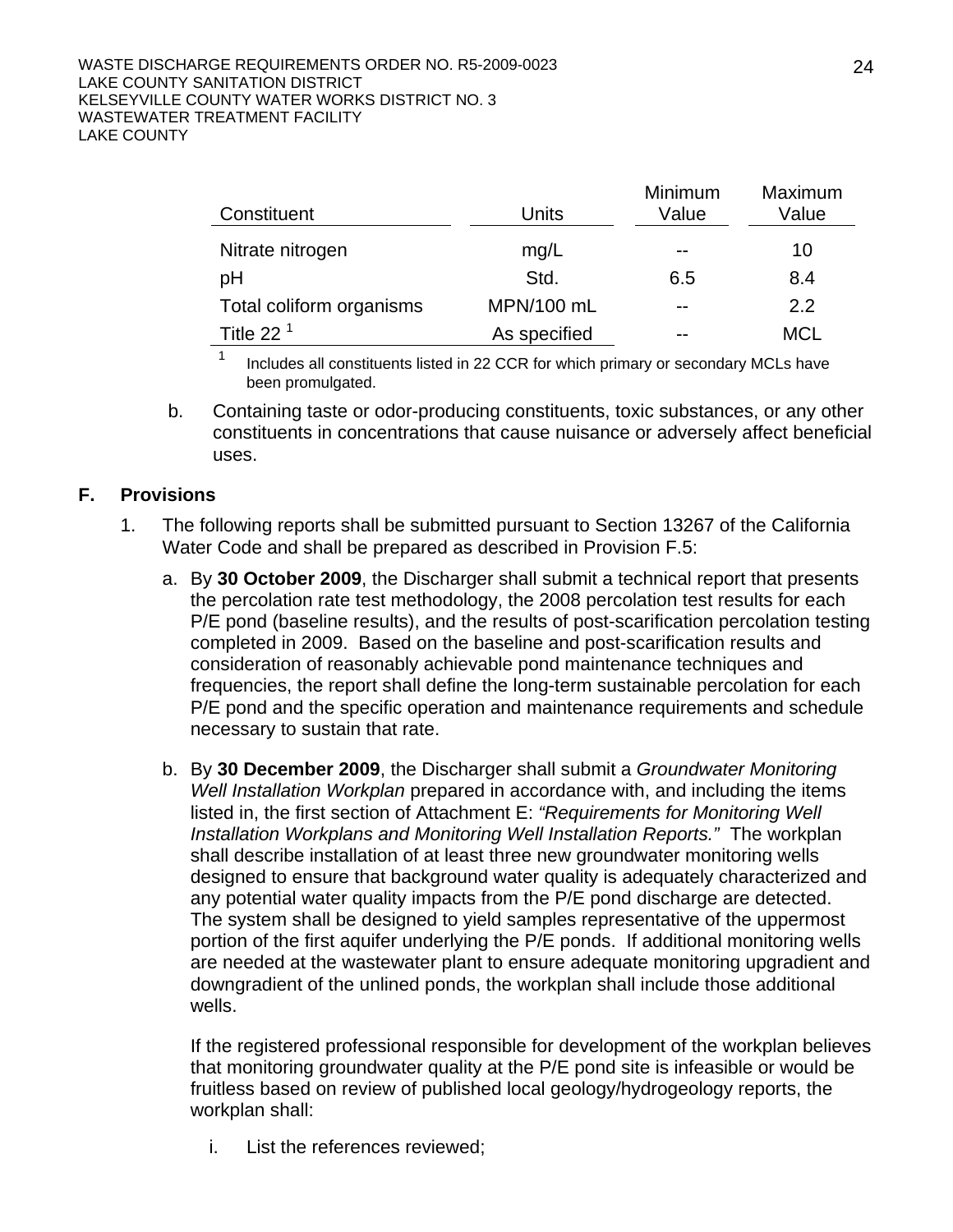- ii. Summarize the relevant findings of those reports;
- iii. State the specific reasons that monitoring would be infeasible or fruitless; and
- iv. Consider whether other forms of monitoring would be feasible and useful (e.g., wells designed to monitor at the soil/bedrock interface).
- c. By **30 May 2010,** the Discharger shall submit a technical report that certifies completion of the Phase I improvements construction work, certifies that operation of the new treatment and effluent pumping system has begun, and transmits a copy of the Final Operation and Maintenance Manual submitted to the State Water Board Division of Financial Assistance. The report shall include as-built drawings of the treatment pond and pond liner systems and a revised water balance that demonstrates the wastewater storage and disposal capacity of the WWTF.
- d. If additional groundwater monitoring wells are required pursuant to the approved workplan, by **30 August 2010**, the Discharger shall submit a *Monitoring Well Installation Report* prepared in accordance with, and including the items listed in, the second section of Attachment E: *"Monitoring Well Workplan and Monitoring Well Installation Report Guidance."* The report shall describe the installation and development of all new monitoring wells, and explain any deviation from the approved workplan.
- e. By **30 January 2012**, the Discharger shall submit a *Background Groundwater Quality Study Report*. The report shall present a summary of all historical monitoring data for each groundwater monitoring parameter/constituent identified in the MRP and calculation of the background groundwater concentration for electrical conductivity, total dissolved solids, nitrate nitrogen, total coliform organisms, sodium, chloride, iron, manganese and boron. Determination of background quality shall be made using the methods described in Title 27 CCR, Section 20415(e)(10), and shall be based on data from at least six quarterly (or more frequent) groundwater monitoring events. The report shall compare the calculated background concentration with the concentration in each downgradient well.
- 2. If the *Background Groundwater Quality Study* shows that the discharge of waste is causing groundwater to contain salinity constituents (i.e., electrical conductivity, total dissolved solids, sodium and chloride) in concentrations statistically greater than background water quality then, within **180 days** of the request of the Executive Officer, the Discharger shall submit and implement a *Salinity Evaluation and Minimization Plan* to address the sources of salinity discharged to the wastewater treatment system. At a minimum, the plan shall meet the following requirements outlined in CWC Section 13263.3(d)(3) Pollution Prevention Plans:
	- a. An estimate of all of the sources of a pollutant contributing, or potentially contributing, to the loadings of salinity in the treatment plant influent including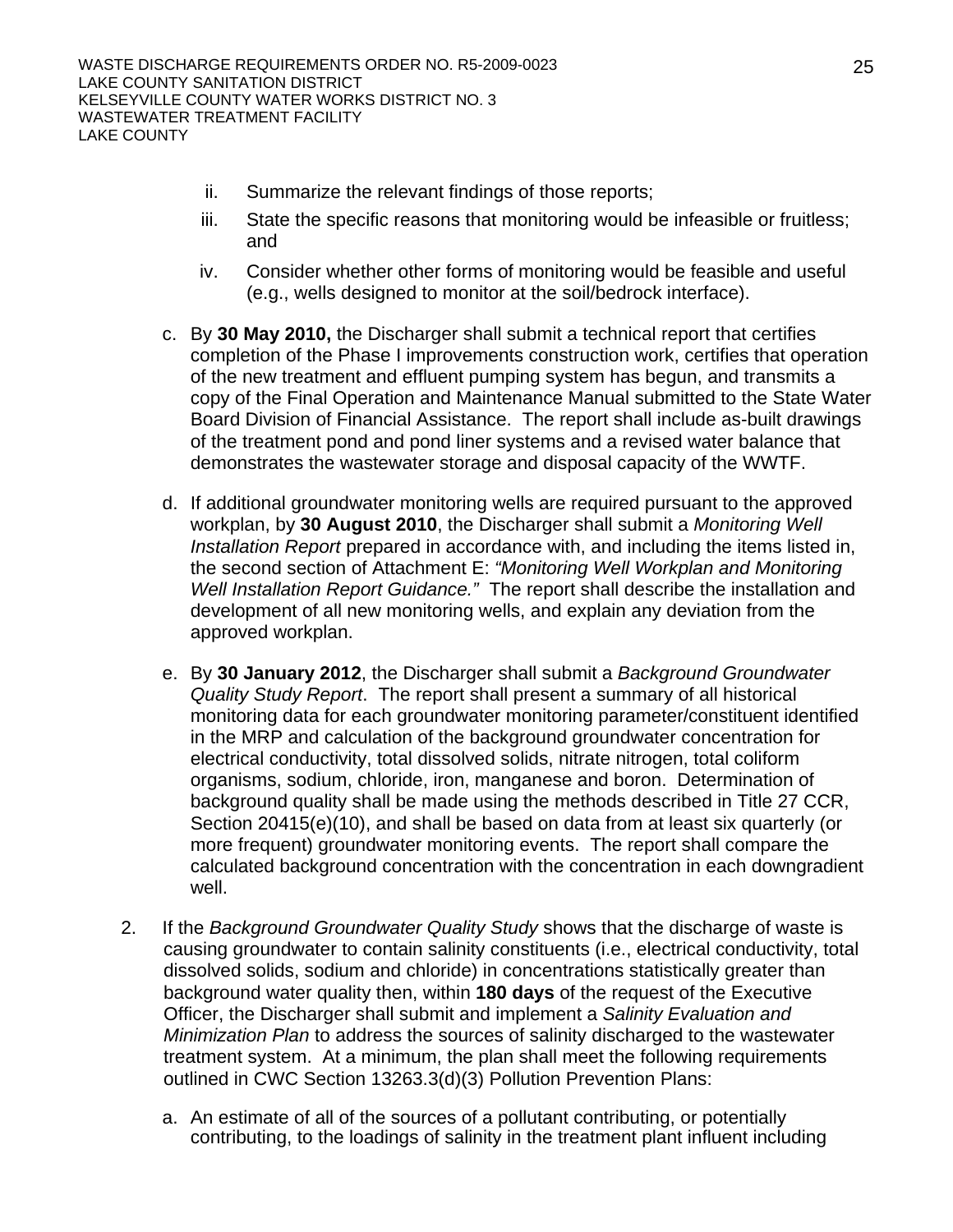water supply, water softeners, and other residential, commercial and industrial salinity sources.

- b. An analysis of the methods that could be used to prevent the discharge of salinity into the facility, including application of local limits to industrial or commercial dischargers regarding pollution prevention techniques, public education and outreach, or other innovative and alternative approaches to reduce discharges of the pollutant to the facility. The analysis shall also identify sources, or potential sources, not within the ability or authority of the Discharger to control.
- c. An estimate of salinity load reductions that may be identified through the methods identified in CWC Section 13263.3(d)(3)(ii).
- d. A plan for monitoring the results of the salinity pollution prevention program.
- e. A description of the tasks, costs, and time required to investigate and implement various elements in the salinity pollution prevention plan.
- f. A statement of the Discharger's salinity pollution prevention goals and strategies, including priorities for short-term and long-term action, and a description of the Dischargers intended pollution prevention activities for the immediate future.
- g. A description of the Discharger's existing salinity pollution prevention programs.
- h. An analysis, to the extent feasible, of any adverse environmental impacts, including cross-media impacts or substitute chemicals that may result from the implementation of the pollution prevention program.
- i. An analysis, to the extent feasible, of the costs and benefits that may be incurred to implement the pollution prevention program.
- j. Progress to date in reducing the concentration and/or mass of salinity in the discharge.

If this report is required, progress in implementation of the plan shall be reported each year in the Annual Monitoring Report required pursuant to Monitoring and Reporting Program No. R5-2009-0023.

3. If the *Background Groundwater Quality Study* shows that the discharge of waste is causing groundwater to contain waste constituents (other than electrical conductivity, total dissolved solids, sodium and chloride) in concentrations statistically greater than background water quality then, within **180 days** of the request of the Executive Officer, the Discharger shall submit a *BPTC Evaluation Workplan* that sets forth the scope and schedule for a systematic and comprehensive technical evaluation of each component of the facility's waste treatment and disposal system to determine best practicable treatment and control. The workplan shall contain a preliminary evaluation of each component of the WWTF and effluent disposal system and propose a time schedule for completing the comprehensive technical evaluation. The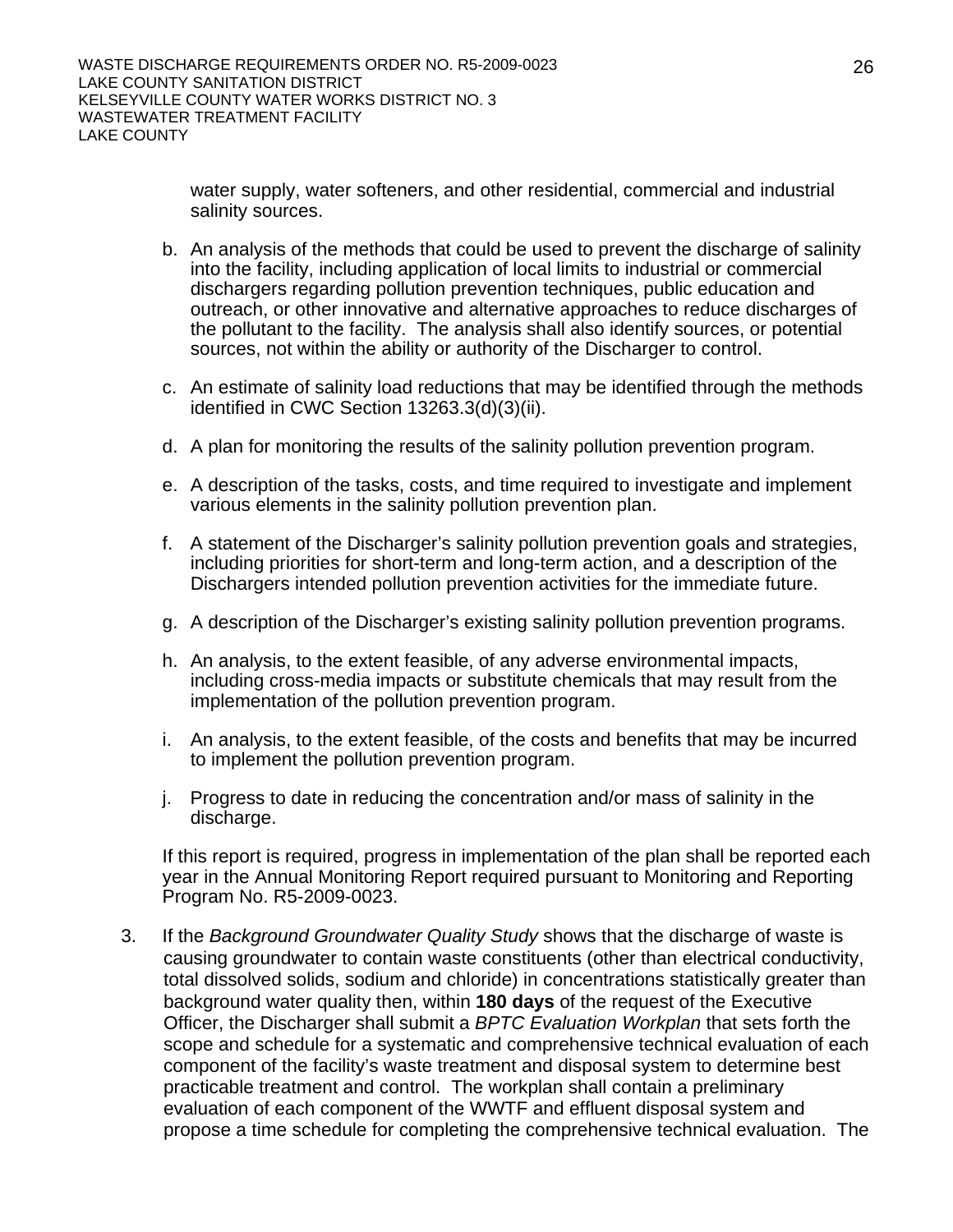schedule to complete the evaluation shall be as short as practicable, and shall not exceed **one year** after receipt of comments on the workplan.

- 4. **At least 180 days prior** to any sludge removal and disposal, the Discharger shall submit a *Sludge Cleanout Plan*. The plan shall include a detailed plan for sludge removal, drying, and disposal. The plan shall specifically describe the phasing of the project, measures to be used to control runoff or percolate from the sludge as it is drying, and a schedule that shows how all dried biosolids will be removed form the site prior to the onset of the rainy season (1 October).
- 5. The Discharger shall continue to evaluate and correct I/I as proposed in the August 2005 *Kelseyville Wastewater Collection System I/I Analysis Report* or approved revision thereto.
- 6. A discharger whose waste flow has been increasing, or is projected to increase, shall estimate when flows will reach hydraulic and treatment capacities of its treatment, collection, and disposal facilities. The projections shall be made in January, based on the last three years' average dry weather flows, peak wet weather flows and total annual flows, as appropriate. When any projection shows that capacity of any part of the facilities may be exceeded in four years, the discharger shall notify the Regional Water Board by **31 January**.
- 7. All technical reports required herein that involve planning, investigation, evaluation, or design, or other work requiring interpretation and proper application of engineering or geologic sciences, shall be prepared by or under the direction of persons registered to practice in California pursuant to California Business and Professions Code sections 6735, 7835, and 7835.1. To demonstrate compliance with Sections 415 and 3065 of Title 16, CCR, all technical reports must contain a statement of the qualifications of the responsible registered professional(s). As required by these laws, completed technical reports must bear the signature(s) and seal(s) of the registered professional(s) in a manner such that all work can be clearly attributed to the professional responsible for the work.
- 8. The Discharger shall comply with the Monitoring and Reporting Program No. R5-2009-0023, which is part of this Order, and any revisions thereto as ordered by the Executive Officer.
- 9. The Discharger shall comply with the "Standard Provisions and Reporting Requirements for Waste Discharge Requirements", dated 1 March 1991, which are attached hereto and made part of this Order by reference. This attachment and its individual paragraphs are commonly referenced as "Standard Provision(s)."
- 10. The Discharger shall submit to the Regional Water Board on or before each compliance report due date, the specified document or, if appropriate, a written report detailing compliance or noncompliance with the specific schedule date and task. If noncompliance is being reported, then the Discharge shall state the reasons for such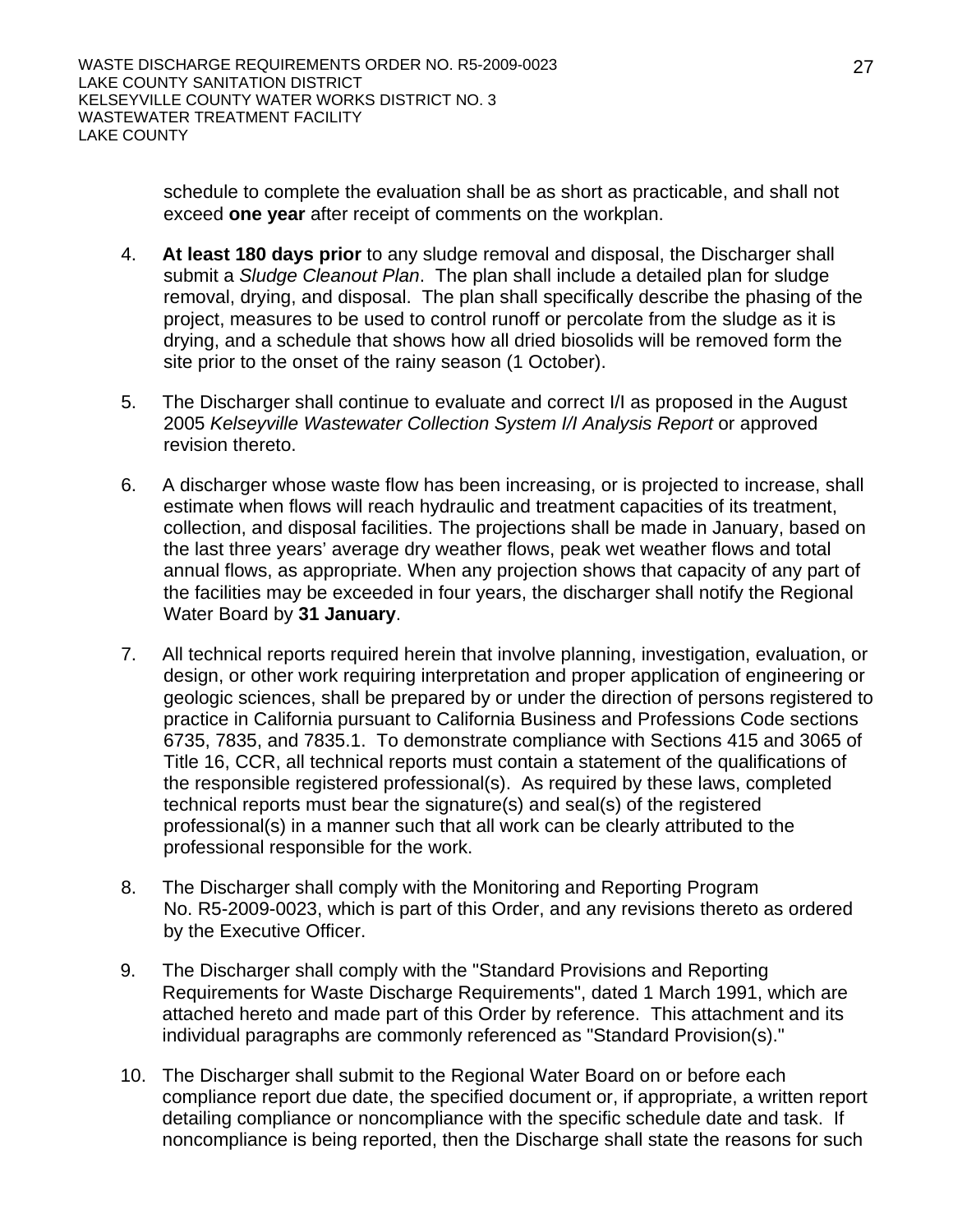noncompliance and provide an estimate of the date when the Discharger will be in compliance. The Discharger shall notify the Regional Water Board in writing when it returns to compliance with the time schedule.

- 11. The Discharger shall use the best practicable cost-effective control technique(s) including proper operation and maintenance, to comply with this Order.
- 12. The Discharger shall provide certified wastewater treatment plant operators in accordance with Title 23 of the California Code of Regulations, Division 3, Chapter 26.
- 13. As described in the Standard Provisions, the Discharger shall report promptly to the Regional Water Board any material change or proposed change in the character, location, or volume of the discharge.
- 14. The Discharger shall report to the Regional Water Board any toxic chemical release data it reports to the State Emergency Response Commission within 15 days of reporting the data to the Commission pursuant to section 313 of the "Emergency Planning and Community Right to Know Act of 1986."
- 15. The Discharger shall comply with the requirements of the Statewide General Waste Discharge Requirements (General WDRs) for Sanitary Sewer Systems (Water Quality Order No. 2006-0003), the Revised General WDRs Monitoring and Reporting Program (Water Quality Order No. 2008-0002-EXEC), and any subsequent revisions thereto. Upon the reduction, loss, or failure of the sanitary sewer system resulting in a sanitary sewer overflow, the Discharger shall notify the Regional Water Board in accordance with Water Quality Order No. 2008-0002-EXEC and take any necessary remedial action to (a) control or limit the volume of sewage discharged, (b) terminate the sewage discharge as rapidly as possible, and (c) recover as much as possible of the sewage discharged (including wash down water) for proper disposal. The Discharger shall implement all applicable remedial actions including, but not limited to, the following:
	- a. Interception and rerouting of sewage flows around the sewage line failure;
	- b. Vacuum truck recovery of sanitary sewer overflows and wash down water;
	- c. Use of portable aerators where complete recovery of the sanitary sewer overflows are not practicable and where severe oxygen depletion is expected in surface waters; and
	- d. Cleanup of sewage-related debris at the overflow site.
- 16. The Discharger shall not allow pollutant-free wastewater to be discharged into the wastewater collection, treatment, and disposal system in amounts that significantly diminish the system's capability to comply with this Order. Pollutant-free wastewater means rainfall, groundwater, cooling waters, and condensates that are essentially free of pollutants.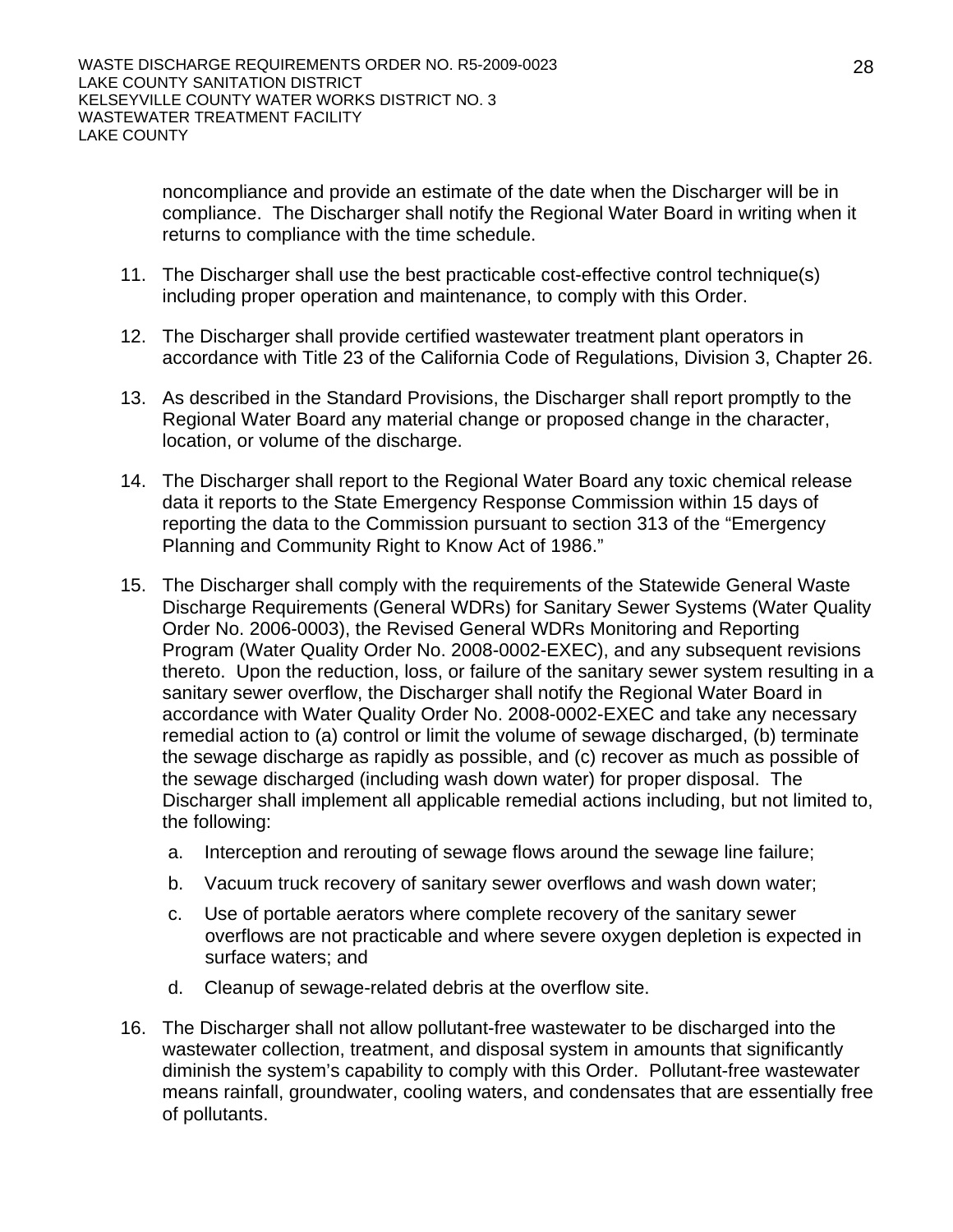WASTE DISCHARGE REQUIREMENTS ORDER NO. R5-2009-0023 LAKE COUNTY SANITATION DISTRICT KELSEYVILLE COUNTY WATER WORKS DISTRICT NO. 3 WASTEWATER TREATMENT FACILITY LAKE COUNTY

- 17. In the event of any change in control or ownership of the WWTF, the Discharger must notify the succeeding owner or operator of the existence of this Order by letter, a copy of which shall be immediately forwarded to this office. To assume operation as Discharger under this Order, the succeeding owner or operator must apply in writing to the Executive Officer requesting transfer of the Order. The request must contain the requesting entity's full legal name, the state of incorporation if a corporation, the name and address and telephone number of the persons responsible for contact with the Regional Water Board, and a statement. The statement shall comply with the signatory paragraph of Standard Provision B.3 and state that the new owner or operator assumes full responsibility for compliance with this Order. Failure to submit the request shall be considered a discharge without requirements, a violation of the California Water Code. Transfer shall be approved or disapproved by the Executive Officer.
- 18. The Discharger shall comply with all conditions of this Order, including timely submittal of technical and monitoring reports as directed by the Executive Officer. Violations may result in enforcement action, including Regional Water Board or court orders requiring corrective action or imposing civil monetary liability, or in revision or recession of this Order.
- 19. A copy of this Order shall be kept at the discharge facility for reference by operating personnel. Key operating personnel shall be familiar with its contents.
- 20. The Regional Water Board will review this Order periodically and will revise requirements when necessary.

I, PAMELA C. CREEDON, Executive Officer, do hereby certify the foregoing is a full, true, and correct copy of an Order adopted by the California Regional Water Quality Control Board, Central Valley Region, on 5 February 2009.

PAMELA C. CREEDON, Executive Officer

29

ALO: 2/26/09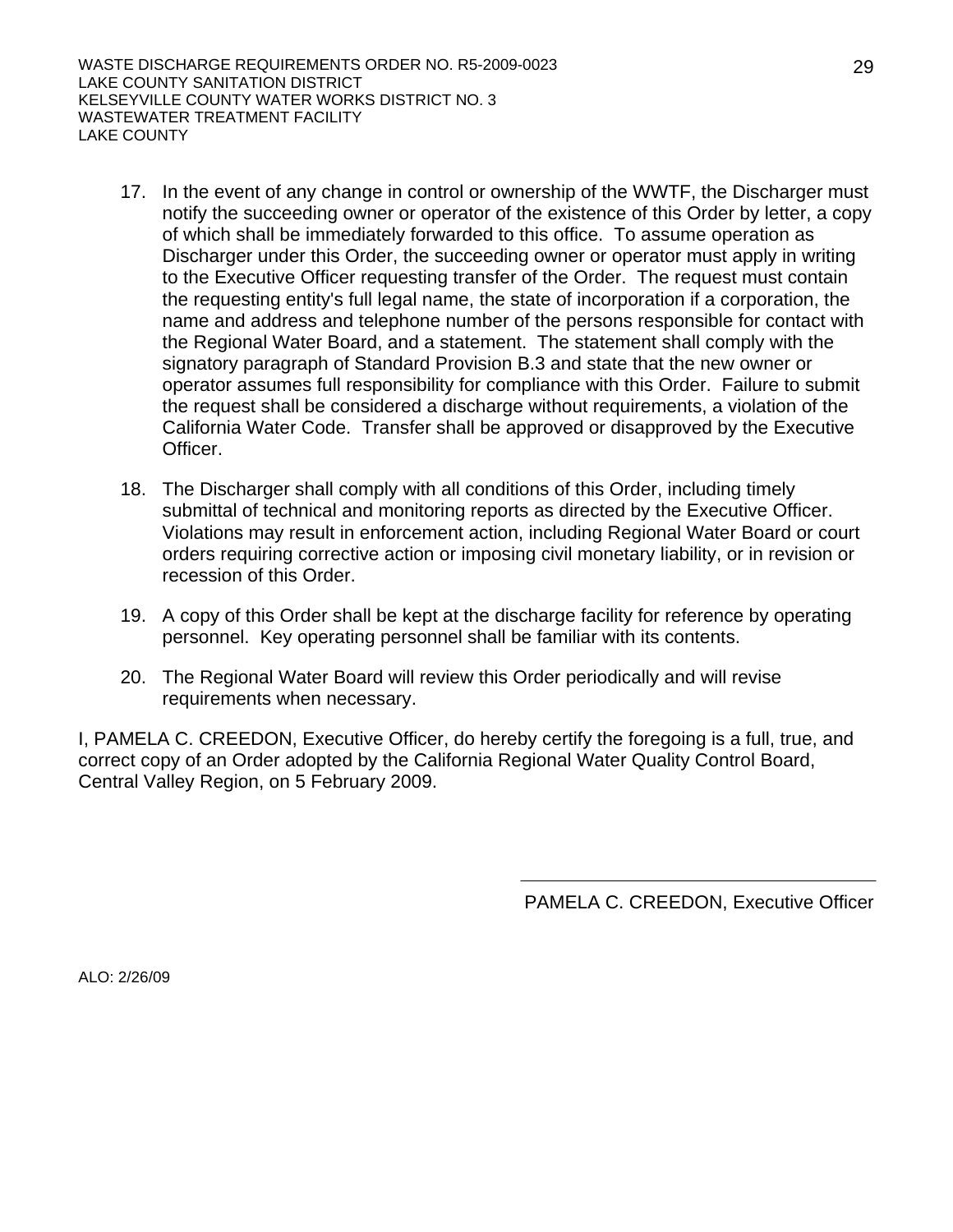# **ATTACHMENT A**

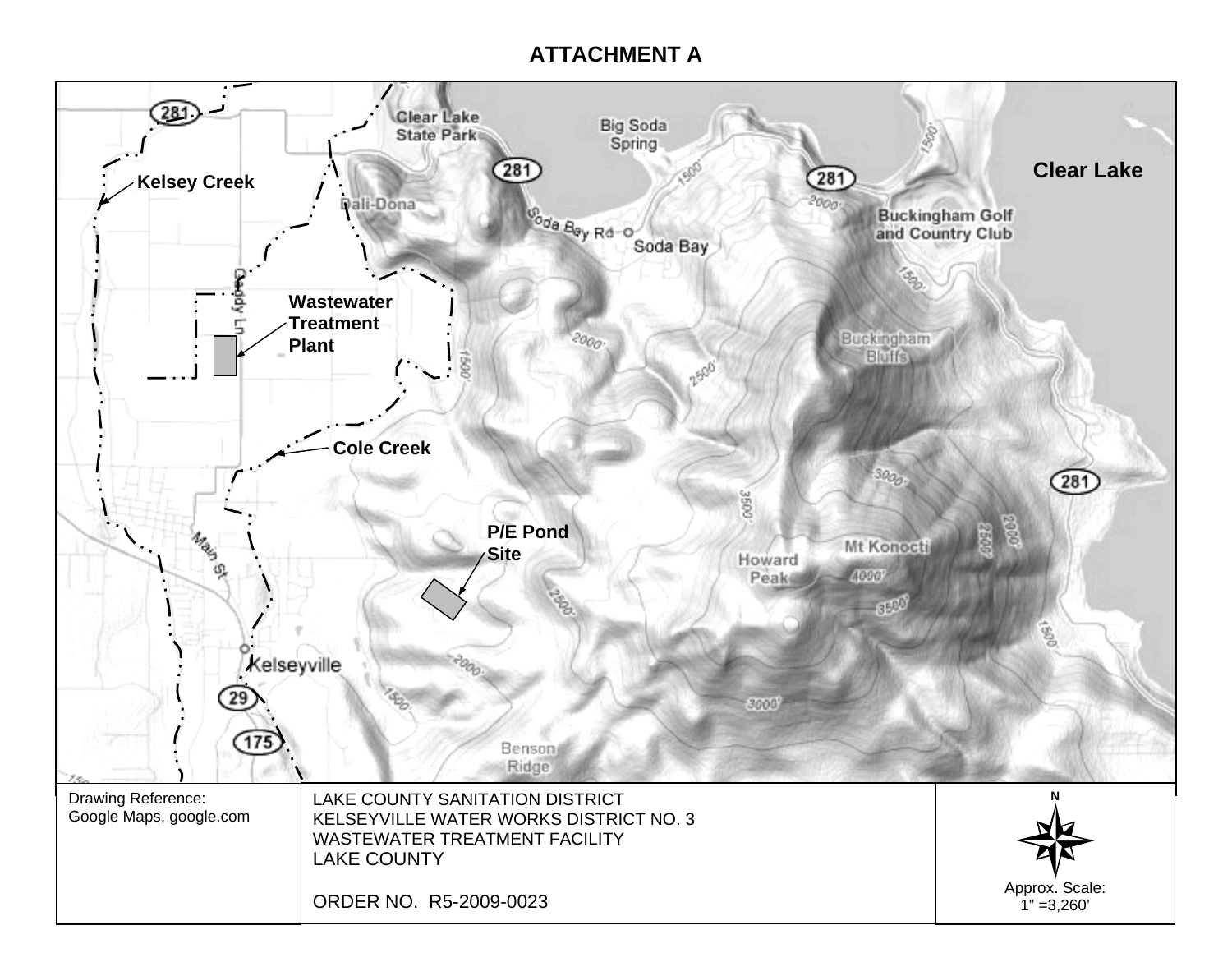# **ATTACHMENT B**

![](_page_30_Figure_1.jpeg)

ORDER NO. R5-2009-0023

Approx. Scale:  $1" = 370'$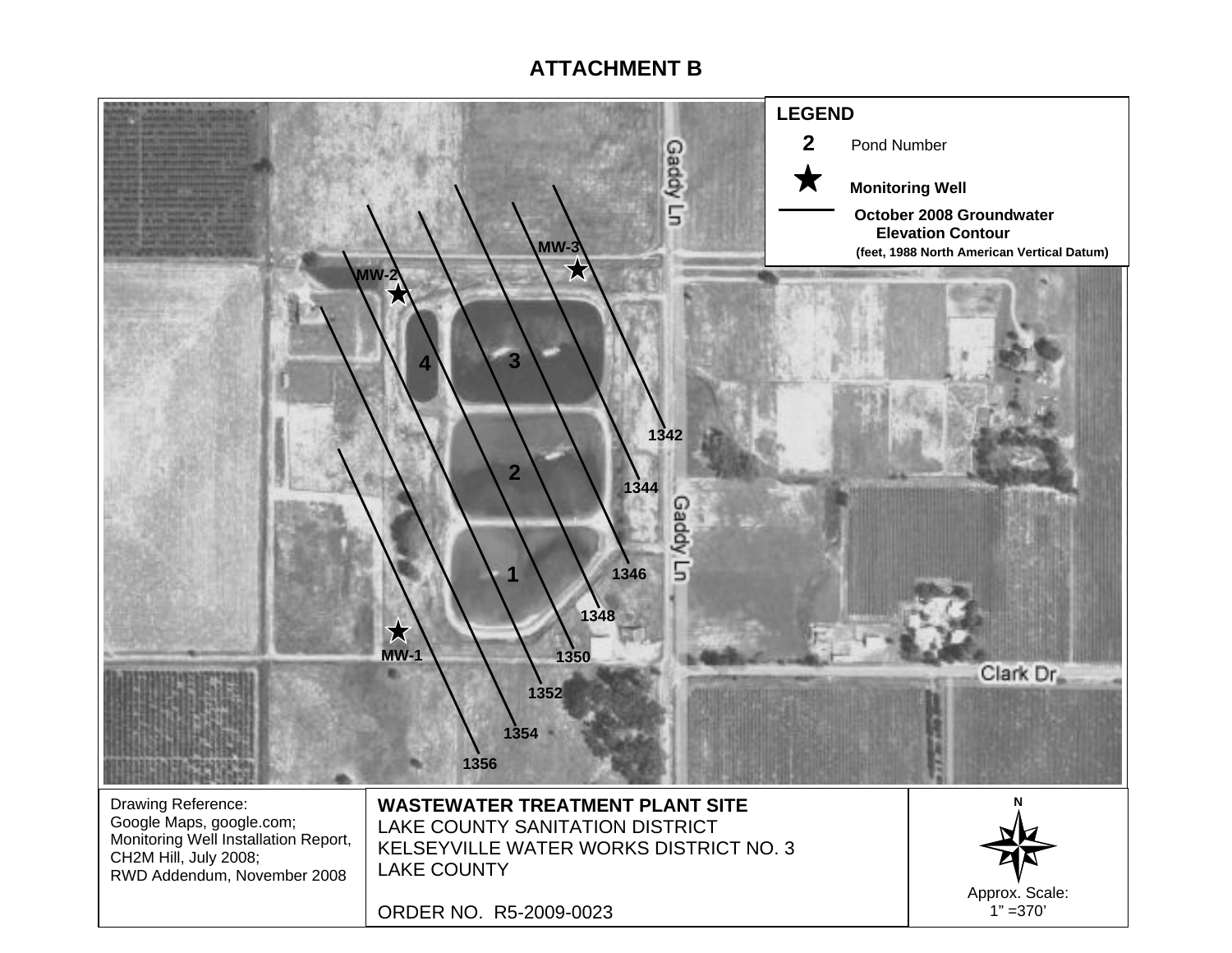# **ATTACHMENT C**

![](_page_31_Picture_1.jpeg)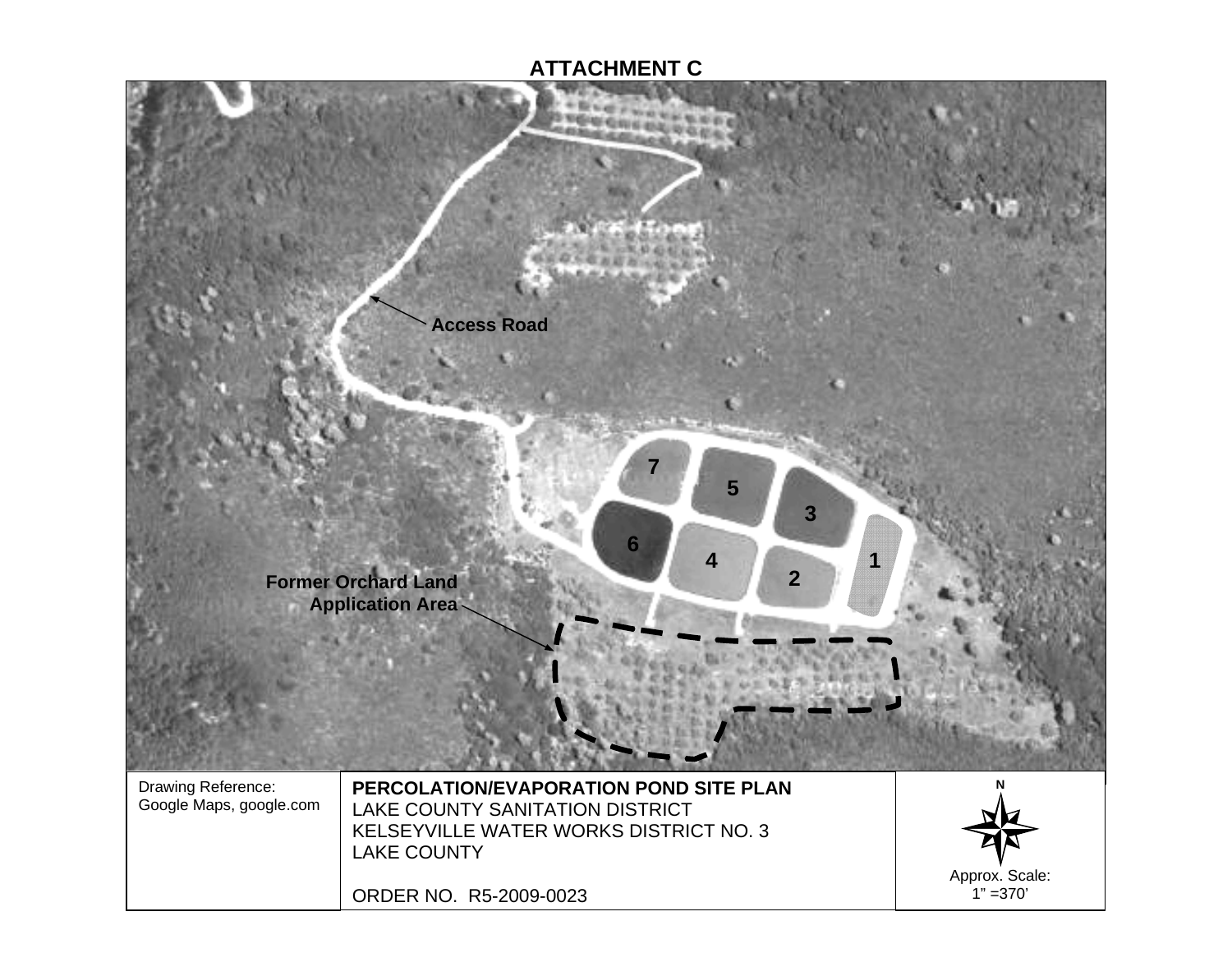# **ATTACHMENT D**

![](_page_32_Picture_1.jpeg)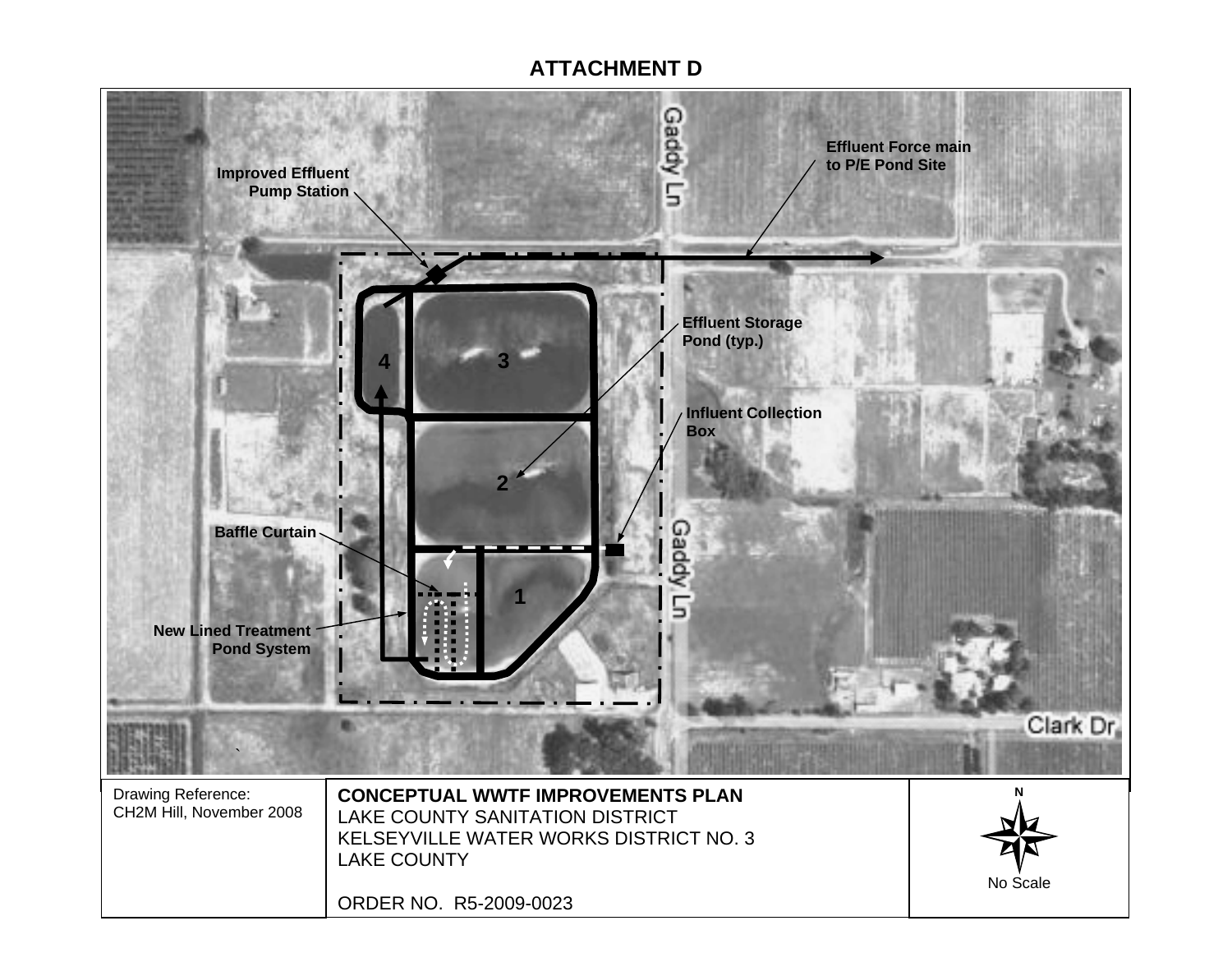## **ATTACHMENT E**

## **REQUIREMENTS FOR MONITORING WELL INSTALLATION WORKPLANS AND MONITORING WELL INSTALLATION REPORTS**

Prior to installation of groundwater monitoring wells, the Discharger shall submit a workplan containing, at a minimum, the information listed in Section 1 below. Wells may be installed after staff approves the workplan. Upon installation of the monitoring wells, the Discharger shall submit a well installation report that includes the information contained in Section 2 below. All workplans and reports must be prepared under the direction of, and signed by, a registered geologist or civil engineer licensed by the State of California.

### **SECTION 1 - Monitoring Well Installation Workplan and Groundwater Sampling and Analysis Plan**

The monitoring well installation workplan shall contain the following minimum information:

A. General Information:

 Purpose of the well installation project Brief description of local geologic and hydrogeologic conditions Proposed monitoring well locations and rationale for well locations Topographic map showing facility location, roads, and surface water bodies Large scaled site map showing all existing on-site wells, proposed wells, surface drainage courses, surface water bodies, buildings, waste handling facilities, utilities, and major physical and man-made features

## B. Drilling Details:

 On-site supervision of drilling and well installation activities Description of drilling equipment and techniques Equipment decontamination procedures Soil sampling intervals (if appropriate) and logging methods

## C. Monitoring Well Design (in narrative and/or graphic form):

Diagram of proposed well construction details

- Borehole diameter
- Casing and screen material, diameter, and centralizer spacing (if needed)
- Type of well caps (bottom cap either screw on or secured with stainless steel screws)
- Anticipated depth of well, length of well casing, and length and position of perforated interval
- Thickness, position and composition of surface seal, sanitary seal, and sand pack
- Anticipated screen slot size and filter pack
- D. Well Development (not to be performed until at least 48 hours after sanitary seal placement):

 Method of development to be used (i.e., surge, bail, pump, etc.) Parameters to be monitored during development and record keeping technique Method of determining when development is complete Disposal of development water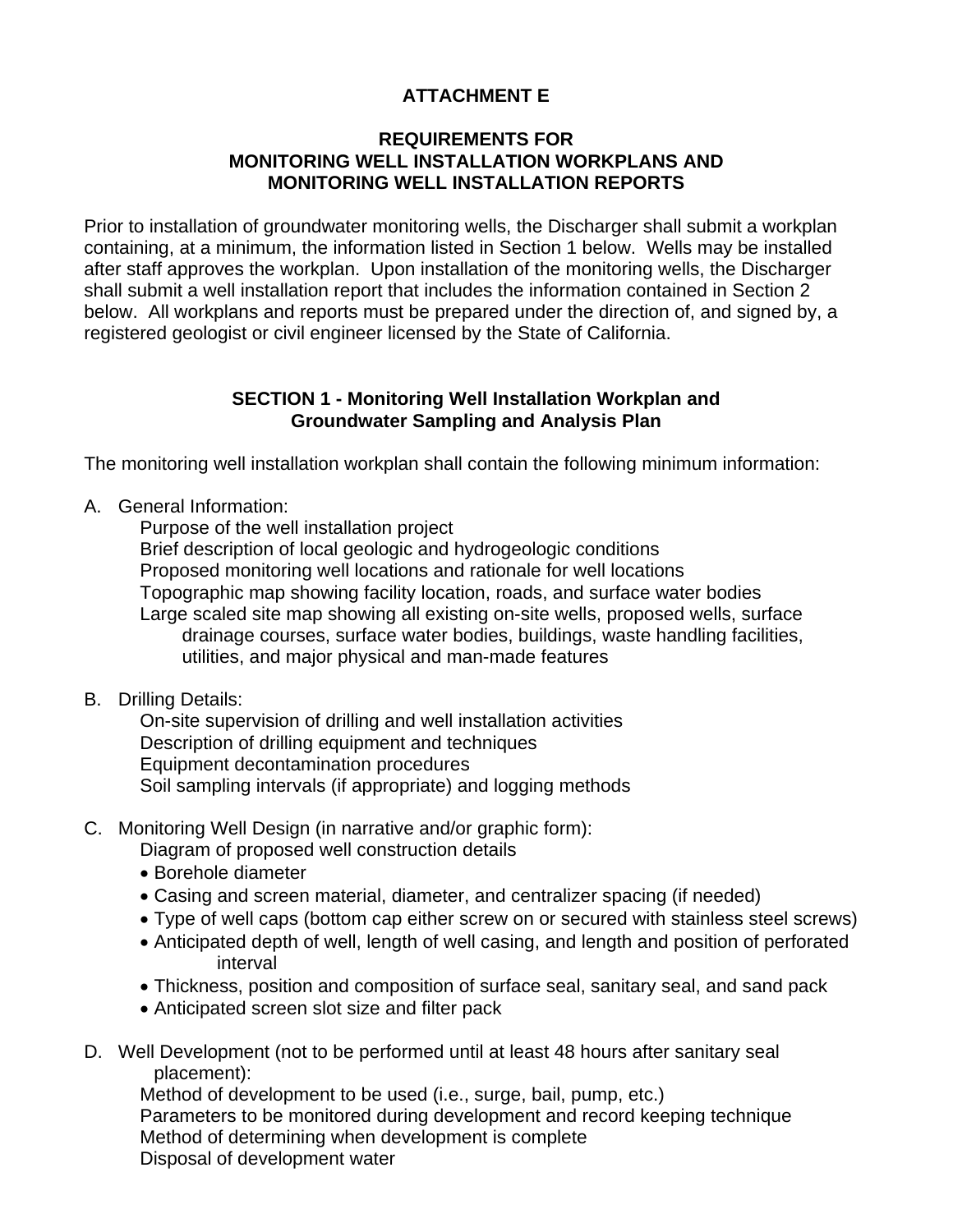## ATTACHMENT E E-2 MONITORING WELL REPORT REQUIREMENTS

- E. Well Survey (precision of vertical survey data shall be at least 0.01 foot): Identify the Licensed Land Surveyor or Civil Engineer that will perform the survey Datum for survey measurements List well features to be surveyed (i.e. top of casing, horizontal and vertical coordinates, etc.)
- F. Schedule for Completion of Work
- G. Appendix: Groundwater Sampling and Analysis Plan (SAP) The Groundwater SAP shall be included as an appendix to the workplan, and shall be utilized as a guidance document that is referred to by individuals responsible for conducting groundwater monitoring and sampling activities.

Provide a detailed written description of standard operating procedures for the following:

- Equipment to be used during sampling
- Equipment decontamination procedures
- Water level measurement procedures
- Well purging (include a discussion of procedures to follow if three casing volumes cannot be purged)
- Monitoring and record keeping during water level measurement and well purging (include copies of record keeping logs to be used)
- Purge water disposal
- Analytical methods and required reporting limits
- Sample containers and preservatives
- Sampling
	- General sampling techniques
	- Record keeping during sampling (include copies of record keeping logs to be

used)

- QA/QC samples
- Chain of Custody
- Sample handling and transport

## **SECTION 2 - Monitoring Well Installation Report**

The monitoring well installation report must provide the information listed below. In addition, the report must also clearly identify, describe, and justify any deviations from the approved workplan.

A. General Information:

Purpose of the well installation project

 Brief description of local geologic and hydrogeologic conditions encountered during installation of the wells

 Number of monitoring wells installed and copies of County Well Construction Permits Topographic map showing facility location, roads, surface water bodies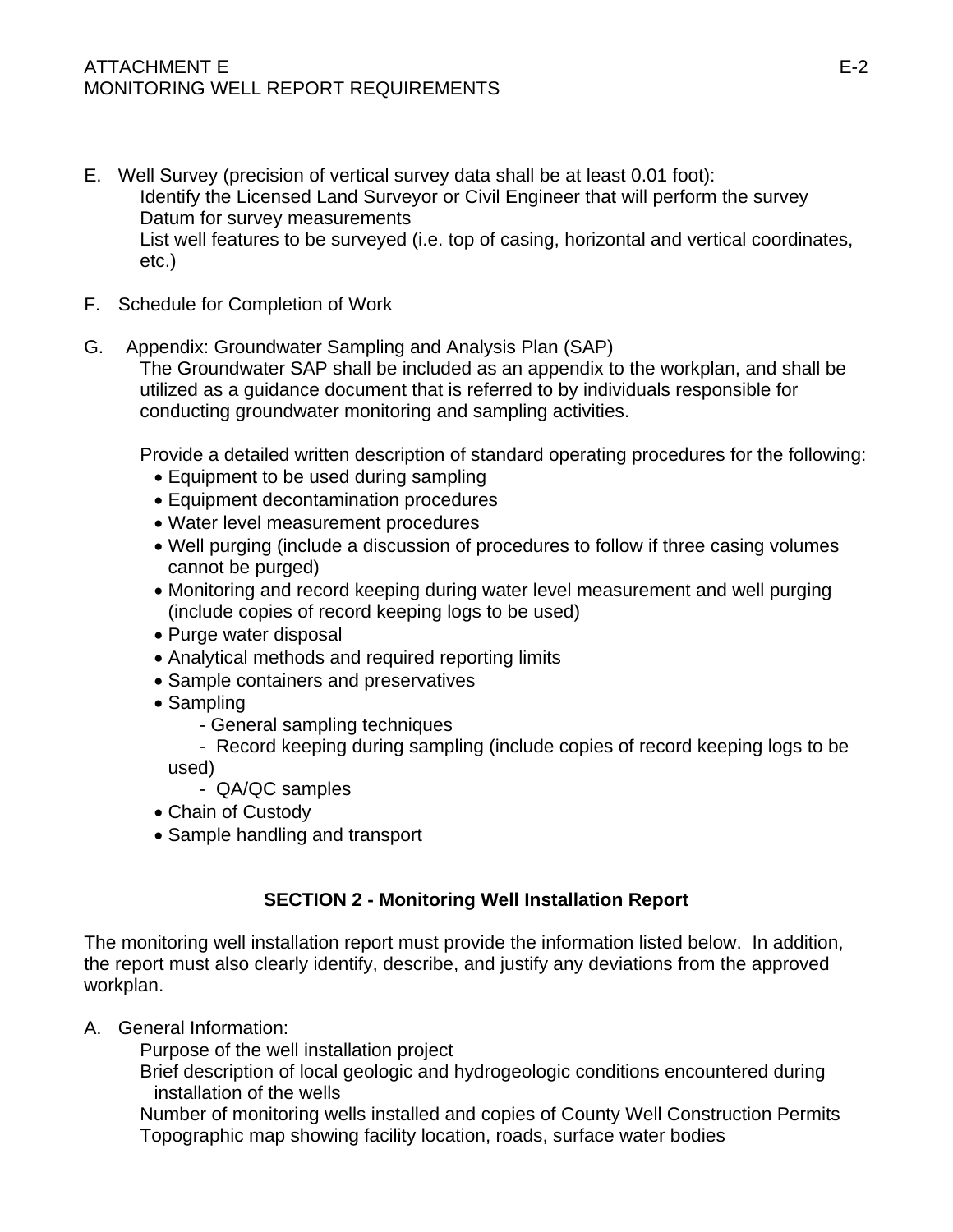Scaled site map showing all previously existing wells, newly installed wells, surface water bodies, buildings, waste handling facilities, utilities, and other major physical and man-made features.

B. Drilling Details (in narrative and/or graphic form):

 On-site supervision of drilling and well installation activities Drilling contractor and driller's name Description of drilling equipment and techniques Equipment decontamination procedures Soil sampling intervals and logging methods Well boring log

- Well boring number and date drilled
- Borehole diameter and total depth
- Total depth of open hole (same as total depth drilled if no caving or back-grouting occurs)
- Depth to first encountered groundwater and stabilized groundwater depth
- Detailed description of soils encountered, using the Unified Soil Classification System
- C. Well Construction Details (in narrative and/or graphic form):
	- Well construction diagram, including:
	- Monitoring well number and date constructed
	- Casing and screen material, diameter, and centralizer spacing (if needed)
	- Length of well casing, and length and position of perforated interval
	- Thickness, position and composition of surface seal, sanitary seal, and sand pack
	- Type of well caps (bottom cap either screw on or secured with stainless steel screws)
- E. Well Development:

Date(s) and method of development

How well development completion was determined

 Volume of water purged from well and method of development water disposal Field notes from well development should be included in report

F. Well Survey (survey the top rim of the well casing with the cap removed): Identify the coordinate system and datum for survey measurements Describe the measuring points (i.e. ground surface, top of casing, etc.) Present the well survey report data in a table

 Include the Registered Engineer or Licensed Surveyor's report and field notes in appendix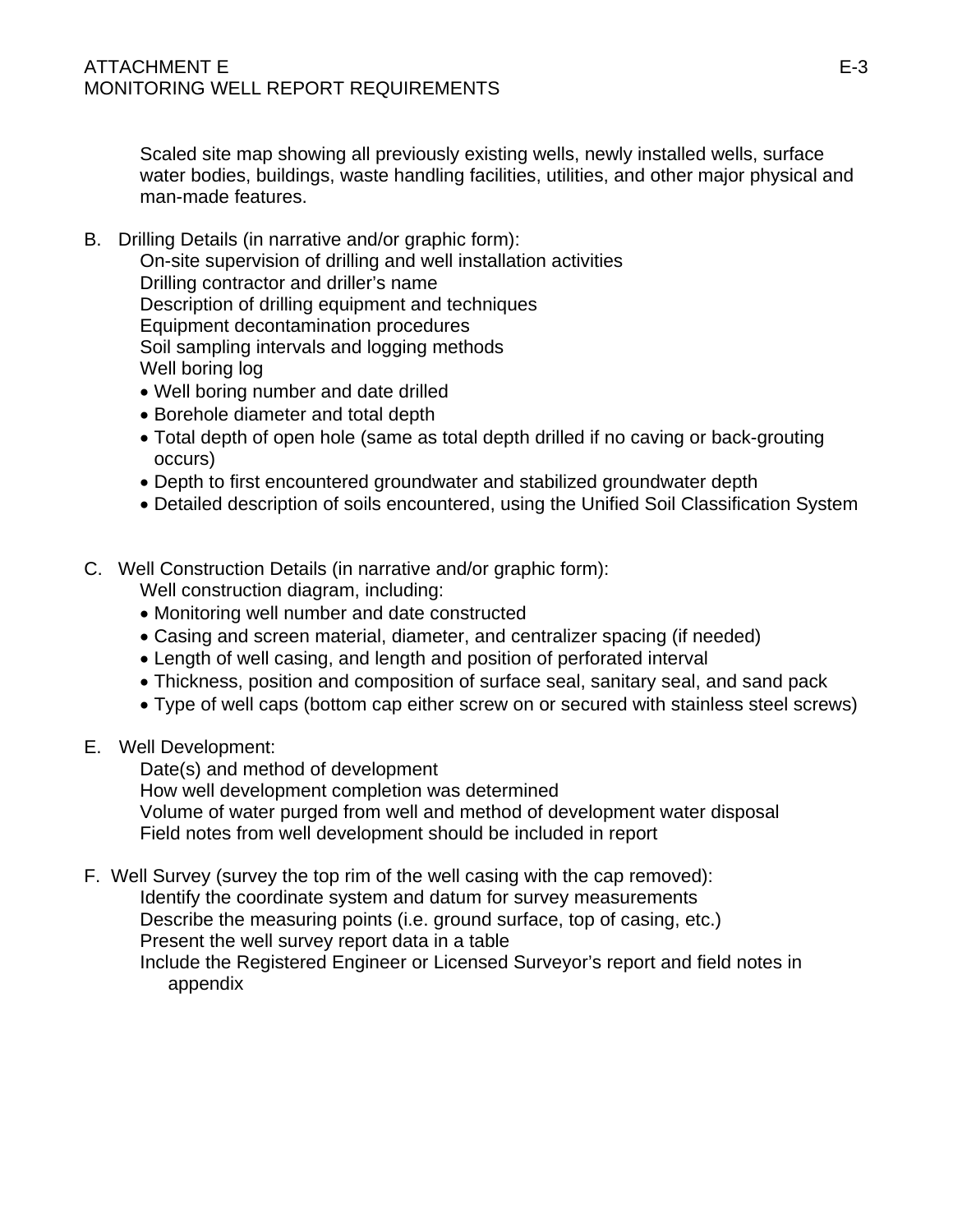## CALIFORNIA REGIONAL WATER QUALITY CONTROL BOARD CENTRAL VALLEY REGION

#### MONITORING AND REPORTING PROGRAM NO. R5-2009-0023 FOR LAKE COUNTY SANITATION DISTRICT KELSEYVILLE COUNTY WATER WORKS DISTRICT NO. 3 WASTEWATER TREATMENT FACILITY LAKE COUNTY

This Monitoring and Reporting Program (MRP) describes requirements for monitoring the wastewater treatment facility (WWTF) influent, effluent, wastewater treatment and storage ponds, percolation/evaporation (P/E) ponds, groundwater, and biosolids disposal. This MRP is issued pursuant to Water Code Section 13267. The Discharger shall not implement any changes to this MRP unless and until a revised MRP is issued by the Executive Officer.

Regional Water Board staff shall approve specific sampling locations prior to any sampling activities. All samples shall be representative of the volume and nature of the discharge or matrix of material sampled. The time, date, and location of each sample shall be recorded on the sample chain of custody form.

Field test instruments (such as those used to test dissolved oxygen, pH, and electrical conductivity) may be used provided that:

- 1. The user is trained in proper use and maintenance of the instruments;
- 2. The instruments are field calibrated prior to monitoring events at the frequency recommended by the manufacturer;
- 3. Instruments are serviced and/or calibrated by the manufacturer at the recommended frequency; and
- 4. Field calibration reports are submitted as described in the "Reporting" section of this MRP.

### **INFLUENT MONITORING**

The Discharger shall monitor influent wastewater in accordance with the following. Samples shall be representative of the influent to the first treatment pond. Grab samples are considered representative of the influent. Influent monitoring shall include, at a minimum, the following:

| Constituent                   | Units  | <b>Type of Sample</b>               | Sampling<br>Frequency | Reporting<br>Frequency |
|-------------------------------|--------|-------------------------------------|-----------------------|------------------------|
| Local precipitation           | inches | Rain Gauge Observation <sup>1</sup> | Daily                 | Monthly                |
| <b>Flow</b>                   | qpd    | <b>Flow Meter Observation</b>       | Daily                 | Monthly                |
| <b>BOD</b>                    | mq/L   | Grab                                | Monthly               | Monthly                |
| <b>Total Suspended Solids</b> | mq/L   | Grab                                | Monthly               | Monthly                |

 $1 - 1$  Using either a properly calibrated and maintained on-site rain gauge or daily results from an appropriately sited precipitation observation station operated by others (specify station name; location; owner; and data source contact information, e.g., internet address).

 $2^2$  Five-day, 20 $^{\circ}$  Celsius biochemical oxygen demand.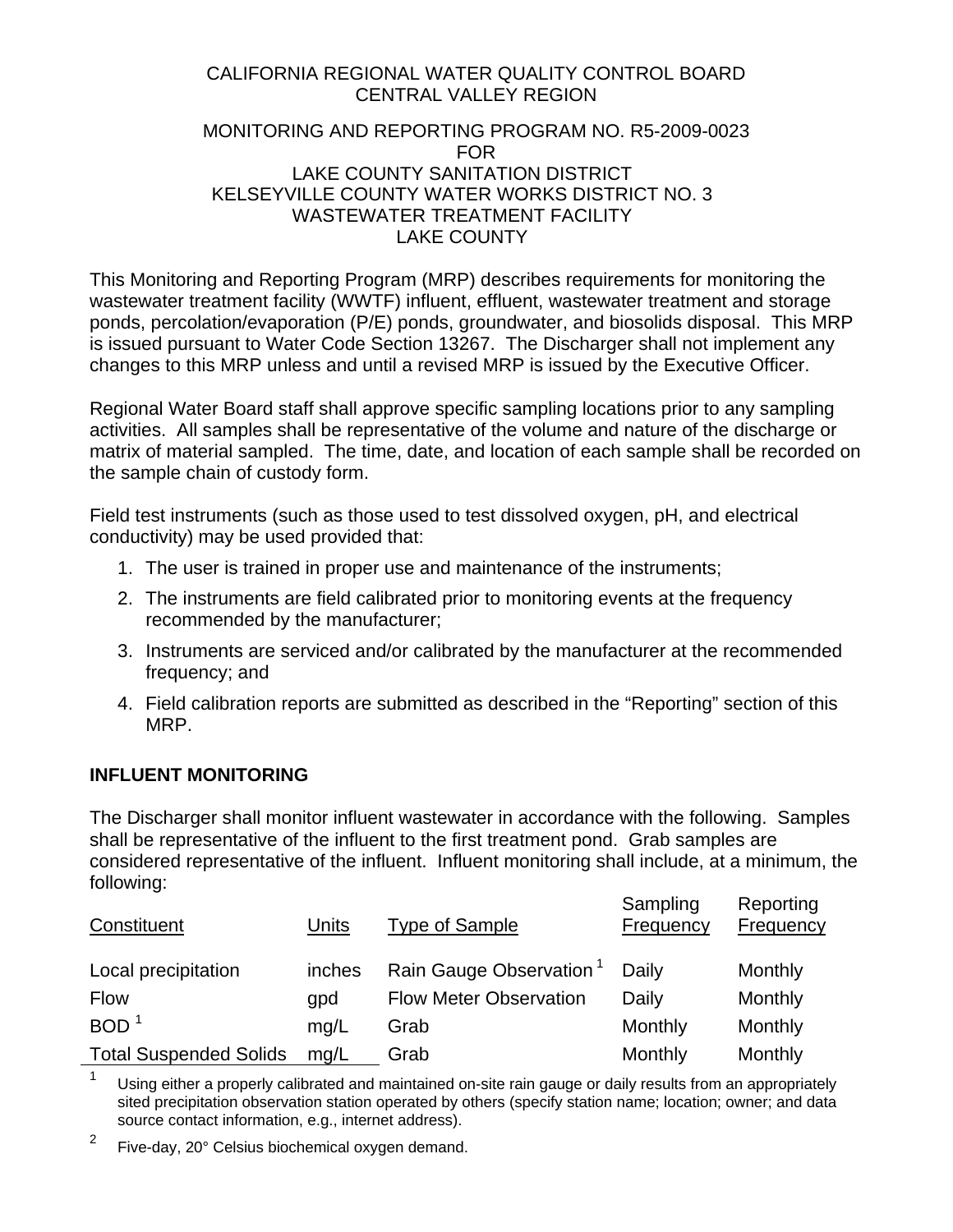## **EFFLUENT MONITORING**

The Discharger shall monitor effluent wastewater in accordance with the following. Samples shall be representative of the effluent discharged from the treatment and storage ponds to the P/E ponds. Grab samples are considered representative. Effluent monitoring shall include, at a minimum, the following:

| Constituent                    | Units    | Type of<br>Sample | Sampling<br><b>Frequency</b> | Reporting<br><b>Frequency</b> |
|--------------------------------|----------|-------------------|------------------------------|-------------------------------|
| <b>BOD</b>                     | mg/L     | Grab              | Weekly                       | Monthly                       |
| <b>Total Suspended Solids</b>  | mg/L     | Grab              | Weekly                       | Monthly                       |
| <b>Electrical Conductivity</b> | umhos/cm | Grab              | Weekly                       | Monthly                       |
| Total Kjeldahl nitrogen        | mg/L     | Grab              | Monthly                      | Monthly                       |
| Nitrate nitrogen               | mg/L     | Grab              | Monthly                      | Monthly                       |
| Sodium                         | mg/L     | Grab              | Quarterly                    | Monthly <sup>1</sup>          |
| Chloride                       | mg/L     | Grab              | Quarterly                    | Monthly <sup>1</sup>          |
| <b>Boron</b>                   | mg/L     | Grab              | Quarterly                    | Monthly <sup>1</sup>          |

1 Results shall be reported in the Monthly Monitoring Report for the month during which samples were obtained.

### **WWTF POND MONITORING**

The Discharger shall monitor all ponds at the WWTF, including the treatment, storage and P/E ponds, in accordance with the following. Samples shall be collected from permanent monitoring locations that will provide samples representative of the wastewater in each pond. Freeboard shall be measured vertically from the water surface to the lowest elevation of the pond berm, and shall be measured to the nearest 0.10 feet. Pond monitoring shall include, at a minimum, the following:

| Constituent/Parameter                       | Units      | <b>Type of Sample</b>             | Sampling<br>Frequency | Reporting<br>Frequency |
|---------------------------------------------|------------|-----------------------------------|-----------------------|------------------------|
| Freeboard                                   | $0.1$ feet | <b>Staff Gauge</b><br>Observation | Weekly                | Monthly                |
| Dissolved Oxygen <sup>1,</sup>              | mg/L       | Grab                              | Weekly <sup>2</sup>   | Monthly                |
| pH                                          | pH units   | Grab                              | Weekly                | Monthly                |
| Pond berm condition<br>P/E pond percolation | --         | Observation                       | Weekly<br>Every three | Monthly                |
| rate                                        | inches/day |                                   | years <sup>3</sup>    | Annual <sup>4</sup>    |

<sup>1</sup> Samples shall be collected opposite each pond inlet at a depth of one foot between 0700 and 0900 hours.

<sup>2</sup> If the result for any pond is less than 1.0 mg/L, the sampling frequency shall be increased for a period sufficient to confirm the magnitude and duration of the problem and aid in identification and resolution of the problem in accordance with the Discharge Specifications.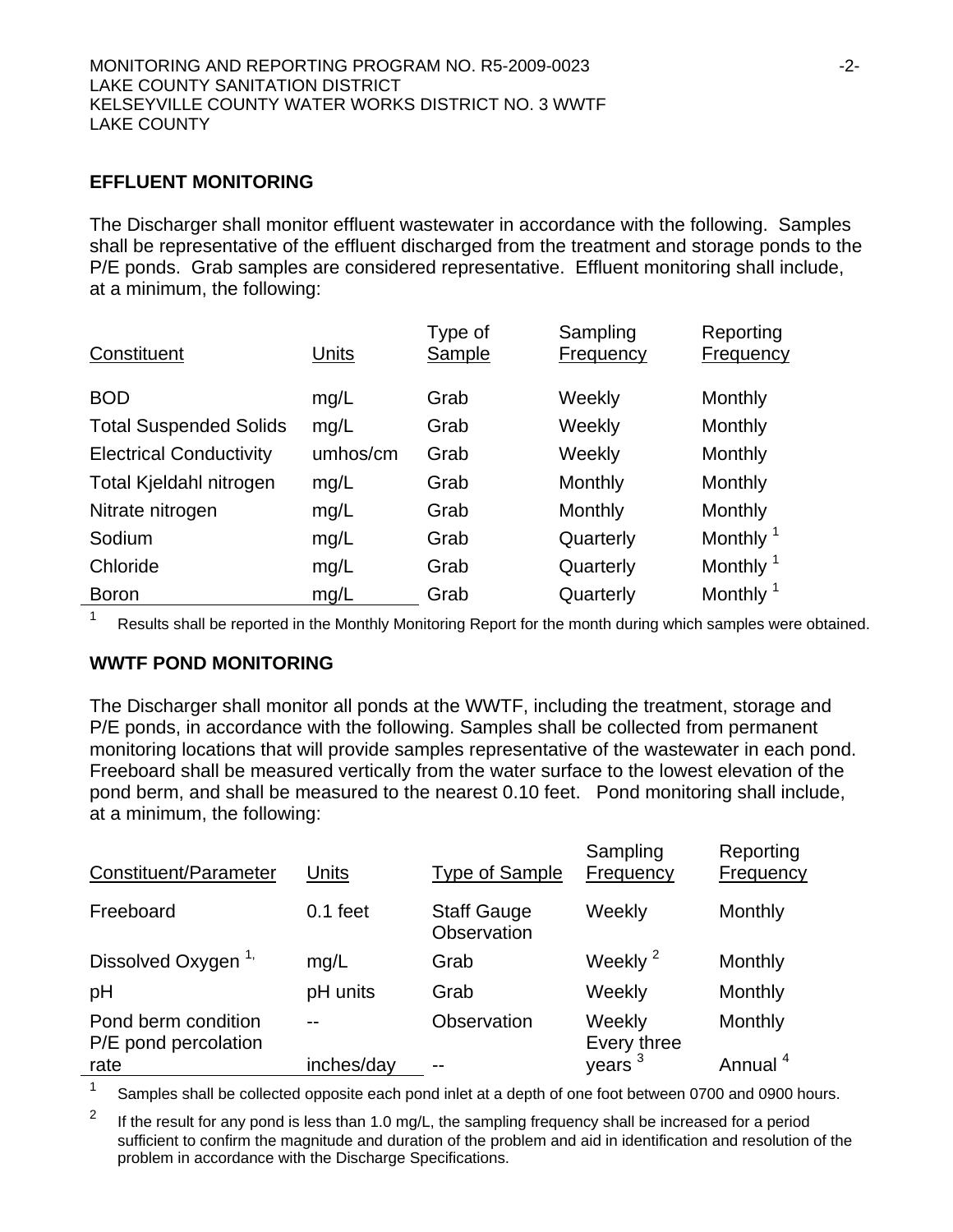- <sup>3</sup> Measured from the date of completion of the last percolation rate test for each pond.
- <sup>4</sup> Percolation rate test results shall be presented in the Annual Monitoring Report for the year in which the test(s) were completed.

In addition, the Discharger shall inspect the condition of the ponds once per week and document visual observations. Notations shall include observations of:

- a. Presence of weeds in the water or along the berm;
- b. Accumulations of dead algae, vegetation, scum, or debris on the pond surface;
- c. Animal burrows in the berms;
- d. Evidence of seepage from the berms or downslope of the P/E ponds
- e. Flies or mosquitoes in the water or at the water surface; and
- f. The color of the water (e.g., dark sparkling green, dull green, yellow, gray, tan, brown, etc.).

## **RECYCLED WATER MONITORING**

The Discharger shall monitor discharges of recycled water to the vineyards in accordance with the following. Samples shall be representative of the effluent discharged from the P/E ponds to the recycling area. Grab samples are considered representative. Recycled water monitoring shall include, at a minimum, the following:

| Constituent                   | <u>Units</u> | Type of Sample                | Sampling<br>Frequency | Reporting<br><b>Frequency</b> |
|-------------------------------|--------------|-------------------------------|-----------------------|-------------------------------|
| <b>Flow</b>                   | qpd          | <b>Flow Meter Observation</b> | Daily                 | Monthly                       |
| <b>BOD</b>                    | mg/L         | Grab                          | Weekly <sup>1</sup>   | Monthly                       |
| <b>Total Suspended Solids</b> | mq/L         | Grab                          | Weekly <sup>2</sup>   | Monthly                       |

 $1$  One sample shall be analyzed for each calendar week that recycled water discharge occurs.

### **GROUNDWATER MONITORING**

**Effective immediately**, the Discharger shall establish a quarterly sampling schedule for groundwater monitoring, with samples obtained approximately every three months.

These monitoring requirements apply to all three existing monitoring wells, as well as those constructed after issuance of this MRP. Prior to construction of any additional groundwater monitoring wells, the Discharger shall submit a *Monitoring Well Installation Workplan* for review and approval. Once installed, all new monitoring wells shall be added to the MRP, and shall be sampled and analyzed according to the schedule below.

Prior to well purging, groundwater elevations shall be measured. Depth to groundwater shall be measured to the nearest 0.01 feet. Water table elevations shall be calculated and used to determine groundwater gradient and direction of flow. The monitoring wells shall be purged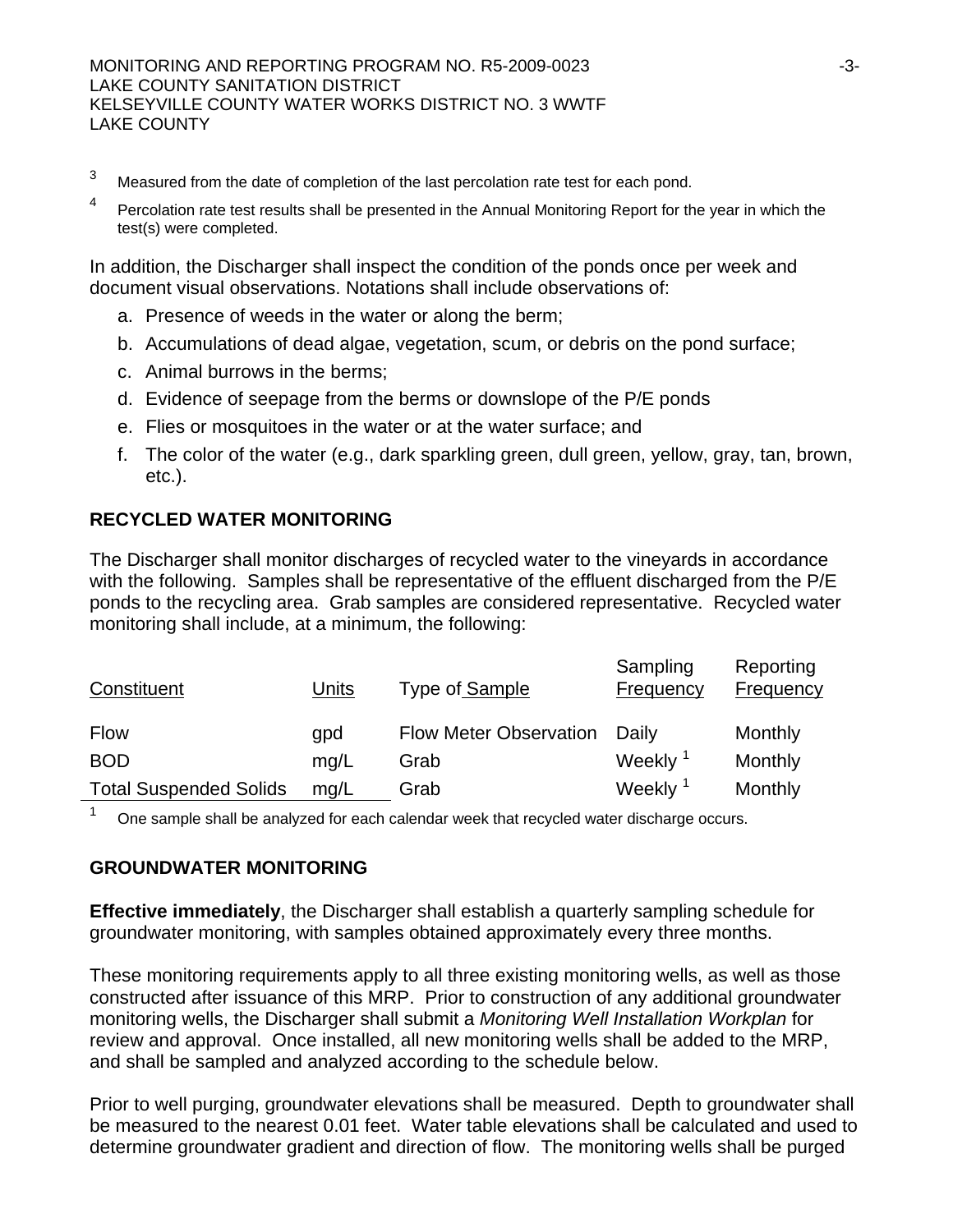#### MONITORING AND REPORTING PROGRAM NO. R5-2009-0023 -4- LAKE COUNTY SANITATION DISTRICT KELSEYVILLE COUNTY WATER WORKS DISTRICT NO. 3 WWTF LAKE COUNTY

of at least three well volumes or until temperature, pH, and electrical conductivity have stabilized. Samples shall be collected and analyzed using approved EPA methods. Groundwater monitoring shall include, at a minimum, the following:

| Constituent                           | Units       | Type of<br>Sample | Sampling<br><b>Frequency</b> | Reporting<br><b>Frequency</b> |
|---------------------------------------|-------------|-------------------|------------------------------|-------------------------------|
| Depth to groundwater                  | $0.01$ feet | Measurement       | Quarterly                    | Quarterly                     |
| Groundwater elevation <sup>1</sup>    | $0.01$ feet | Calculated        | Quarterly                    | Quarterly                     |
| Gradient                              | feet/feet   | Calculated        | Quarterly                    | Quarterly                     |
| <b>Gradient direction</b>             | Degrees     | Calculated        | Quarterly                    | Quarterly                     |
| pH                                    | pH units    | Grab              | Quarterly                    | Quarterly                     |
| <b>Electrical conductivity</b>        | umhos/cm    | Grab              | Quarterly                    | Quarterly                     |
| <b>Total dissolved solids</b>         | mg/L        | Grab              | Quarterly                    | Quarterly                     |
| Nitrate nitrogen                      | mg/L        | Grab              | Quarterly                    | Quarterly                     |
| Ammonia nitrogen                      | mg/L        | Grab              | Quarterly                    | Quarterly                     |
| Total Kjeldahl nitrogen               | mg/L        | Grab              | Quarterly                    | Quarterly                     |
| Total coliform organisms <sup>2</sup> | MPN/100 ml  | Grab              | Quarterly                    | Quarterly                     |
| <b>Standard minerals</b>              | mg/L        | Grab              | Quarterly <sup>4</sup>       | Quarterly                     |
| Metals <sup>5</sup>                   | ug/L        | Grab              | Quarterly <sup>4</sup>       | Quarterly                     |

<sup>1</sup> Groundwater elevations shall be determined based on depth-to-water measurements using a surveyed elevation reference point on the well casing.

2 Using a minimum of 15 tubes or three dilutions.

3 Standard Minerals shall include, at a minimum, the following elements/compounds: boron, bromide, calcium, chloride, fluoride, magnesium, phosphate, potassium, sodium, sulfate, total alkalinity (including alkalinity series), and hardness as  $CaCO<sub>3</sub>$ .

<sup>4</sup> Standard minerals and metals shall be analyzed for at least six consecutive quarters to support the Background Groundwater Quality Study. Following completion of that study, monitoring for standard minerals and metals is not required.

5 At a minimum, the following metals shall be included: arsenic, copper, lead, iron, manganese, nickel, and zinc. Samples tested for metals shall be filtered prior to preservation to ensure that analytical results report dissolved concentrations.

### **BIOSOLIDS MONITORING**

The Discharger shall keep records regarding biosolids generated by the treatment processes, including any analytical test results; the quantity of biosolids removed for disposal; the quantity of biosolids removed from the ponds and temporarily stored on site; and steps taken to prevent nuisance conditions. Records shall be stored onsite and available for review during inspections.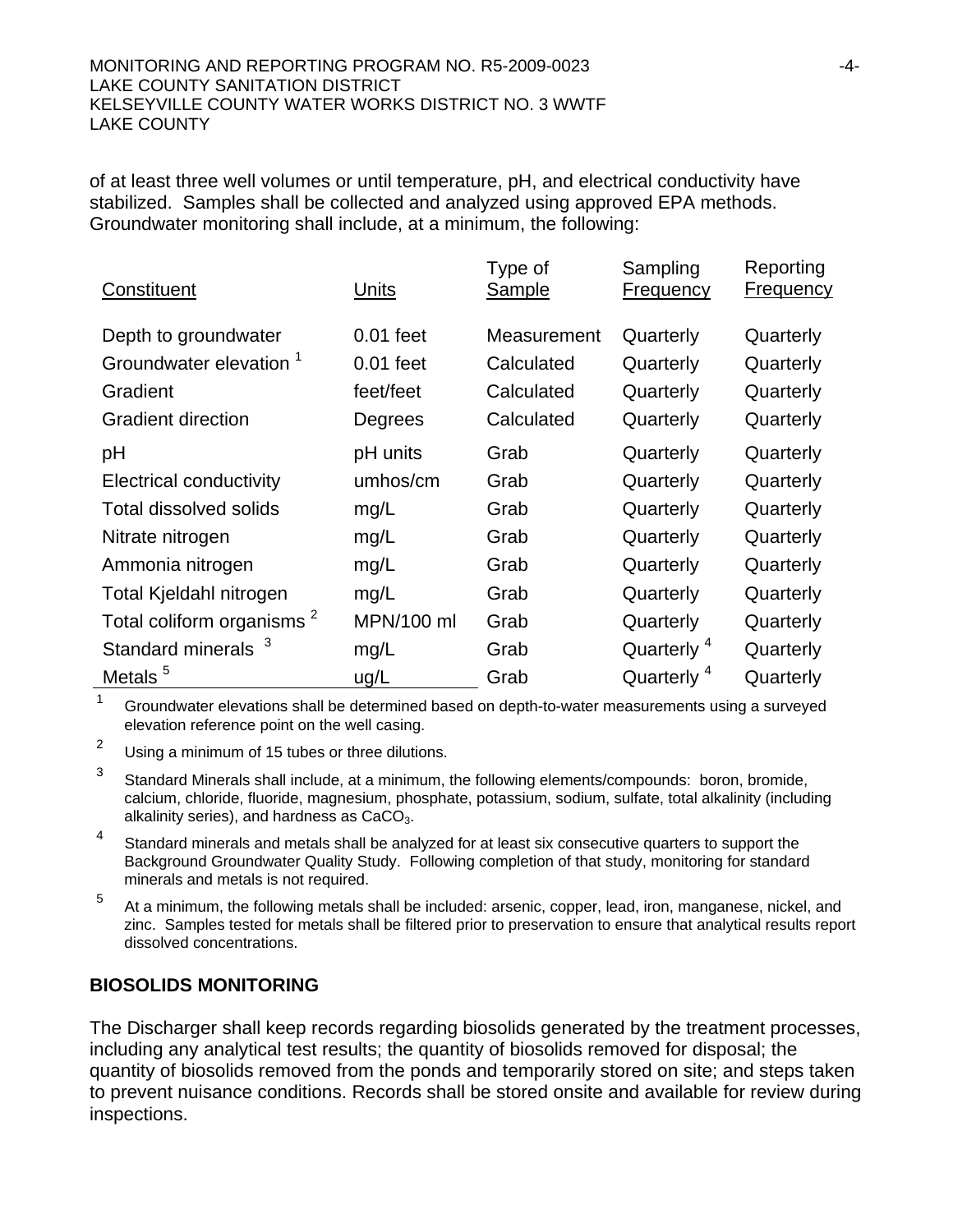If biosolids are transported off-site for disposal, then the Discharger shall submit records identifying the hauling company, the amount of biosolids transported, the date removed from the facility, the disposal facility name and address, and copies of all analytical data required by the entity accepting the waste. These records shall be submitted as part of the Annual Monitoring Report.

## **WATER SUPPLY MONITORING**

The Discharger shall monitor the community water supply wells as required by the California Department of Public Health and shall report the following minimum monitoring data for each water supply well to the Regional Water Board:

| Constituent                                       | <b>Units</b> | Type of<br>Sample | Sampling<br>Frequency | Reporting<br>Frequency |
|---------------------------------------------------|--------------|-------------------|-----------------------|------------------------|
| Volume pumped to community<br>distribution system | <b>MG</b>    |                   |                       | Annually               |
| <b>Total dissolved solids</b>                     | mq/L         | Grab              | Annually              | Annually               |
| <b>Electrical Conductivity</b>                    | umhos/cm     | Grab              | Annually              | Annually               |
| Nitrate nitrogen                                  | mg/L         | Grab              | Annually              | Annually               |
| Standard minerals <sup>1</sup>                    | mg/L         | Grab              | Annually              | Annually               |
| Metals <sup>2</sup>                               | uq/L         | Grab              | Annually              | Annually               |

1 Standard Minerals shall include, at a minimum, the following elements/compounds: boron, bromide, calcium, chloride, fluoride, magnesium, phosphate, potassium, sodium, sulfate, total alkalinity (including alkalinity series), and hardness as  $CaCO<sub>3</sub>$ .

 $2<sup>2</sup>$  At a minimum, the following metals shall be included: arsenic, copper, lead, iron, manganese, nickel, and zinc. Analytical methods shall be selected to provide reporting limits below the applicable water quality limit for each constituent.

## **REPORTING**

In reporting monitoring data, the Discharger shall arrange the data in tabular form so that the date, sample type (e.g., influent, effluent, etc.), and reported analytical result for each sample are readily discernible. The data shall be summarized in such a manner to clearly illustrate compliance with waste discharge requirements and spatial or temporal trends, as applicable. The results of any monitoring done more frequently than required at the locations specified in the Monitoring and Reporting Program shall be reported to the Regional Water Board.

## **A. Monthly Monitoring Reports**

Monthly Monitoring Reports shall be submitted to the Regional Water Board on the **1st day of the second month following sampling** (i.e. the January Report is due by 1 March). Each report shall bear the certification and signature of the Discharger's authorized representative. At a minimum, the monthly monitoring reports shall include:

1. Results of the following monitoring: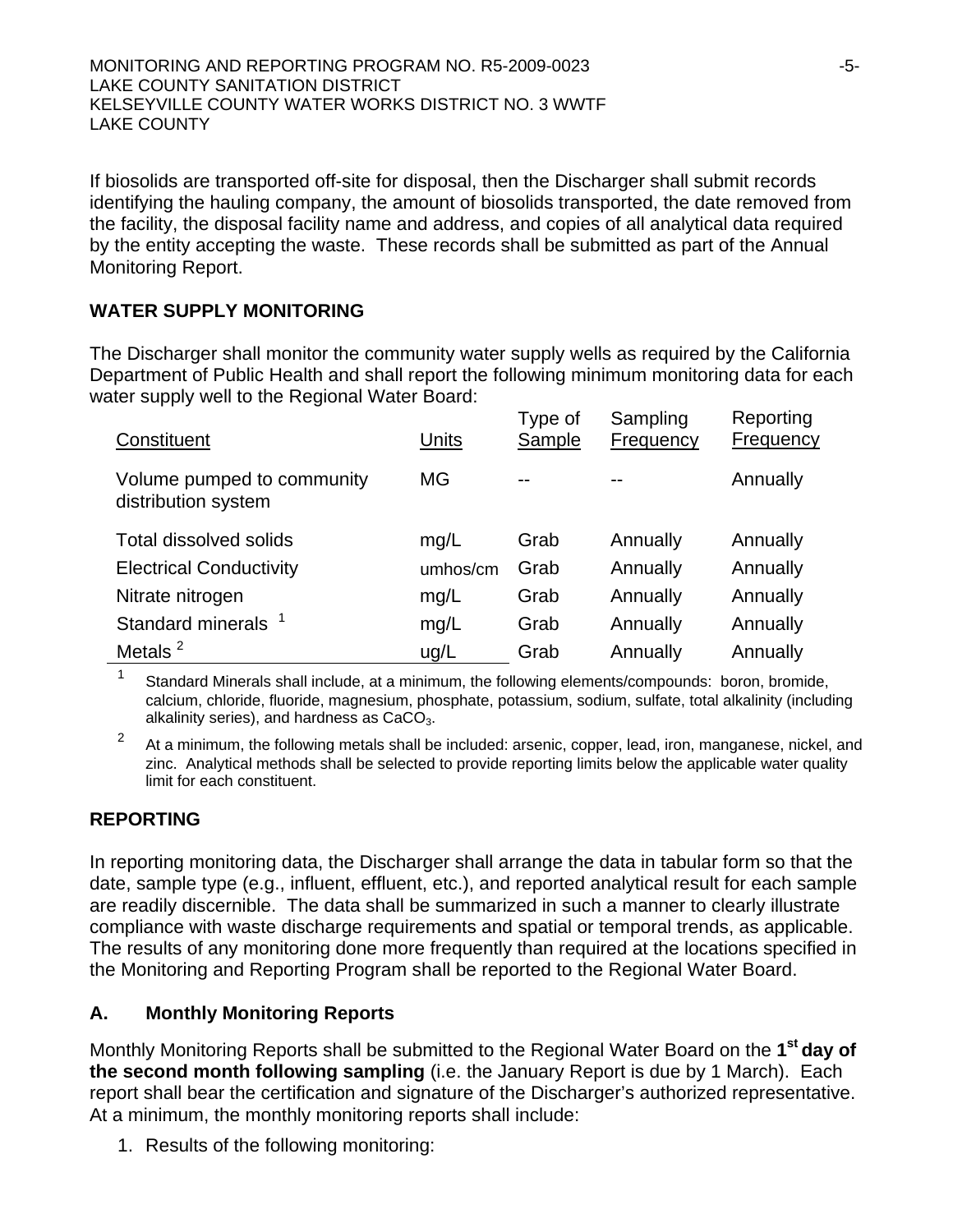- a. Influent monitoring (including calculation of monthly average flow, monthly total flow, and total precipitation);
- b. Effluent monitoring;
- c. WWTF pond monitoring; and
- d. Recycled water monitoring.
- 2. A comparison of monitoring data to the discharge specifications and effluent limitations, disclosure of any violations of the WDRs, and an explanation of any violation of those requirements. Data shall be presented in tabular format.
- 3. Copies of current calibration logs for all field test instruments.
- 4. Copies of laboratory analytical report(s).
- 5. A summary pond condition inspection report that includes dates of inspection, problems identified, repairs recommended, repairs completed, and dates of completion.

## **B. Quarterly Monitoring Reports**

The Discharger shall submit quarterly monitoring reports to the Regional Water Board by the 1<sup>st</sup> day of the second month after the quarter (i.e. the January-March quarter is due by May  $1<sup>st</sup>$ ) each year.

As required by the California Business and Professions Code Sections 6735, 7835, and 7835.1, all Quarterly Monitoring Reports shall be prepared under the direct supervision of a registered Professional Engineer or Geologist and signed by the registered professional.

The Quarterly Monitoring Report shall include the following:

- 1. Results of groundwater monitoring.
- 2. A narrative description of all preparatory, monitoring, sampling, and analytical testing activities for the groundwater monitoring. The narrative shall be sufficiently detailed to verify compliance with the WDRs, this MRP, and the Standard Provisions and Reporting Requirements. The narrative shall be supported by field logs for each well documenting depth to groundwater; parameters measured before, during, and after purging; method of purging; calculation of casing volume; and total volume of water purged.
- 3. Calculation of groundwater elevations, an assessment of groundwater flow direction and gradient on the date of measurement, comparison of previous flow direction and gradient data, and discussion of seasonal trends, if any.
- 4. A narrative discussion of the analytical results for all groundwater locations monitored including spatial and temporal tends, with reference to summary data tables, graphs, and appended analytical reports (as applicable).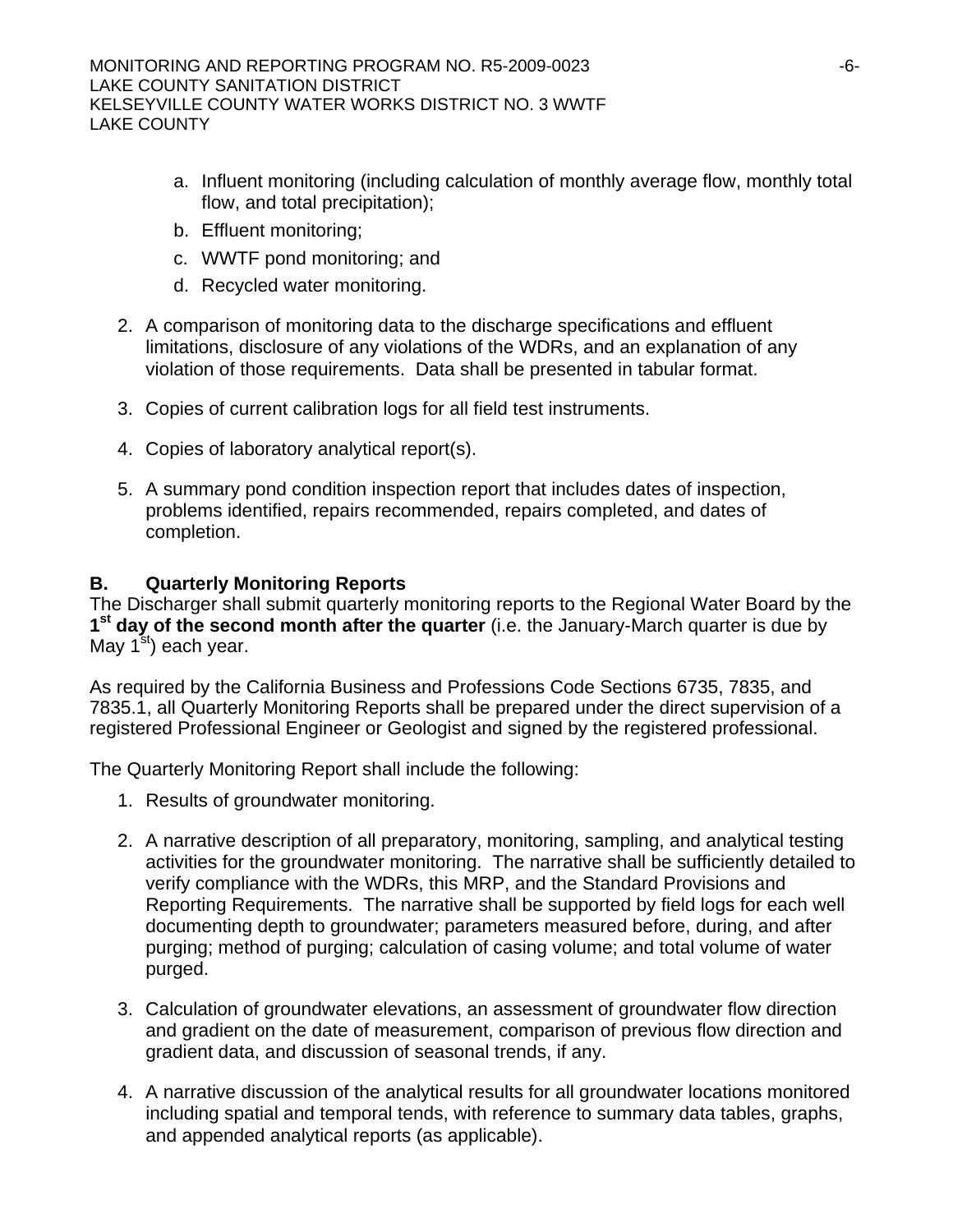- 5. A comparison of monitoring data to the groundwater limitations and an explanation of any violation of those requirements.
- 6. Summary data tables of historical and current water table elevations and analytical results.
- 7. A scaled map showing relevant structures and features of the facility, the locations of monitoring wells and any other sampling stations, and groundwater elevation contours referenced to mean sea level datum.
- 8. Copies of laboratory analytical report(s) for groundwater monitoring.

### **C. Annual Report**

An Annual Report shall be prepared as the fourth quarter monitoring report. The Annual Report shall include all monitoring data required in the monthly/quarterly schedule. The Annual Report shall be submitted to the Regional Water Board by 1 **February** each year. In addition to the data normally presented, the Annual Report shall include the following:

- 1. The contents of the regular quarterly monitoring report for the last quarter of the year.
- 2. Analytical results for all water supply and other annual monitoring.
- 3. If requested by staff, tabular and graphical summaries of all data collected during the year.
- 4. An evaluation of the performance of the WWTF, including discussion of capacity issues, infiltration and inflow (I/I) rates, nuisance conditions, and a forecast of the flows anticipated in the next year.
- 5. Documentation of the P/E pond percolation test method; percolation test data and calculated percolation rate for each P/E pond tested during the year; and P/E pond maintenance/scarification work completed during the year.
- 6. An evaluation of the groundwater quality beneath the wastewater treatment facility.
- 7. A discussion of compliance and the corrective action taken, as well as any planned or proposed actions needed to bring the discharge into full compliance with the waste discharge requirements.
- 8. A discussion of any data gaps and potential deficiencies/redundancies in the monitoring system or reporting program.
- 9. Summary of information on the disposal of biosolids as described in the "Biosolids Monitoring" section.
- 10. A copy of the WWTF operator's current certification.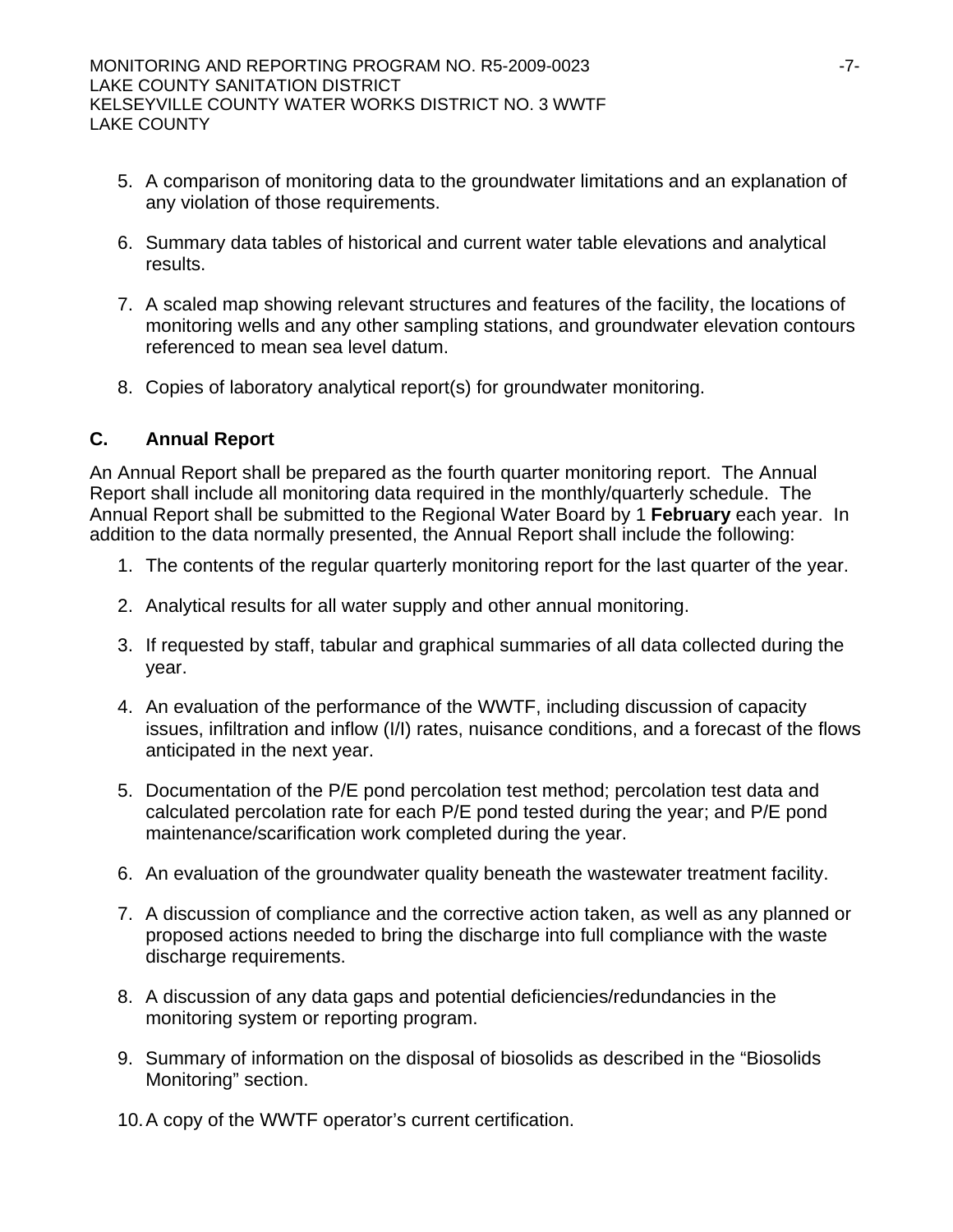- 11. A discussion of the following:
	- a. Specific I/I evaluation and reduction tasks completed during the year;
	- b. As applicable, specific salinity reduction efforts implemented in accordance with the approved *Salinity Evaluation and Minimization Plan*;
	- c. As applicable, specific best practical treatment and control measures implemented pursuant to the approved *BPTC Evaluation Workplan* (if one was required by the Executive Officer); and
	- d. As applicable, an evaluation of the effectiveness of the salinity reduction/BPTC measures that were implemented based on monitoring data.

A letter transmitting the self-monitoring reports shall accompany each report. The letter shall include a discussion of requirement violations found during the reporting period, and actions taken or planned for correcting noted violations, such as operation or facility modifications. If the Discharger has previously submitted a report describing corrective actions and/or a time schedule for implementing the corrective actions, reference to the previous correspondence will be satisfactory. The transmittal letter shall contain the penalty of perjury statement by the Discharger, or the Discharger's authorized agents, as described in the Standard Provisions General Reporting Requirements Section B.3.

The Discharger shall implement the above monitoring program as of the date of this Order.

Ordered by:

PAMELA C. CREEDON, Executive Officer

(Date)

ALO:02/26/2009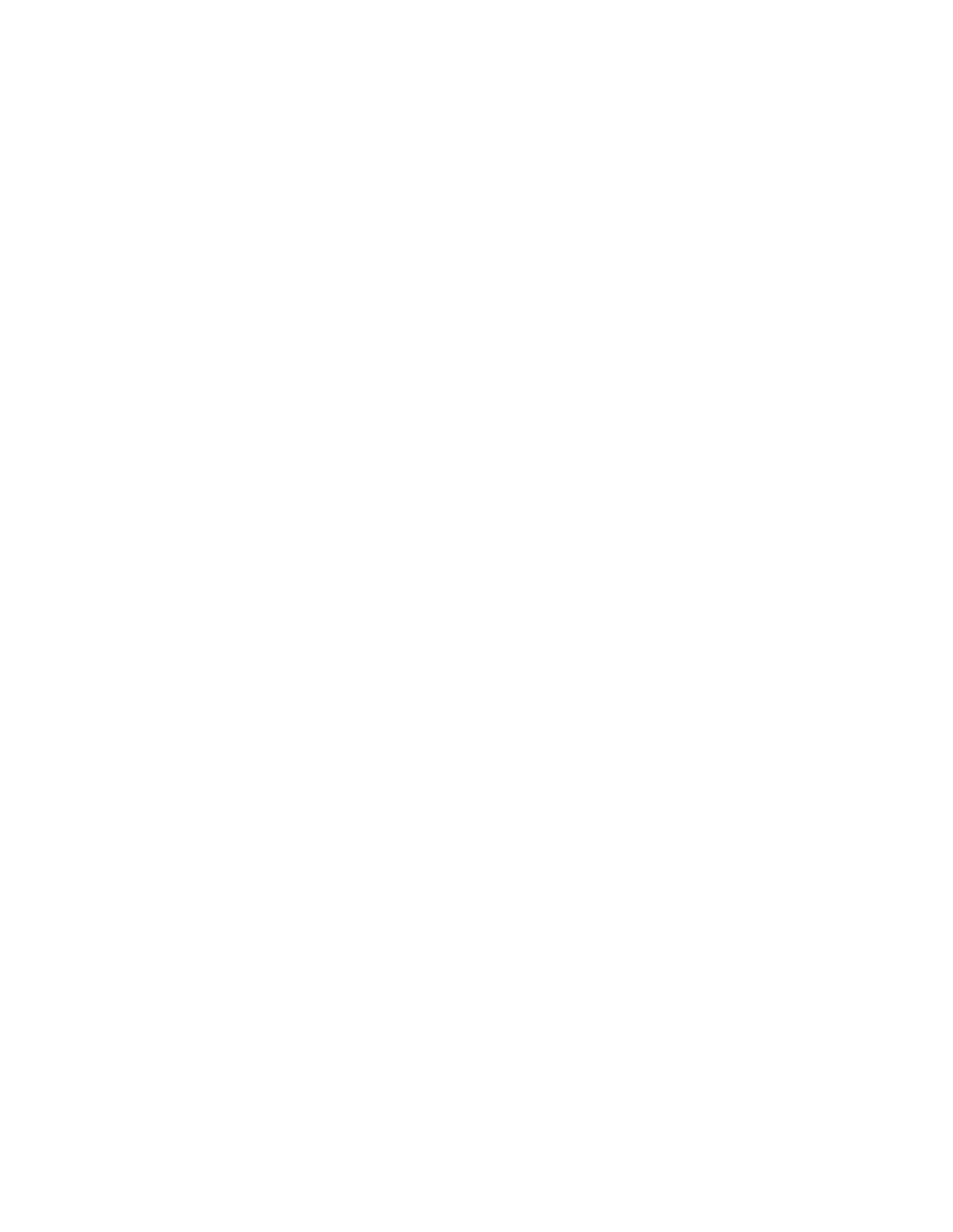#### INFORMATION SHEET

#### ORDER NO. R5-2009-0023 LAKE COUNTY SANITATION DISTRICT KELSEYVILLE WATER WORKS DITRECT NO. 3 WWTF LAKE COUNTY

#### **Background**

The Kelseyville WWTF serves approximately 3,800 residents (1,297 single family dwelling units) of Kelseyville County Water Works District No. 3, Corinthian Bay, and Clear Lake State Park. The community is small and has a financial hardship.

The WWTF is currently regulated by Waste Discharge Requirements (WDRs) Order No. 99-094. The treatment plant currently provides secondary treatment and chlorine disinfection, and effluent is pumped to a remote disposal site that has seven percolation/evaporation (P/E) ponds. A small amount of treated effluent is recycled at a 5-acre vineyard owned and operated by Michael Fowler. The recycled water discharge is regulated under separate WDRs (Order No. 99-070). The current average dry weather influent flow rate is about 0.21 mgd.

Beginning in 2001, the WWTF began to have capacity problems as a result of excessive inflow and infiltration (I/I). This led to instances where freeboard in the treatment and P/E ponds was less than one foot. In January 2005, the Regional Water Board adopted CDO No. R5-2005-0007 to require the Discharger to address the capacity issue and other violations of the WDRs, which included low dissolved oxygen concentrations in the ponds, high pH, a 270-gallon sanitary sewer overflow, and failure to monitor groundwater. The CDO requires that the Discharger correct the conditions that led to the violations and install groundwater monitoring wells.

As a result of work completed to comply with the CDO, the Discharger determined that I/I is a significant problem that creates peak wet weather flows that greatly exceed both the treatment capacity and the capacity of the lift station/pipeline that conveys treated effluent to the P/E pond system. The storage and disposal capacity deficit is partly due to deterioration of the effluent lift station pumps and the effluent pipeline.

The Discharger proposes to upgrade the WWTF to improve the treatment system and increase effluent storage/disposal capacity to comply with Cease and Desist Order (CDO) No. R5-2005-0007, and has secured approval for \$3.5 million in loans and grants from the State Water Resources Control Board for this purpose.

The improvements project currently planned (known as Phase I) will consist of increasing the effluent lift station capacity to 0.79 mgd; replacing 3,000 feet of effluent pipeline; reconfiguring the treatment ponds; and improving the treatment system to provide full secondary treatment within the footprint of the existing plant. The new treatment lagoon will be lined with 60-mil high density polyethylene (HDPE). The remainder of the treatment plant ponds will serve as effluent storage ponds. According to the RWD, Phase I will provide a firm treatment, storage and disposal capacity of 0.30 mgd as an average annual flow, and should accommodate projected growth through 2015, assuming a one percent population growth rate.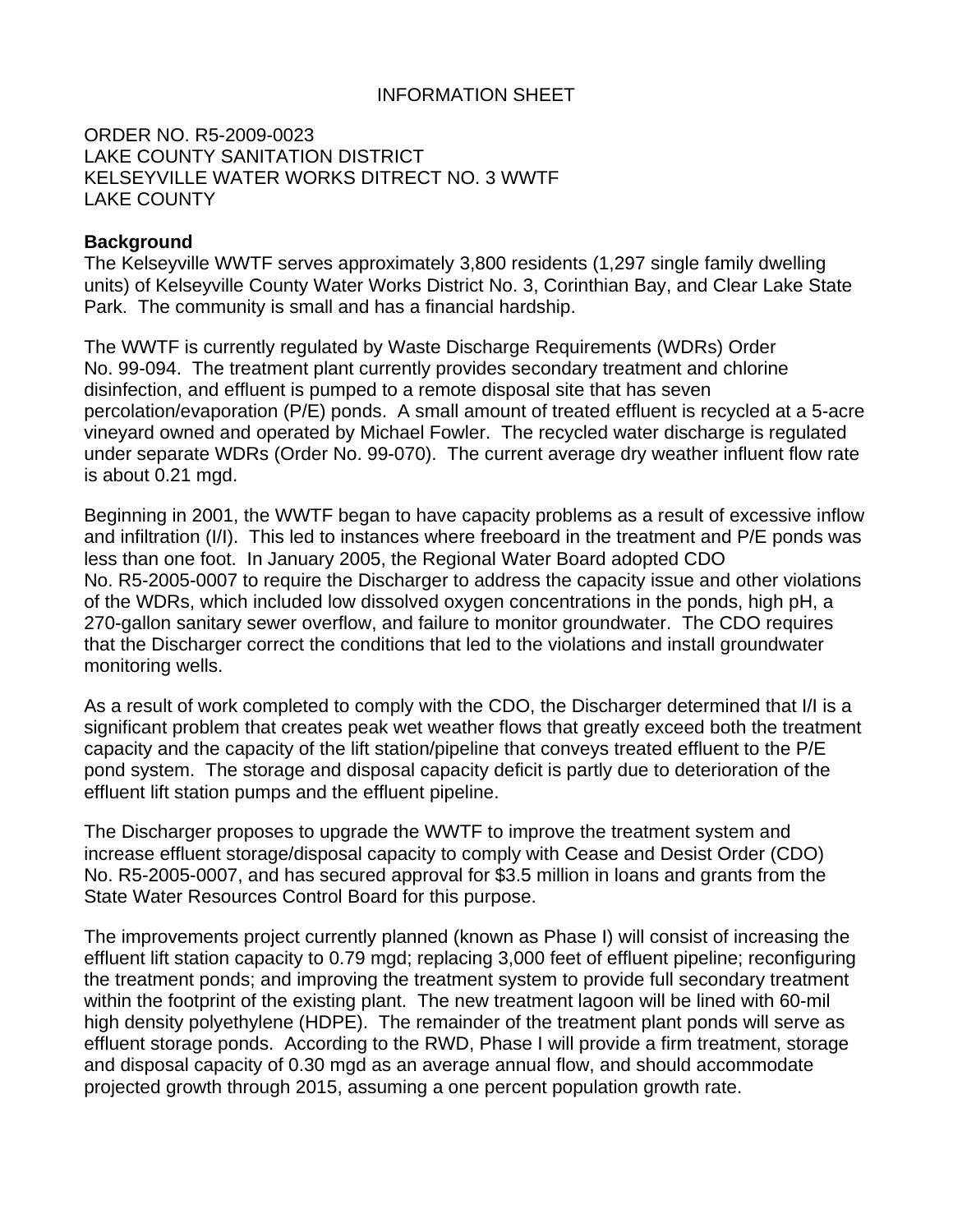#### ORDER NO. R5-2009-0023 -2- LAKE COUNTY SANITATION DISTRICT KELSEYVILLE WATER WORKS DITRECT NO. 3 WWTF LAKE COUNTY

#### **Groundwater Conditions**

Kelseyville is within the Big Valley Basin, one of twelve groundwater basins in Lake County. Groundwater is contained in shallow alluvial deposits and deposits of the Clear Lake Volcanics over the fractured basement rock of the Franciscan Formation. Groundwater is used extensively for municipal, domestic, agriculture uses, and there are about 960 known wells in the Big Valley basin, most of which are 25 to 150 feet deep.

The P/E pond site is on the western flank of Mt. Konocti, a composite volcano. The primary sources of groundwater recharge in the Big Valley Basin are infiltration from Kelsey Creek and underflow from the Adobe Creek-Manning Creek Subbasin southwest of Kelseyville. Recharge from Mt. Konocti and the Central Upland System west of Kelseyville are believed to be smaller recharge sources.

Groundwater in the Big Valley Basin has lower concentrations of sodium, chloride, and sulfate than the other Lake County Basins. Geothermal influences can cause relatively high levels of iron and boron when groundwater levels are low, typically in the late fall. Boron is reportedly present at moderate levels, and iron, manganese, and/or hardness are problematic in some parts of the basin.

There are no monitoring wells at the P/E pond site, but three groundwater monitoring wells were installed at the wastewater treatment plant in July 2008. Soils encountered during drilling were typically four feet of sandy silt underlain by ten feet of silty sand and silty gravelly sand to a depth of thirty feet below ground surface (bgs). Following well development, the three monitoring wells were sampled on 21 October 2008. Static groundwater levels prior to sampling ranged from 4.7 to 11.1 feet bgs, with an east-northeast gradient of approximately 0.014 feet per foot. Based on the October 2008 data, MW-1 is upgradient of the plant and MW-3 is downgradient. MW-2 appears to be cross gradient of the plant.

Analytical data for the October 2008 groundwater sampling event indicates significant spatial variability between the three wells with respect to salinity constituents. However, one sampling event is not sufficient to determine spatial and temporal trends in groundwater quality, and there are no monitoring wells at the P/E pond site. Therefore, there is not sufficient data to determine whether the wastewater treatment plant and/or the P/E ponds have unreasonably degraded the underlying groundwater.

It is appropriate to require that the Discharger install additional monitoring wells designed to monitor groundwater up- and downgradient of the P/E ponds. It is also appropriate, after sufficient data have been collected, to require a formal determination of background groundwater quality and the degree to which degradation has occurred.

#### **Basin Plan, Beneficial Uses, and Water Quality Objectives**

The Kelseyville WWTF is in the Sacramento River Basin. Surface water drainage is to Clear Lake via Cole Creek. The Water Quality Control Plan for the Sacramento River and San Joaquin River Basins (Basin Plan) designates beneficial uses, establishes water quality objectives, contains implementation plans and policies for protecting waters of the basin, and incorporates by reference plans and policies adopted by the State Water Board.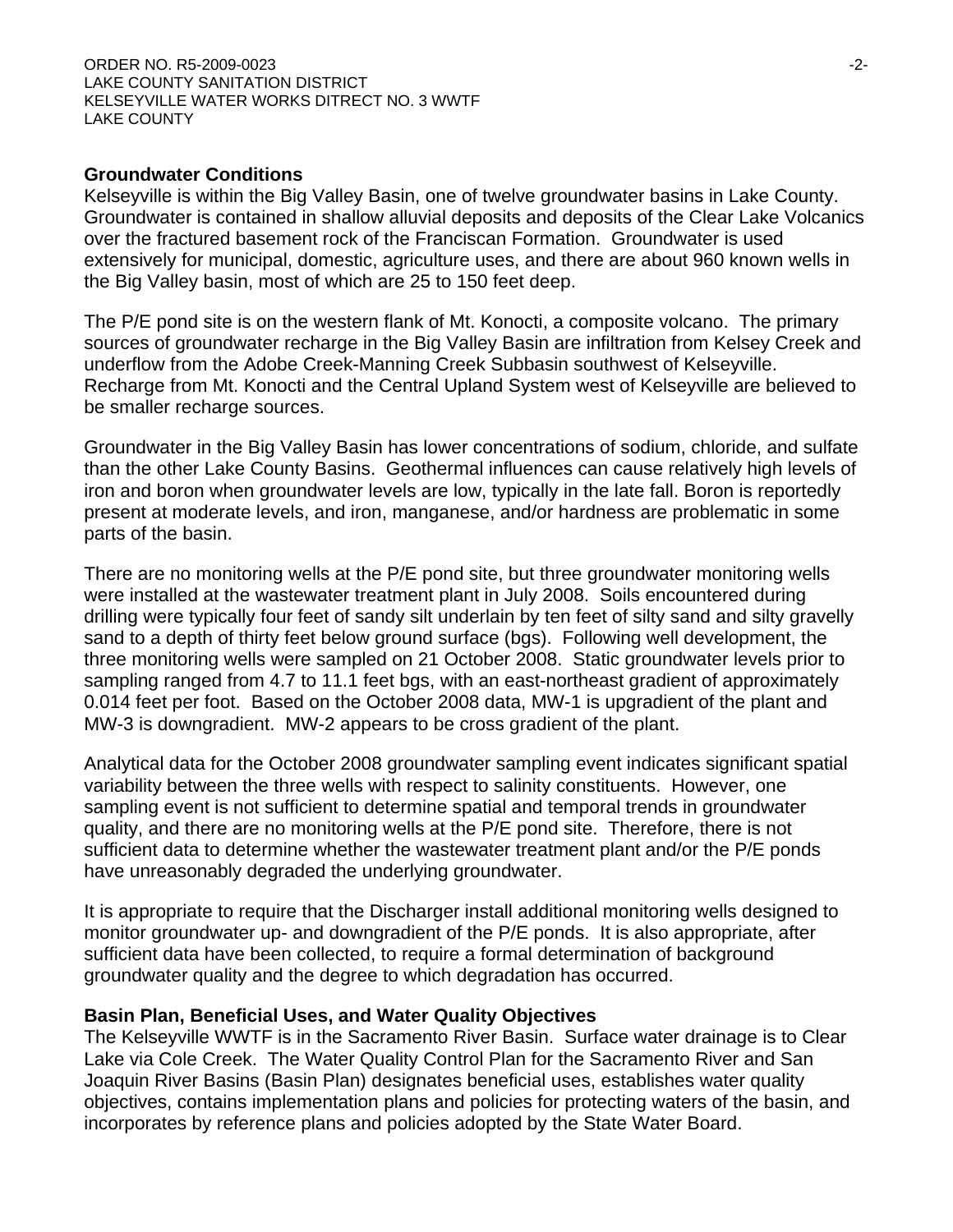Increasing salinity in groundwater is a significant problem throughout most of the Central Valley Region. Although not directly applicable to the Sacramento River and San Joaquin River Basins, the Tulare Lake Basin Plan's salt management requirements have been successfully implemented for several decades. The Regional Water Board encourages proactive management to control addition of salt through use, and has established a guideline for allowable incremental salinity increase of 500 umhos/cm over the electrical conductivity of the source water in the Sacramento River and San Joaquin River Basins. When appropriate to assure compliance with a groundwater limitation for any constituent, more restrictive limitations on salt constituents added through use may be established by the Regional Water Board.

The Basin Plan encourages water recycling where practicable. The Discharger currently recycles less than one percent of its wastewater. However, the Discharger has developed and partially implemented a project that conveys recycled wastewater from other WWTFs in the Clear Lake area to The Geysers Geothermal Project where the water is used to recharge a deep geothermal reservoir that generates electricity. The third phase of this project will convey recycled water from the Kelseyville WWTF to The Geysers. However, funding has not yet been committed, so this remains part of the Discharger's long-range plans. Additionally, the Discharger has been investigating other recycling opportunities and is attempting to fund the extensive capital improvements needed.

### **Antidegradation Analysis**

The antidegradation directives of State Water Board Resolution No. 68-16, "Statement of Policy with Respect to Maintaining High Quality Waters in California," or "Antidegradation Policy" requires that waters of the State that are better in quality than established water quality objectives be maintained "consistent with the maximum benefit to the people of the State." Waters can be of high quality for some constituents or beneficial uses and not others. Policy and procedures for complying with this directive are set forth in the Basin Plan.

The technology, energy, water recycling, and waste management advantages of municipal utility service far exceed any benefits derived from a community otherwise reliant on numerous concentrated individual wastewater systems. Degradation of groundwater by some of the typical waste constituents released with discharge from a municipal wastewater utility after effective source control, treatment, and control is consistent with maximum benefit to the people of the State provided terms of the Basin Plan are met. Constituents of concern that have the potential to degrade groundwater include salts (primarily EC, sodium, and chloride), nutrients and coliform organisms, as discussed below:

- 1. The EC of the effluent currently averages approximately 600 umhos/cm. Based on best professional judgment, an incremental increase of 500 umhos/cm over the source is BPTC for this discharge is appropriate as an effluent limit.
- 2. Nutrients such as nitrate may pose a threat of unreasonable degradation. Although groundwater is quite shallow at the wastewater treatment plant, there is not enough sitespecific data to determine the threat.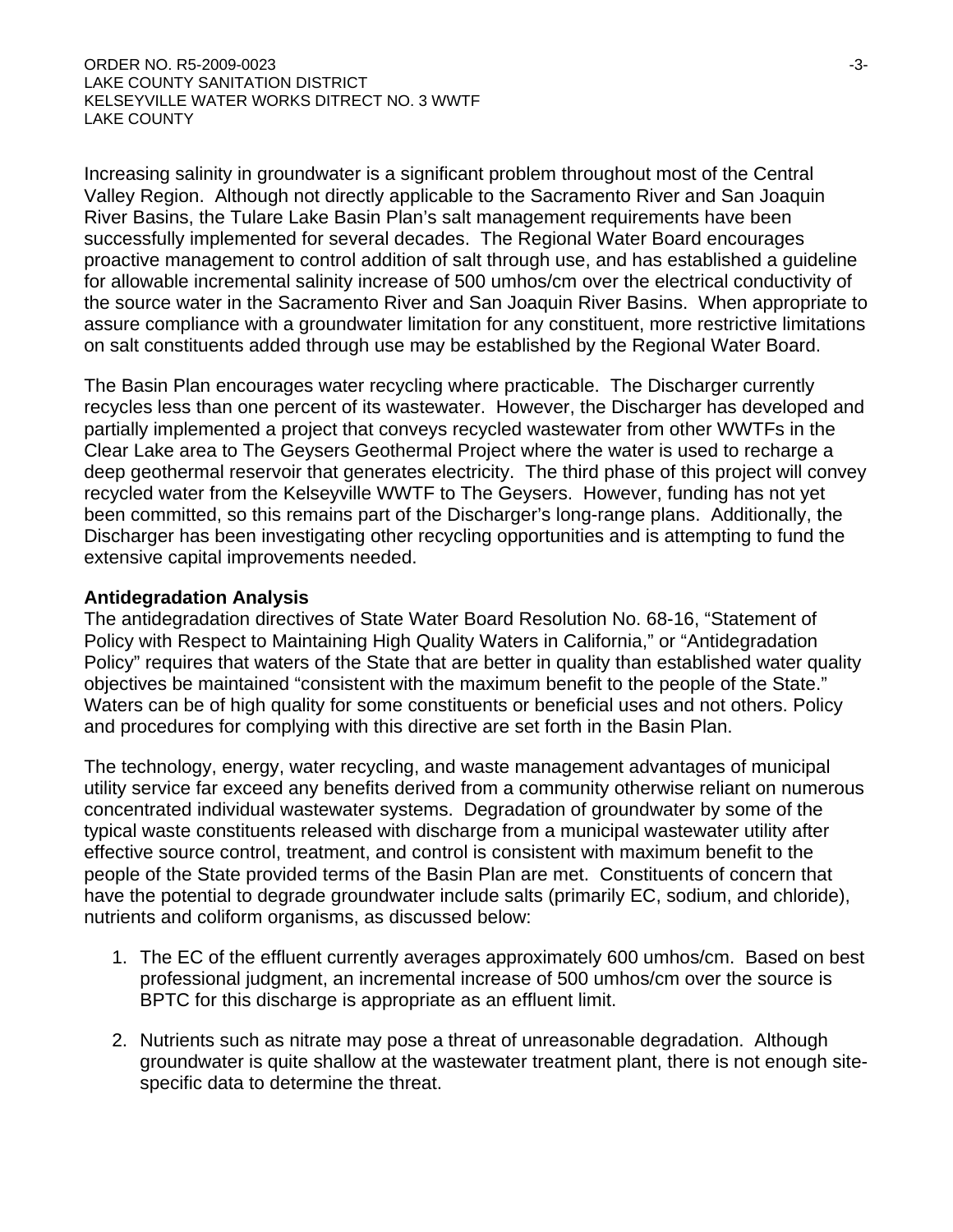3. Coliform organisms may pose a threat of exceeding the Basin Plan's numeric water quality objective. The fact that total and fecal coliform organisms were not detected after many years of percolation from the unlined treatment and storage ponds indicates that there may be adequate filtration at the wastewater treatment plant site. Although disinfection would reduce the potential threat, the use of sodium hypochlorite would also increase the salinity of the effluent and create trihalomethanes. Therefore, pending completion of the *Background Groundwater Quality Study*, there is no reason to require disinfection at this time.

There is not sufficient data at this time to determine whether unreasonable groundwater degradation has, or likely will, result from the discharge. It is the responsibility of the Discharger to provide information for the Regional Water Board to evaluate whether any degradation caused by the discharge is consistent with Resolution No. 68-16. Although this Order allows expansion of the WWTF, the growth rate used for the Phase I design is minimal and the primary purpose of the project is to correct a long-standing capacity deficit rather than to accommodate growth. Sufficient reason exists to accommodate this minimal growth as long as future expansion proposals include maximizing recycling efforts, additional BPTC measures, and a complete antidegradation analysis.

## **Treatment and Control Practices**

Upon completion of the proposed Phase I project, the Discharger will provide treatment and control of the discharge that incorporates:

- 1. Alarm and backup power systems to prevent bypass or overflow;
- 2. Secondary treatment of the wastewater;
- 3. A geosynthetic liner for the new wastewater treatment pond system to protect groundwater quality.
- 4. Recycled water use at agronomic rates;
- 5. A Sanitary Sewer Operation, Maintenance, Overflow Prevention and Response Plan;
- 6. An operation and maintenance (O&M) manual; and
- 7. Certified operators to ensure proper operation and maintenance.

However, the effluent storage ponds and P/E ponds do not incorporate any specific measures to reduce the potential for groundwater degradation. As noted above, it has not been established that the wastewater treatment plant and P/E ponds pose no significant threat to groundwater quality, and the level of degradation that complies with Resolution No. 68-16 has not been fully evaluated. Therefore, this Order establishes a schedule for tasks to formally evaluate groundwater quality, and to develop and begin to implement a salinity reduction program and evaluate additional BPTC measures if unreasonable groundwater degradation has, or will, occur. Completion of these tasks, and implementation of the approved strategies developed from that work, will ensure that BPTC and the highest water quality consistent with the maximum benefit to the people of the State will be achieved.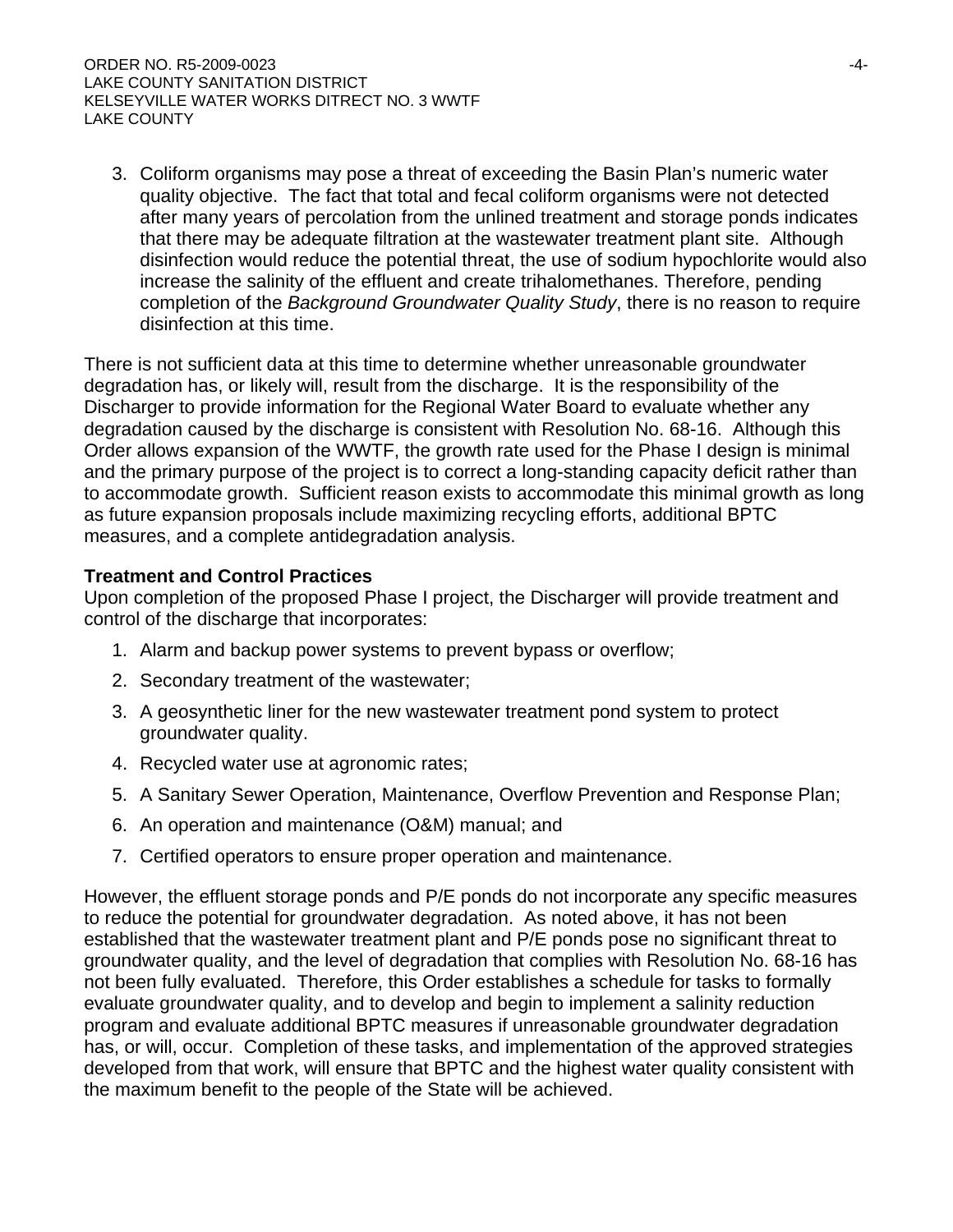## **Title 27**

Title 27, CCR, section 20005 et seq. (Title 27) contains regulations to address certain discharges to land. Title 27 establishes a waste classification system, specifies siting and construction standards for full containment of classified waste, requires monitoring of groundwater and the unsaturated zone for any indication of failure of containment, and specifies closure and post-closure maintenance requirements. Generally, no degradation of groundwater quality by any waste constituent in a classified waste is acceptable under Title 27 regulations.

Discharges of domestic sewage and treated effluent can be treated and controlled to a degree that will not result in unreasonable degradation of groundwater. For this reason, they have been conditionally exempted from Title 27. Treatment and storage facilities for sludge that are part of the WWTF are considered exempt from Title 27 under section 20090(a), provided that the facilities not result in a violation of any water quality objective. However, residual sludge (for the purposes of the proposed Order, sludge that will not be subjected to further treatment by the WWTF) is not exempt from Title 27. Solid waste (e.g., grit and screenings) that results from treatment of domestic sewage and industrial waste also is not exempt from Title 27. This residual sludge and solid waste are subject to the provisions of Title 27.

Accordingly, the municipal discharge of effluent and the operation of treatment or storage facilities associated with a municipal wastewater treatment plant can be allowed without requiring compliance with Title 27, but only if the resulting groundwater degradation is in accordance with the Basin Plan.

### **Discharge Prohibitions, Specifications and Provisions**

The Discharger's water balance capacity analysis indicates that the upgraded WWTF will provide the following capacities:

| Condition                      | <b>Current Capacity</b> | <b>Phase I Capacity</b> |
|--------------------------------|-------------------------|-------------------------|
| Average daily flow             | $0.21$ mgd              | $0.31$ mgd              |
| Average daily dry weather flow | $0.12 \text{ mgd}$      | $0.22$ mgd              |
| Peak month daily flow          | $0.39$ mgd              | $0.48$ mgd              |

However, the model shows that the P/E pond percolation rates are critical to the WWTF's effluent disposal capacity. Because of the uncertainty regarding sustainable P/E percolation rates, the proposed Order requires that the discharger submit and implement a plan to increase the frequency of scarification, re-evaluate percolation rates periodically, and continue its I/I reduction efforts. Because the current WWTF storage/disposal capacity is less that the current flows cited in the Findings, this Order also limits influent flows rates to the maximum values tabulated above until the Phase I project is complete.

The effluent limits for BOD and TSS of 40 mg/L monthly average and 80 mg/L daily maximum are based on reasonable expectations of performance of the secondary treatment system.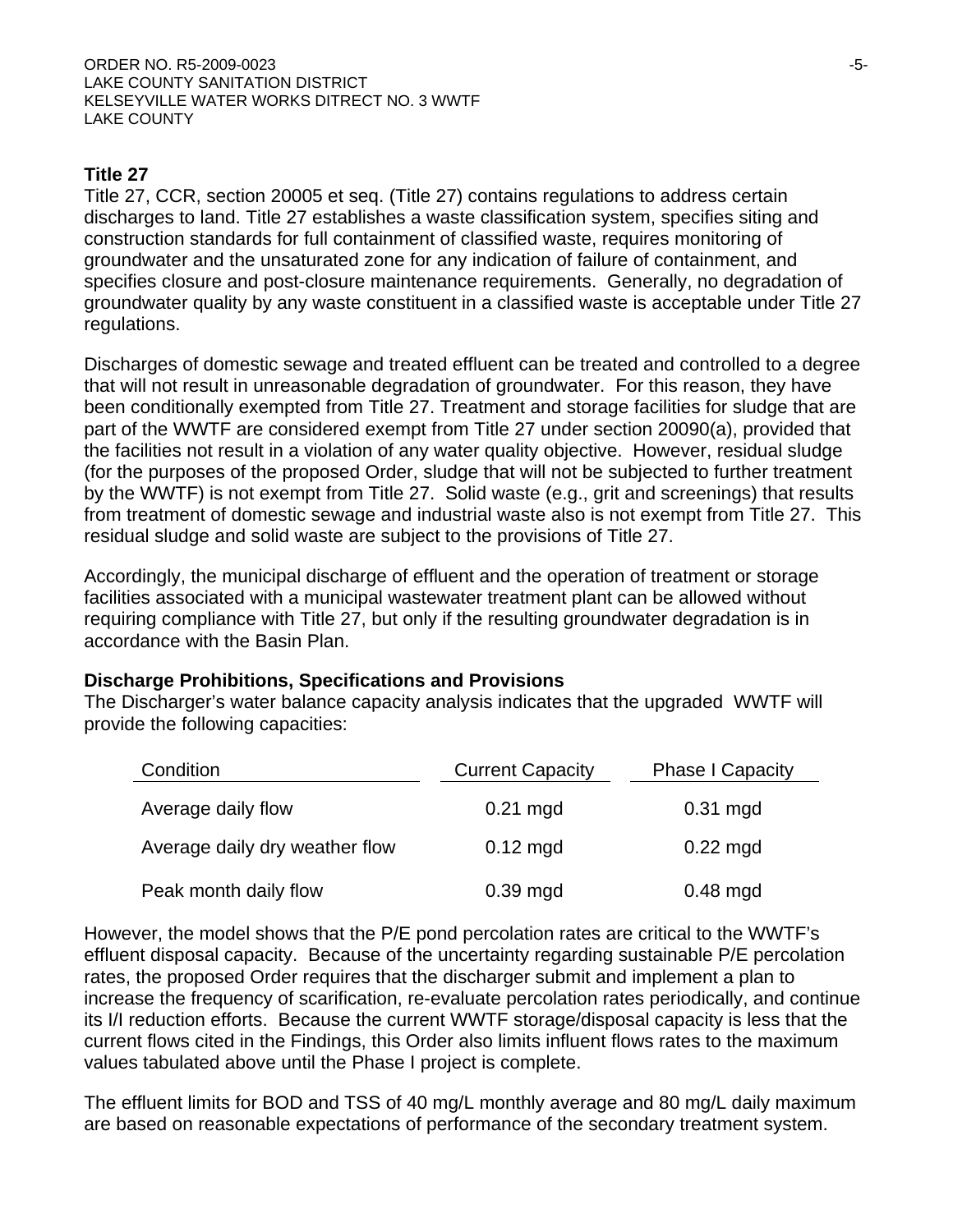Although the Discharger has historically used sodium hypochlorite to disinfect effluent discharged to the P/E ponds, disinfection is not required to comply with the Title 22 water recycling requirements set forth in WDRs Order No. 99-070. Therefore, this Order does not require disinfection or set effluent limits for total coliform organisms.

As noted above, the EC of the treated effluent is currently within the generally accepted range of 500 umhos/cm over the EC of the water supply. This Order imposes an effluent limit of 800 umhos/cm, which accommodates the temporal variability of the effluent EC without allowing any overall increase.

The proposed Order prescribes groundwater limitations that implement water quality objectives for groundwater from the Basin Plan. The limitations require that the discharge not cause or contribute to exceedance of these objectives or natural background water quality, whichever is greatest.

The Provisions require submittal of certain technical reports to verify completion of the Phase I improvements project and compliance with requirements to install monitoring wells, evaluate groundwater quality, maintain sustainable percolation rates for the P/E ponds and implement salinity reduction and/or BPTC measures as necessary to comply with the groundwater limitations.

The Monitoring and Reporting Program is designed to verify compliance with effluent limitations, groundwater limitations, and operational requirements of the WDRs.

ALO:2/26/09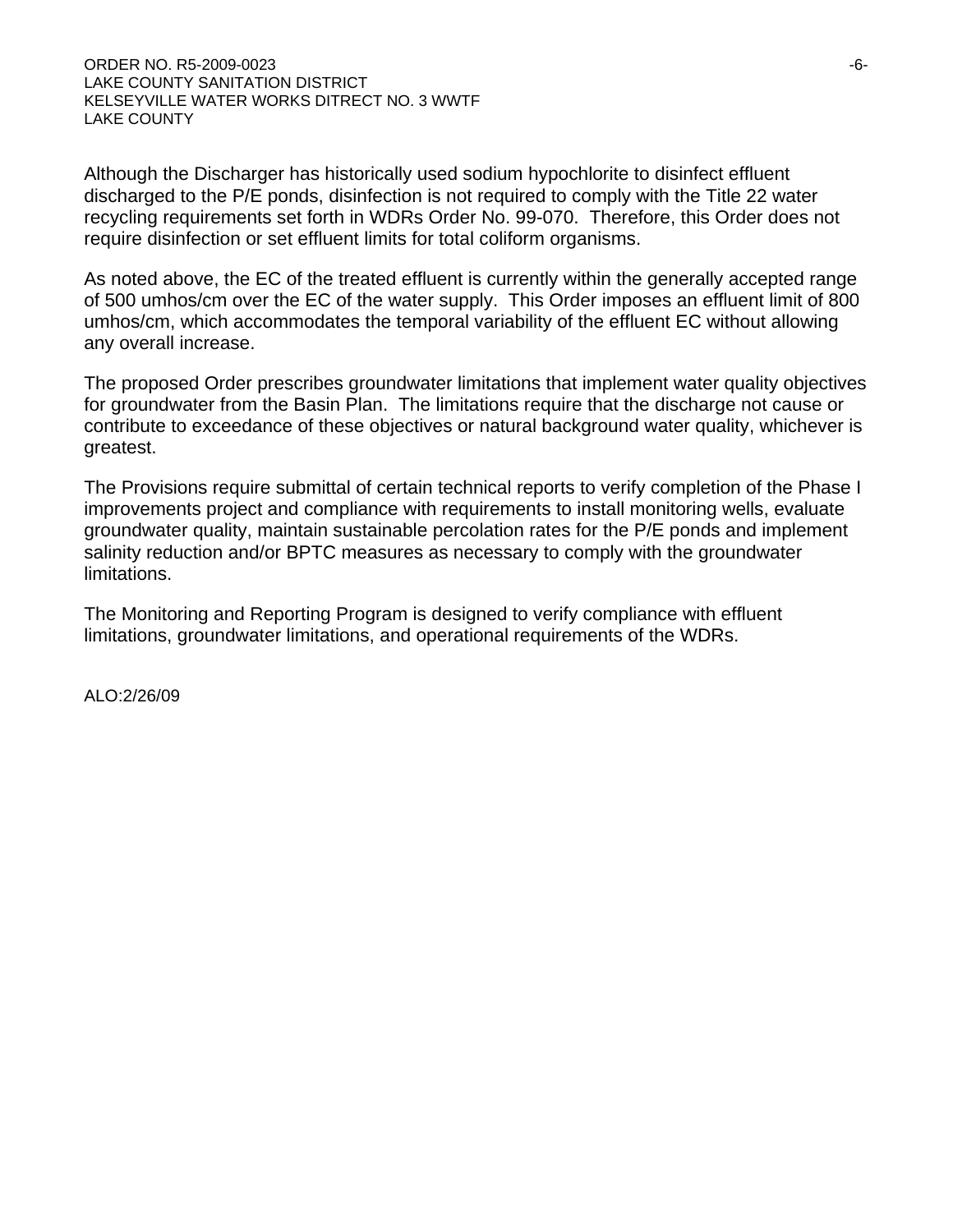![](_page_51_Picture_0.jpeg)

## **California Regional Water Quality Control Board Central Valley Region**

**Karl E. Longley, ScD, P.E., Chair** 

![](_page_51_Picture_3.jpeg)

**Arnold Schwarzenegger** *Governor* 

11020 Sun Center Drive #200, Rancho Cordova, California 95670-6114 Phone (916) 464-3291 • FAX (916) 464-4645 http://www.waterboards.ca.gov/centralvalley

25 February 2009

Mr. Mark Dellinger **CERTIFIED MAIL**  Lake County Sanitation District **7008 1140 0002 8805 7579**  230-A Main Street Lakeport, CA 95453

#### NOTICE OF ADOPTION OF WASTE DISCHARGE REQUIREMENTS FOR LAKE COUNTY SANITATION DISTRICT KELSEYVILLE WATER WORKS DISTRICT NO. 3 WASTEWATER TREATMENT FACILITY LAKE COUNTY

Waste Discharge Requirements (WDRs) Order No. R5-2009-0023 for the Kelseyville Water Works District No. 3 wastewater treatment facility was adopted by the California Regional Water Quality Control Board, Central Valley Region, at its 5 February 2009 meeting.

Please note that the WDRs contain a compliance schedule for submitting certain technical reports. The first of these reports is the P/E Pond Percolation Rate Report, which is due by **30 October 2009**. The WDRs also include a Monitoring and Reporting Program (MRP) that contains specific monitoring requirements that Lake County Sanitation District must implement. Please review the MRP closely so that you may establish the appropriate sampling schedules and protocols. A copy of the WDRs must be maintained at the facility and must be accessible to anyone operating the aggregate wash water system.

As you know, the waste discharge to land program in the Rancho Cordova office has been reorganized into separate permitting and compliance units. All regular **monitoring reports should be addressed to Guy Childs**, and he will continue to be your contact on all compliance and enforcement matters. All **technical reports required by the Provisions of the WDRs should be addressed to Anne Olson**, who is your permitting contact.

In order to conserve paper and reduce mailing costs, a paper copy of the WDRs has been sent only to the Discharger. Interested parties are advised that the full text of this order is available on the Regional Water Board's web site at

http://www.waterboards.ca.gov/centralvalley/board\_decisions/adopted\_orders/index.shtml.

*California Environmental Protection Agency*